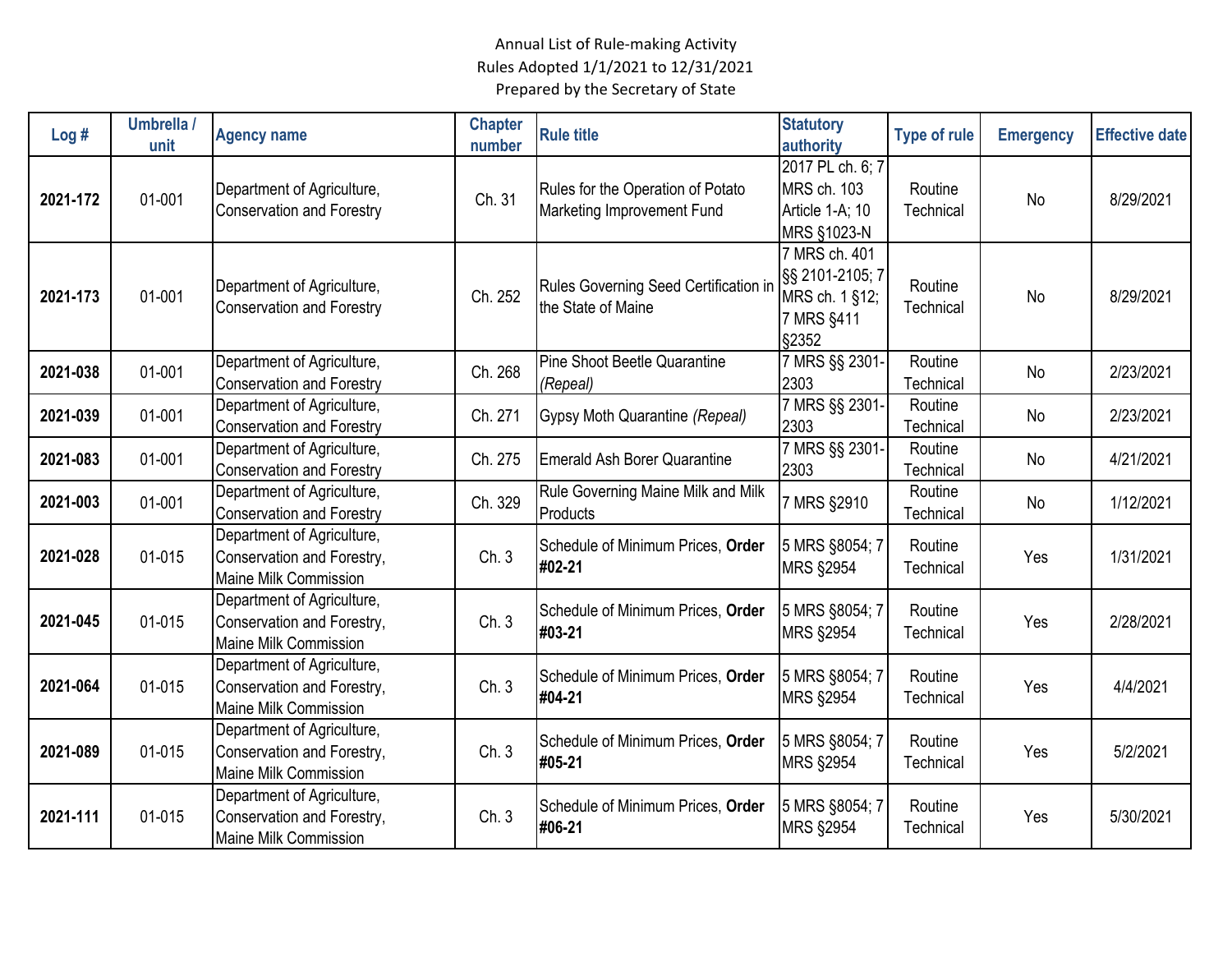| Log#     | Umbrella /<br>unit | <b>Agency name</b>                                                                                   | <b>Chapter</b><br>number | <b>Rule title</b>                           | <b>Statutory</b><br>authority                                                                      | <b>Type of rule</b>  | <b>Emergency</b> | <b>Effective date</b> |
|----------|--------------------|------------------------------------------------------------------------------------------------------|--------------------------|---------------------------------------------|----------------------------------------------------------------------------------------------------|----------------------|------------------|-----------------------|
| 2021-137 | 01-015             | Department of Agriculture,<br>Conservation and Forestry,<br><b>Maine Milk Commission</b>             | Ch.3                     | Schedule of Minimum Prices, Order<br>#07-21 | 5 MRS §8054; 7<br><b>MRS §2954</b>                                                                 | Routine<br>Technical | Yes              | 7/4/2021              |
| 2021-151 | 01-015             | Department of Agriculture,<br>Conservation and Forestry,<br><b>Maine Milk Commission</b>             | Ch.3                     | Schedule of Minimum Prices, Order<br>#08-21 | 5 MRS §8054; 7<br><b>MRS §2954</b>                                                                 | Routine<br>Technical | Yes              | 8/1/2021              |
| 2021-171 | 01-015             | Department of Agriculture,<br>Conservation and Forestry,<br><b>Maine Milk Commission</b>             | Ch. 3                    | Schedule of Minimum Prices, Order<br>#09-21 | 5 MRS §8054; 7<br><b>MRS §2954</b>                                                                 | Routine<br>Technical | Yes              | 8/29/2021             |
| 2021-192 | 01-015             | Department of Agriculture,<br>Conservation and Forestry,<br><b>Maine Milk Commission</b>             | Ch.3                     | Schedule of Minimum Prices, Order<br>#10-21 | 5 MRS §8054; 7<br><b>MRS §2954</b>                                                                 | Routine<br>Technical | Yes              | 10/3/2021             |
| 2021-222 | 01-015             | Department of Agriculture,<br>Conservation and Forestry,<br><b>Maine Milk Commission</b>             | Ch. 3                    | Schedule of Minimum Prices, Order<br>#11-21 | 5 MRS §8054; 7<br><b>MRS §2954</b>                                                                 | Routine<br>Technical | Yes              | 10/31/2021            |
| 2021-239 | 01-015             | Department of Agriculture,<br>Conservation and Forestry,<br><b>Maine Milk Commission</b>             | Ch. 3                    | Schedule of Minimum Prices, Order<br>#12-21 | 5 MRS §8054; 7<br><b>MRS §2954</b>                                                                 | Routine<br>Technical | Yes              | 11/28/2021            |
| 2021-260 | 01-015             | Department of Agriculture,<br>Conservation and Forestry,<br><b>Maine Milk Commission</b>             | Ch. 3                    | Schedule of Minimum Prices, Order<br>#01-22 | 5 MRS §8054; 7<br><b>MRS §2954</b>                                                                 | Routine<br>Technical | Yes              | 1/2/2022              |
| 2021-138 | 01-017             | Department of Agriculture,<br>Conservation and Forestry,<br>Maine State Harness Racing<br>Commission | Ch. 7                    | Racing                                      | 8 MRS §§ 263-<br>A, 263-C, 264,<br>267-A, 268, 272-<br>B, 272-C, 279,<br>279-A, 279-E,<br>281, 298 | Routine<br>Technical | No               | 7/4/2021              |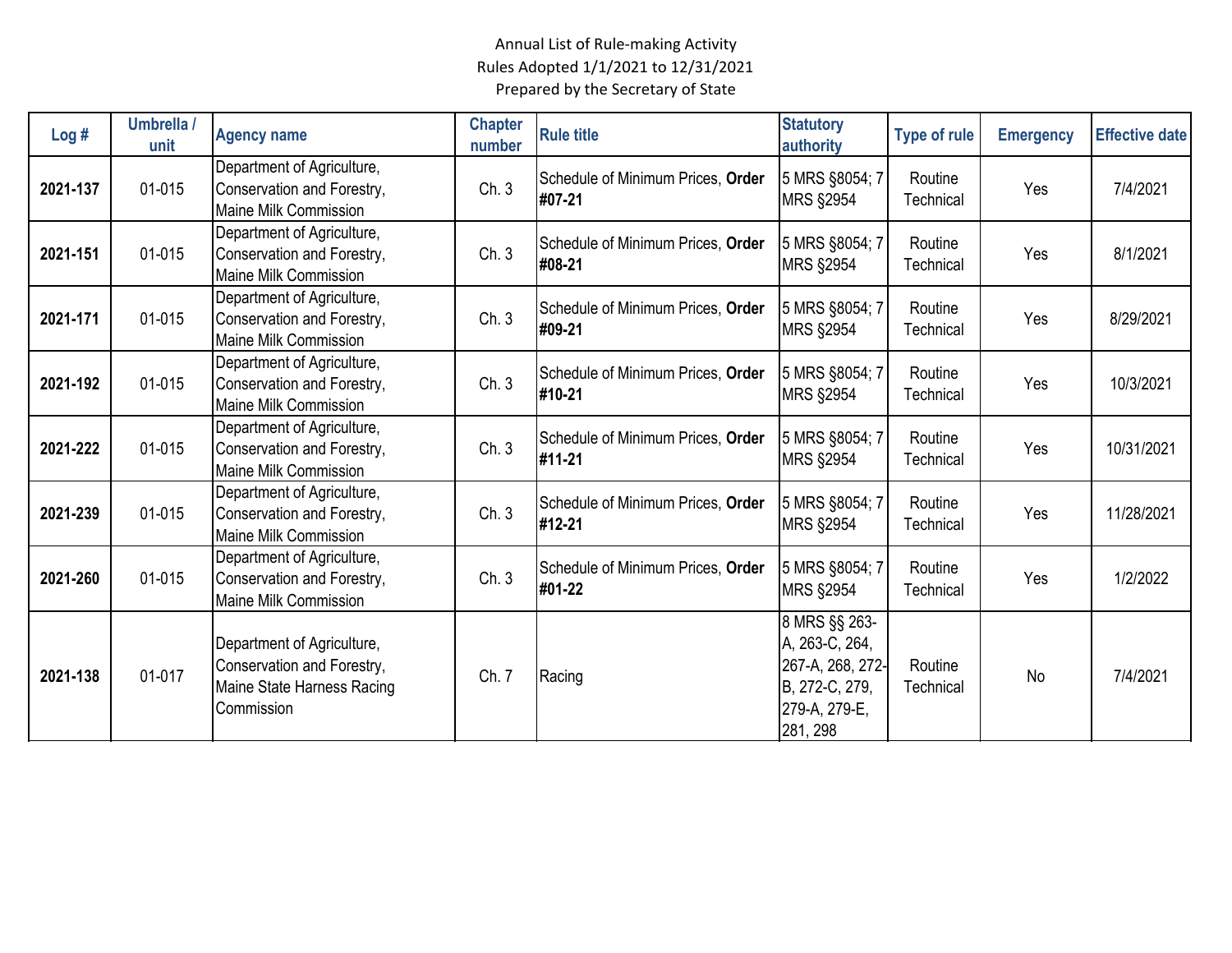| Log#     | Umbrella /<br>unit | <b>Agency name</b>                                                                                   | <b>Chapter</b><br>number | <b>Rule title</b>                                                | <b>Statutory</b><br>authority                                                                      | <b>Type of rule</b>  | <b>Emergency</b> | <b>Effective date</b> |
|----------|--------------------|------------------------------------------------------------------------------------------------------|--------------------------|------------------------------------------------------------------|----------------------------------------------------------------------------------------------------|----------------------|------------------|-----------------------|
| 2021-139 | 01-017             | Department of Agriculture,<br>Conservation and Forestry,<br>Maine State Harness Racing<br>Commission | Ch. 9                    | <b>Sire Stakes</b>                                               | 8 MRS §§ 263-<br>A, 263-C, 264,<br>267-A, 268, 272-<br>B, 272-C, 279,<br>279-A, 279-E,<br>281, 298 | Routine<br>Technical | No               | 7/4/2021              |
| 2021-065 | 01-017             | Department of Agriculture,<br>Conservation and Forestry,<br>Maine State Harness Racing<br>Commission | Ch. 13                   | Pari-Mutuel Wagering                                             | 8 MRS §§ 263-<br>A, 263-C, 264,<br>267-A, 268, 272-<br>B, 272-C, 279,<br>279-A, 279-E,<br>281, 298 | Routine<br>Technical | No               | 3/29/2021             |
| 2021-088 | 01-670             | Department of Agriculture,<br>Conservation and Forestry, Bureau<br>of Parks and Lands                | Ch. 18                   | <b>ATV Municipal/County Grant-in-Aid</b><br>Program              | 12 MRS<br>\$1893(1)(B)                                                                             | Routine<br>Technical | No               | 5/3/2021              |
| 2021-170 | 01-672             | Department of Agriculture,<br>Conservation and Forestry, Land Use<br><b>Planning Commission</b>      | Ch. 1                    | Fee Schedule                                                     | 1 MRS §408-A;<br>12 MRS §§ 684,<br>685-B(2), 685-<br>$C(3)$ , 685-F                                | Major<br>Substantive | <b>No</b>        | 11/1/2021             |
| 2021-177 | 01-672             | Department of Agriculture,<br>Conservation and Forestry, Land Use<br><b>Planning Commission</b>      | Ch. 2                    | Definitions (New)                                                | 12 MRS §§ 685-<br>A(3), 685-A(7-<br>A), 685-C(5)                                                   | Routine<br>Technical | <b>No</b>        | 11/1/2021             |
| 2021-183 | 01-672             | Department of Agriculture,<br>Conservation and Forestry, Land Use<br><b>Planning Commission</b>      | Ch.3                     | Delegation of Authority to Staff<br>(Repeal)                     | 12 MRS §§ 684,<br>685-B(1-B), 685-<br>C(5)                                                         | Routine<br>Technical | No               | 11/1/2021             |
| 2021-184 | 01-672             | Department of Agriculture,<br>Conservation and Forestry, Land Use<br><b>Planning Commission</b>      | Ch. 4                    | Rules of Practice (Repeal and<br>replace)                        | 12 MRS §§ 684,<br>685-B(1-B), 685-<br>C(5)                                                         | Routine<br>Technical | No               | 11/1/2021             |
| 2021-185 | 01-672             | Department of Agriculture,<br>Conservation and Forestry, Land Use<br><b>Planning Commission</b>      | Ch. 5                    | Rules for the Conduct of Public<br>Hearings (Repeal and replace) | 12 MRS §§ 684,<br>685-B(1-B), 685-<br>C(5)                                                         | Routine<br>Technical | <b>No</b>        | 11/1/2021             |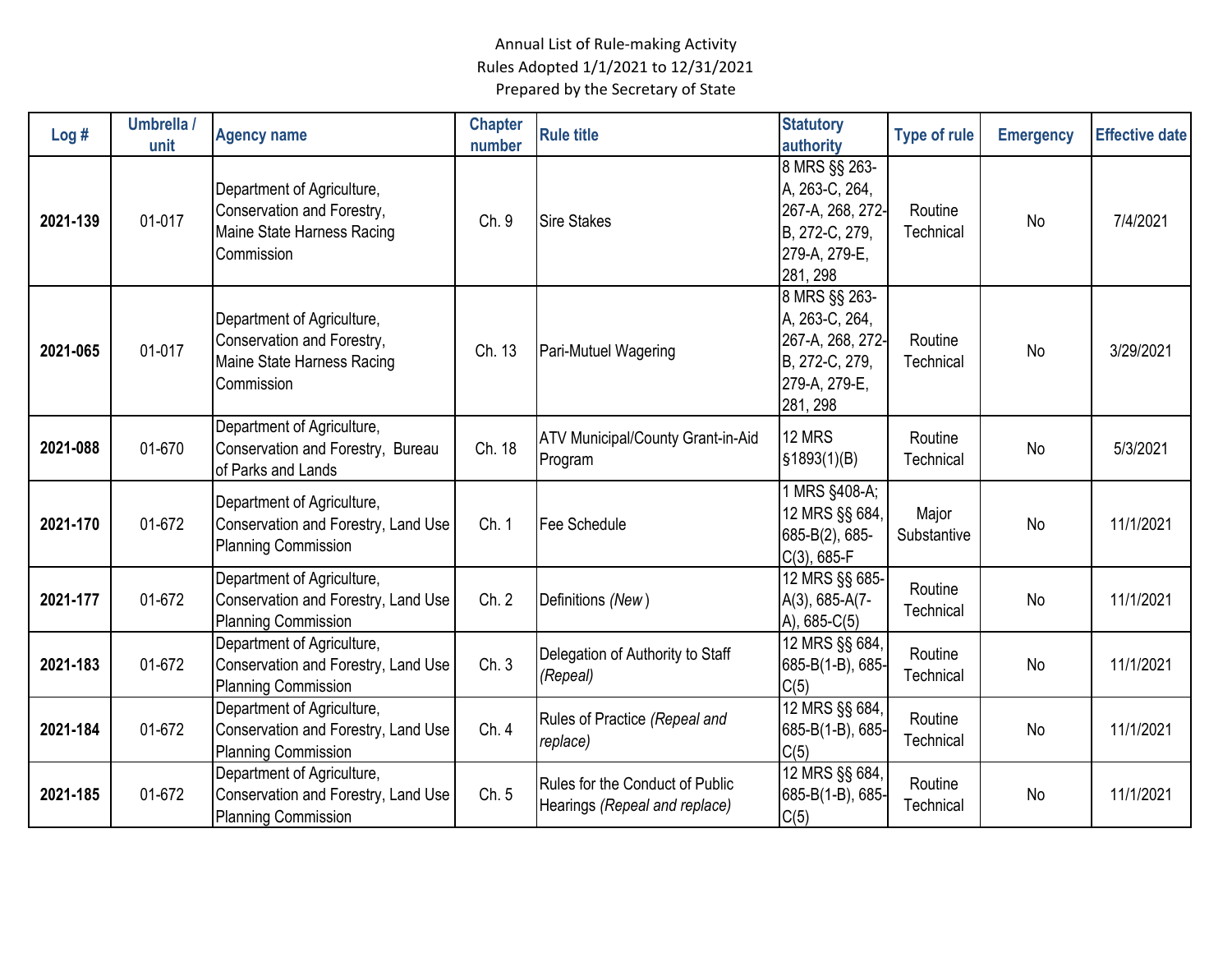| Log#     | Umbrella /<br>unit | <b>Agency name</b>                                                                              | <b>Chapter</b><br>number | <b>Rule title</b>                                                                                                                                                   | <b>Statutory</b><br>authority                          | Type of rule                | <b>Emergency</b> | <b>Effective date</b> |
|----------|--------------------|-------------------------------------------------------------------------------------------------|--------------------------|---------------------------------------------------------------------------------------------------------------------------------------------------------------------|--------------------------------------------------------|-----------------------------|------------------|-----------------------|
| 2021-036 | 01-672             | Department of Agriculture,<br>Conservation and Forestry, Land Use<br><b>Planning Commission</b> | Ch. 10                   | Land Use Guidance Maps (Amended<br>Zoning Maps): Zoning Petitions: ZP<br>372C (Dallas Plt & Sandy River Plt.<br>- Franklin County) (Arctaris<br>Saddleback Company) | 12 MRS §§ 685-<br>A(7-A), 689                          | Routine<br>Technical        | No               | 1/27/2021             |
| 2021-096 | 01-672             | Department of Agriculture,<br>Conservation and Forestry, Land Use<br><b>Planning Commission</b> | Ch. 10                   | Land Use Guidance Maps (Amended<br>Zoning Maps): Zoning Petitions: ZP<br>781 (Osborn - Hancock County)<br>(Christina Ryan and Jacob Ribar)                          | 12 MRS §§ 685-<br>A(7-A), 689                          | Routine<br><b>Technical</b> | <b>No</b>        | 4/29/2021             |
| 2021-178 | 01-672             | Department of Agriculture,<br>Conservation and Forestry, Land Use<br><b>Planning Commission</b> | Ch. 10                   | <b>Land Use Districts and Standards</b>                                                                                                                             | 12 MRS §§ 685-<br>$A(3)$ , 685-A(7-<br>$A)$ , 685-C(5) | Routine<br>Technical        | No               | 11/1/2021             |
| 2021-238 | 01-672             | Department of Agriculture,<br>Conservation and Forestry, Land Use<br><b>Planning Commission</b> | Ch. 10                   | Land Use Guidance Maps (Amended<br>Zoning Maps): Zoning Petitions: ZP<br>785 (Winterville Plt - Aroostook<br>County) (Reynold and Iris Raymond)                     | 12 MRS §§ 685-<br>A(7-A), 689                          | Routine<br>Technical        | No               | 11/17/2021            |
| 2021-179 | 01-672             | Department of Agriculture,<br>Conservation and Forestry, Land Use<br><b>Planning Commission</b> | Ch. 16                   | Rules Relating to Large Lot Land<br><b>Divisions</b>                                                                                                                | 12 MRS §§ 685-<br>A(3), 685-A(7-<br>$A)$ , 685-C(5)    | Routine<br>Technical        | No               | 11/1/2021             |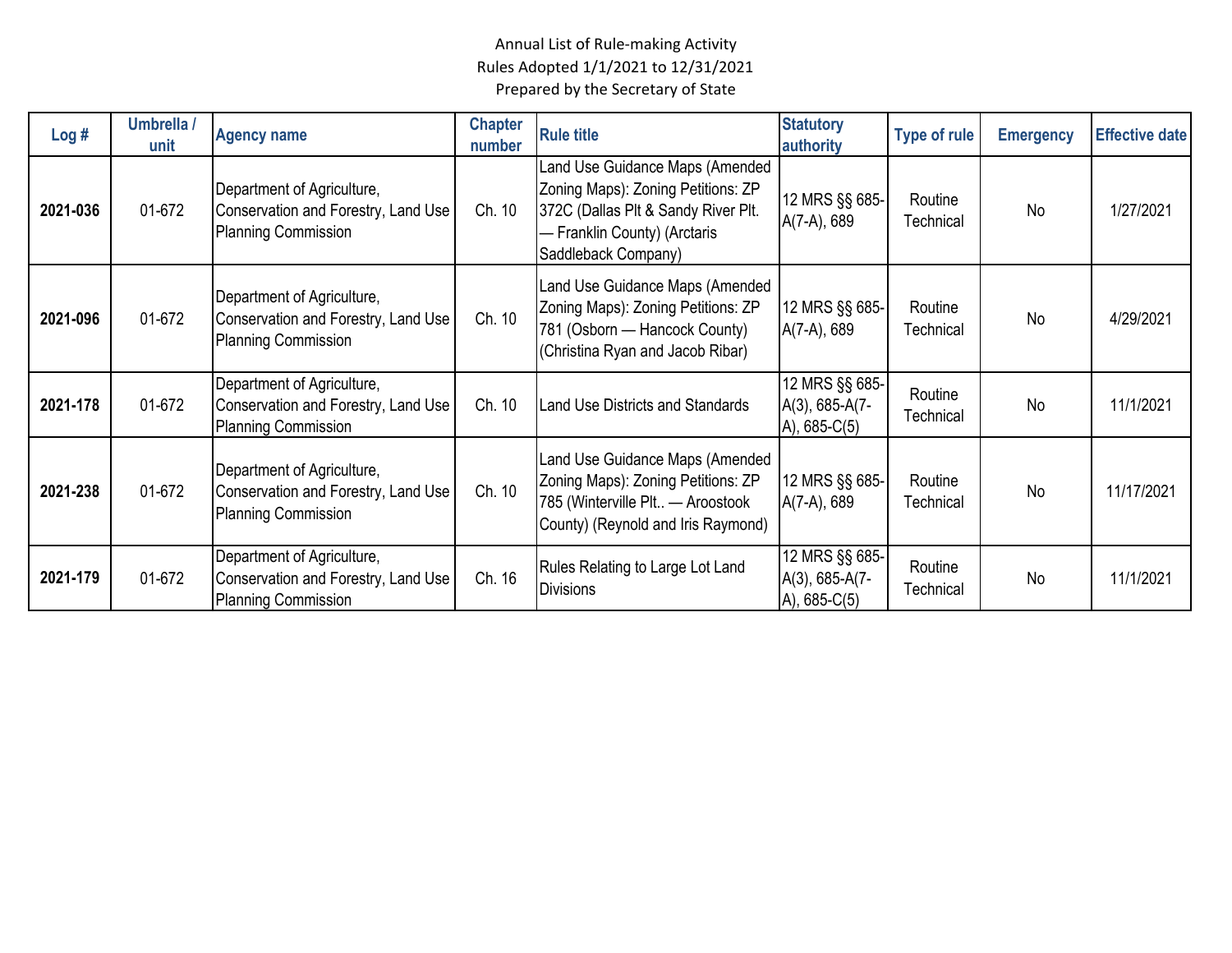| Log#     | Umbrella /<br>unit | <b>Agency name</b>                                                                                 | <b>Chapter</b><br>number | <b>Rule title</b>                                                                                                                                                     | <b>Statutory</b><br>authority                 | <b>Type of rule</b>  | <b>Emergency</b> | <b>Effective date</b> |
|----------|--------------------|----------------------------------------------------------------------------------------------------|--------------------------|-----------------------------------------------------------------------------------------------------------------------------------------------------------------------|-----------------------------------------------|----------------------|------------------|-----------------------|
| 2021-259 | 02-029             | Department of Professional and<br>Financial Regulation, Bureau of<br><b>Financial Institutions</b> | Ch. 141                  | <b>Assessments - Nondepository Trust</b><br>Companies, Uninsured Banks, and<br>Merchant Banks (Regulation #41)                                                        | 9-B MRS §§<br>$214(2-B),(2-C),$<br>215        | Routine<br>Technical | <b>No</b>        | 1/1/2022              |
| 2021-037 | 02-031             | Department of Professional and<br>Financial Regulation, Bureau of<br>Insurance                     | Ch. 210                  | <b>Standards for Pharmacy Benefits</b><br>Managers (New)                                                                                                              | 24-A MRS §§<br>4348(8),<br>4349(5)            | Routine<br>Technical | <b>No</b>        | 2/14/2021             |
| 2021-258 | 02-031             | Department of Professional and<br>Financial Regulation, Bureau of<br>Insurance                     | Ch. 391                  | Motor Vehicle Insurance Identification<br>Cards                                                                                                                       | 24-A MRS<br>§212; 29-A<br>\$1601(10)          | Routine<br>Technical | <b>No</b>        | 12/21/2021            |
| 2021-124 | 02-031             | Department of Professional and<br>Financial Regulation, Bureau of<br>Insurance                     | Ch. 851                  | Clear Choice Designs for Individual<br>and Small Group Health Plans (New)                                                                                             | 24-A MRS §§<br>212, 2793                      | Routine<br>Technical | <b>No</b>        | 6/8/2021              |
| 2021-128 | 02-031             | Department of Professional and<br>Financial Regulation, Bureau of<br>Insurance                     | Ch. 917                  | Suitability in Annuity Transactions                                                                                                                                   | 24-A MRS §§<br>212, 2517                      | Routine<br>Technical | No               | 1/1/2022              |
| 2021-133 | 02-031             | Department of Professional and<br>Financial Regulation, Bureau of<br>Insurance                     | Ch. 942                  | Rating Factors and Loss Ration<br>Requirements for Health Plans (New) C(2)(D), 2808-                                                                                  | 24-A MRS §§<br>212, 2736-<br>B(2)(D), 4319(4) | Routine<br>Technical | <b>No</b>        | 6/28/2021             |
| 2021-123 | 02-032             | Department of Professional and<br>Financial Regulation, Office of<br><b>Securities</b>             | Ch. 510                  | Broker-Dealers, Investment Advisers,<br>and Others Using the Internet for<br>General Dissemination of Information<br>about Securities Products and<br><b>Services</b> | 32 MRS §§<br>16401-16405,<br>16605            | Routine<br>Technical | No               | 6/13/2021             |
| 2021-091 | 02-032             | Department of Professional and<br>Financial Regulation, Office of<br><b>Securities</b>             | Ch. 536                  | <b>Securities Manuals</b>                                                                                                                                             | 32 MRS §§<br>16202(2)(D),<br>16605            | Routine<br>Technical | No               | 5/8/2021              |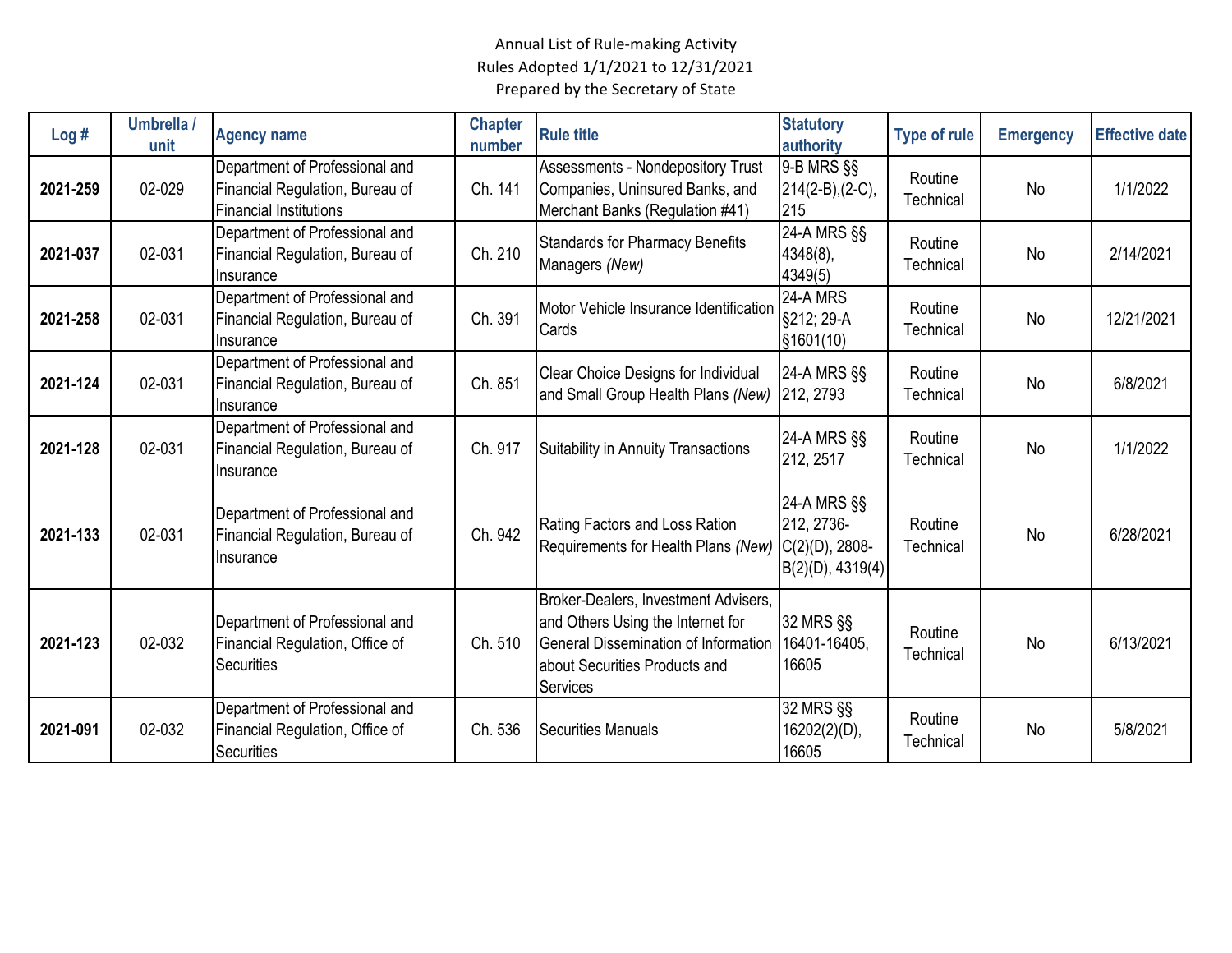| Log#     | Umbrella /<br>unit | <b>Agency name</b>                                                                                                                      | <b>Chapter</b><br>number | <b>Rule title</b>                                                                                    | <b>Statutory</b><br>authority                                                                                                                                                                                                                  | <b>Type of rule</b>  | <b>Emergency</b> | <b>Effective date</b> |
|----------|--------------------|-----------------------------------------------------------------------------------------------------------------------------------------|--------------------------|------------------------------------------------------------------------------------------------------|------------------------------------------------------------------------------------------------------------------------------------------------------------------------------------------------------------------------------------------------|----------------------|------------------|-----------------------|
| 2021-248 | 02-313             | Maine Board of Dental Practice<br>(Affiliated with the Department of<br><b>Professional and Financial</b><br><b>Regulation</b> )        | Ch. 1                    | Definitions                                                                                          | 32 MRS §§ 18324,<br>18325(1), 18341, 18342,<br>18343, 18344, 18345,<br>18346, 18347, 18348,<br>18349, 18350, 18371,<br>18372, 18373, 18374,<br>18375, 18376, 18377,<br>18378, 18379, 18393, 10<br>MRS §8003(5)(G) ; PL<br>2021 ch. 44, 88, 163 | Routine<br>Technical | No               | 12/15/2021            |
| 2021-249 | 02-313             | <b>Maine Board of Dental Practice</b><br>(Affiliated with the Department of<br><b>Professional and Financial</b><br><b>Regulation</b> ) | Ch. 2                    | Qualifications for Dental Hygienist<br>Licensure and Dental Hygienist<br><b>Practice Authorities</b> | 32 MRS §§ 18324,<br>18325(1), 18341, 18342,<br>18343, 18344, 18345,<br>18346, 18347, 18348,<br>18349, 18350, 18371,<br>18372, 18373, 18374,<br>18375, 18376, 18377,<br>18378, 18379, 18393, 10<br>MRS §8003(5)(G) ; PL<br>2021 ch. 44, 88, 163 | Routine<br>Technical | No               | 12/15/2021            |
| 2021-250 | 02-313             | Maine Board of Dental Practice<br>(Affiliated with the Department of<br><b>Professional and Financial</b><br><b>Regulation</b> )        | Ch. 3                    | Qualifications for Expanded Function<br><b>Dental Assistant Licensure</b>                            | 32 MRS §§ 18324,<br>18325(1), 18341, 18342,<br>18343, 18344, 18345,<br>18346, 18347, 18348,<br>18349, 18350, 18371,<br>18372, 18373, 18374,<br>18375, 18376, 18377,<br>18378, 18379, 18393, 10<br>MRS §8003(5)(G) ; PL<br>2021 ch. 44, 88, 163 | Routine<br>Technical | <b>No</b>        | 12/15/2021            |
| 2021-251 | 02-313             | Maine Board of Dental Practice<br>(Affiliated with the Department of<br><b>Professional and Financial</b><br><b>Regulation</b> )        | Ch. 5                    | <b>Qualifications for Denturist Licensure</b>                                                        | 32 MRS §§ 18324,<br>18325(1), 18341, 18342,<br>18343, 18344, 18345,<br>18346, 18347, 18348,<br>18349, 18350, 18371,<br>18372, 18373, 18374,<br>18375, 18376, 18377,<br>18378, 18379, 18393, 10<br>MRS §8003(5)(G) ; PL<br>2021 ch. 44, 88, 163 | Routine<br>Technical | No               | 12/15/2021            |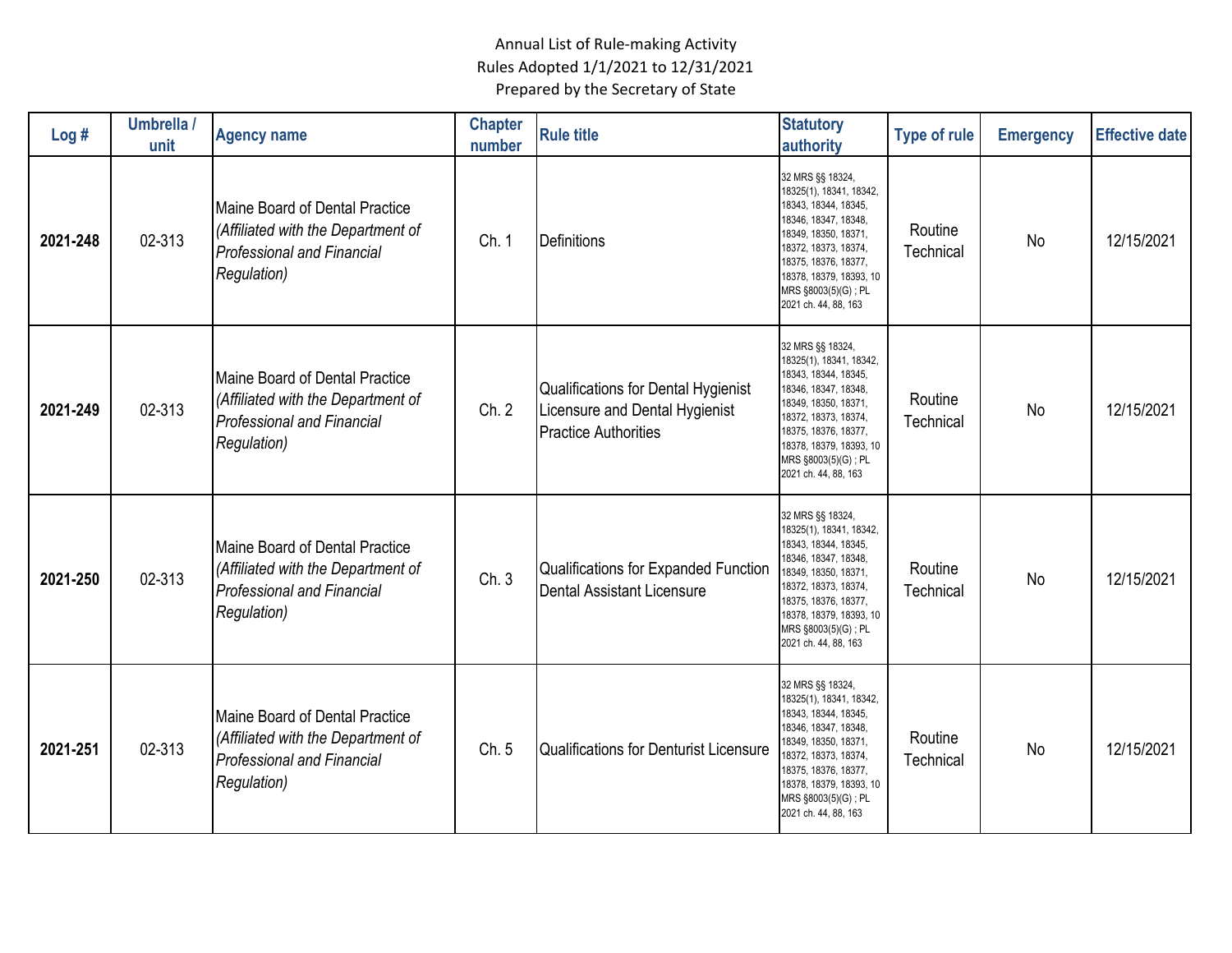| Log#     | Umbrella /<br>unit | <b>Agency name</b>                                                                                                                                 | <b>Chapter</b><br>number | <b>Rule title</b>                                                                                                                               | <b>Statutory</b><br>authority                                                                                                                                                                                                                  | <b>Type of rule</b>  | <b>Emergency</b> | <b>Effective date</b> |
|----------|--------------------|----------------------------------------------------------------------------------------------------------------------------------------------------|--------------------------|-------------------------------------------------------------------------------------------------------------------------------------------------|------------------------------------------------------------------------------------------------------------------------------------------------------------------------------------------------------------------------------------------------|----------------------|------------------|-----------------------|
| 2021-252 | 02-313             | Maine Board of Dental Practice<br>(Affiliated with the Department of<br><b>Professional and Financial</b><br><b>Regulation</b> )                   | Ch. 6                    | Qualifications for Dentist Licensure                                                                                                            | 32 MRS §§ 18324,<br>18325(1), 18341, 18342,<br>18343, 18344, 18345,<br>18346, 18347, 18348,<br>18349, 18350, 18371,<br>18372, 18373, 18374,<br>18375, 18376, 18377,<br>18378, 18379, 18393, 10<br>MRS §8003(5)(G); PL<br>2021 ch. 44, 88, 163  | Routine<br>Technical | <b>No</b>        | 12/15/2021            |
| 2021-253 | 02-313             | Maine Board of Dental Practice<br>(Affiliated with the Department of<br><b>Professional and Financial</b><br><b>Regulation</b> )                   | Ch. 11                   | Qualifications for Licensure by<br>Endorsement; Requirements for<br>Renewal, Late Renewal, and<br>Reinstatement of Licensure and<br>Authorities | 32 MRS §§ 18324,<br>18325(1), 18341, 18342,<br>18343, 18344, 18345,<br>18346, 18347, 18348,<br>18349, 18350, 18371,<br>18372, 18373, 18374,<br>18375, 18376, 18377,<br>18378, 18379, 18393, 10<br>MRS §8003(5)(G) ; PL<br>2021 ch. 44, 88, 163 | Routine<br>Technical | No               | 12/15/2021            |
| 2021-254 | 02-313             | Maine Board of Dental Practice<br>(Affiliated with the Department of<br><b>Professional and Financial</b><br>Regulation)                           | Ch. 17                   | Requirements for Establishing a<br>Board Approved Dental Hygiene<br>Therapy Program                                                             | 32 MRS §§ 18324,<br>18325(1), 18341, 18342,<br>18343, 18344, 18345,<br>18346, 18347, 18348,<br>18349, 18350, 18371,<br>18372, 18373, 18374,<br>18375, 18376, 18377,<br>18378, 18379, 18393, 10<br>MRS §8003(5)(G); PL<br>2021 ch. 44, 88, 163  | Routine<br>Technical | No               | 12/15/2021            |
| 2021-136 | 02-318             | Department of Professional and<br>Financial Regulation, Office of<br>Professional and Occupational<br>Regulation, Electricians' Examining<br>Board | Ch. 120                  | <b>Electrical Installation Standards</b>                                                                                                        | 32 MRS §§<br>1153, 1153-A                                                                                                                                                                                                                      | Routine<br>Technical | No               | 7/2/2021              |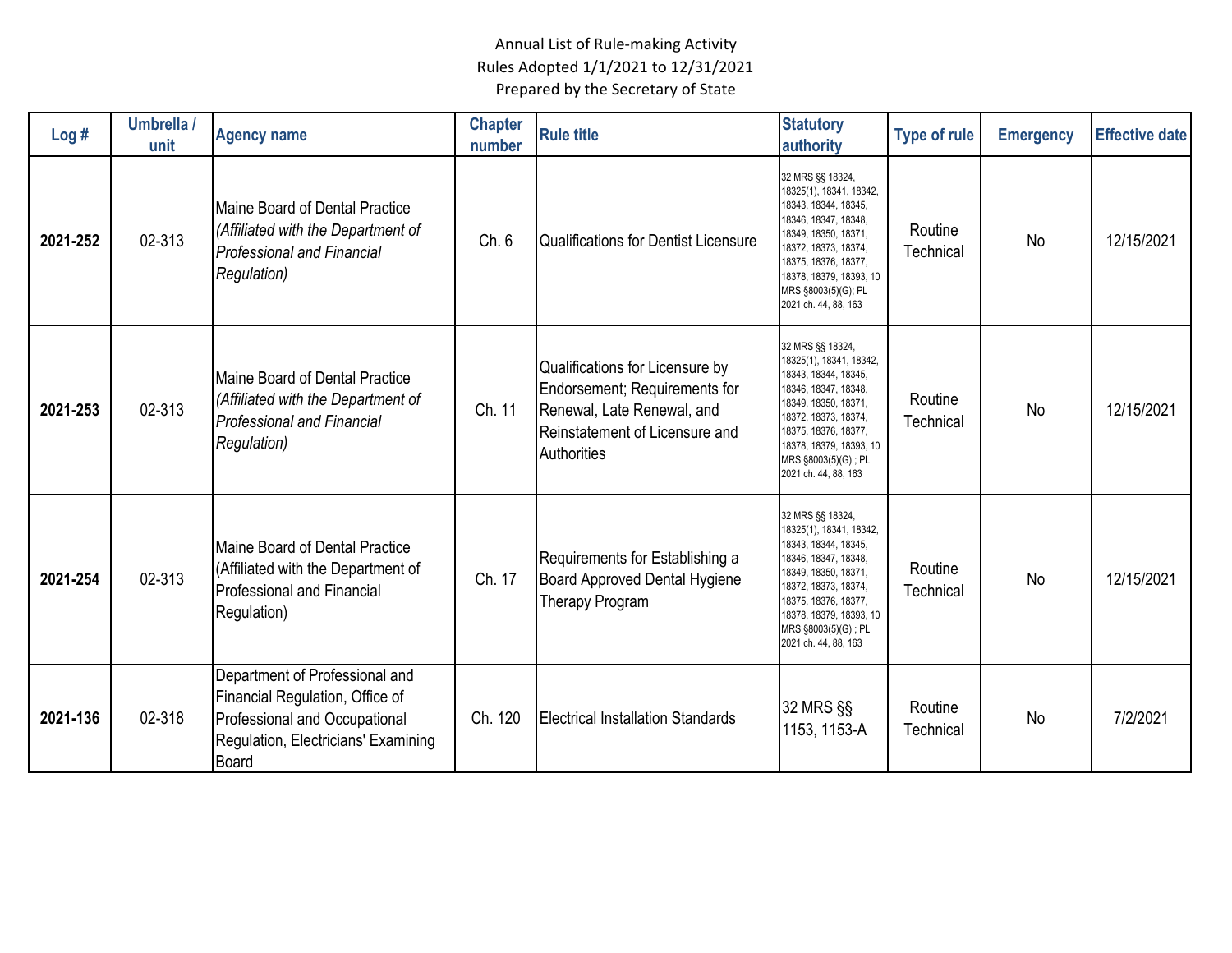| Log#     | Umbrella /<br>unit | <b>Agency name</b>                                                                                                                                                       | <b>Chapter</b><br>number | <b>Rule title</b>                                                                                                                                                       | <b>Statutory</b><br>authority                                                                                                                           | <b>Type of rule</b>  | <b>Emergency</b> | <b>Effective date</b> |
|----------|--------------------|--------------------------------------------------------------------------------------------------------------------------------------------------------------------------|--------------------------|-------------------------------------------------------------------------------------------------------------------------------------------------------------------------|---------------------------------------------------------------------------------------------------------------------------------------------------------|----------------------|------------------|-----------------------|
| 2021-194 | 02-318             | Department of Professional and<br>Financial Regulation, Office of<br>Professional and Occupational<br>Regulation, Electricians' Examining<br>Board                       | Ch. 160                  | Power Generation Systems as<br><b>Electrical Installations</b>                                                                                                          | 32 MRS §§<br>1101, 1153,<br>1153-A                                                                                                                      | Routine<br>Technical | No               | 10/4/2021             |
| 2021-176 | 02-380             | Maine State Board of Nursing<br>(affiliated with the Department of<br><b>Professional and Financial</b><br>Regulation)                                                   | Ch. 5                    | Regulations Relating to Training<br>Programs and Delegation by<br>Registered Professional Nurses of<br>Selected Nursing Tasks to Certified<br><b>Nursing Assistants</b> | 22 MRS §1812-<br>$G(3)$ ; 32 MRS<br>§§ 2102, 2104<br>and 2153-A(1)                                                                                      | Routine<br>Technical | No               | 9/6/2021              |
| 2021-212 | 02-395             | Department of Professional and<br>Financial Regulation, Office of<br>Professional and Occupational<br>Regulation, Plumbers' Examining<br>Board                           | Ch. 4                    | Installation Standards (Incorporated<br>by Reference: 2021 Uniform<br>Plumbing Code: (IAPMO/ANSI UPC 1<br>2021)                                                         | 32 MRS §§<br>3403-A, 3403-<br>B(1), 3302                                                                                                                | Routine<br>Technical | No               | 1/1/2022              |
| 2021-046 | 02-502             | Department of Professional and<br>Financial Regulation, Office of<br>Professional and Occupational<br>Regulation, Board of Complementary<br><b>Health Care Providers</b> | Ch. 1                    | <b>Definitions</b>                                                                                                                                                      | 32 MRS §§<br>12503,<br>12516(1),<br>$12526(3)$ ,<br>12533, 12534,<br>$12535(3)$ , (4),<br>$(5)$ , 12537 $(2)$ ,<br>(3), (4), (5),<br>12538,<br>12543(1) | Routine<br>Technical | <b>No</b>        | 3/1/2021              |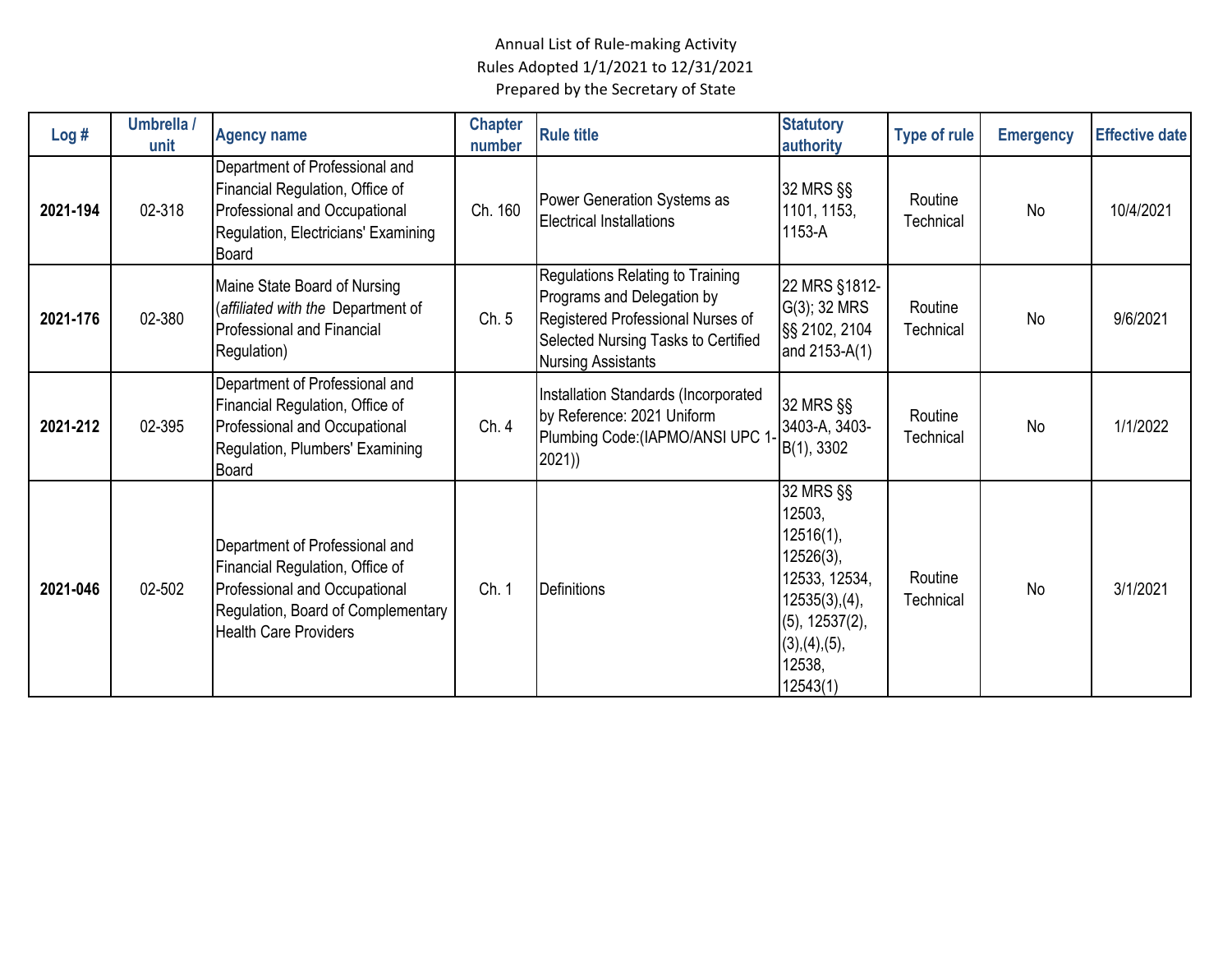| Log#     | Umbrella /<br>unit | <b>Agency name</b>                                                                                                                                                       | <b>Chapter</b><br>number | <b>Rule title</b>                                                                                                                                      | <b>Statutory</b><br>authority                                                                                                                           | <b>Type of rule</b>  | <b>Emergency</b> | <b>Effective date</b> |
|----------|--------------------|--------------------------------------------------------------------------------------------------------------------------------------------------------------------------|--------------------------|--------------------------------------------------------------------------------------------------------------------------------------------------------|---------------------------------------------------------------------------------------------------------------------------------------------------------|----------------------|------------------|-----------------------|
| 2021-047 | 02-502             | Department of Professional and<br>Financial Regulation, Office of<br>Professional and Occupational<br>Regulation, Board of Complementary<br><b>Health Care Providers</b> | Ch. 4-A                  | Licensure Requirement for Certified<br>Professional Midwives (New)                                                                                     | 32 MRS §§<br>12503,<br>12516(1),<br>$12526(3)$ ,<br>12533, 12534,<br>$12535(3)$ , (4),<br>$(5)$ , 12537 $(2)$ ,<br>(3), (4), (5),<br>12538,<br>12543(1) | Routine<br>Technical | No               | 3/1/2021              |
| 2021-048 | 02-502             | Department of Professional and<br>Financial Regulation, Office of<br>Professional and Occupational<br>Regulation, Board of Complementary<br><b>Health Care Providers</b> | Ch. 4-B                  | Licensure Requirements for Certified<br>Midwives (New)                                                                                                 | 32 MRS §§<br>12503,<br>12516(1),<br>$12526(3)$ ,<br>12533, 12534,<br>12535(3), (4),<br>$(5)$ , 12537 $(2)$ ,<br>(3), (4), (5),<br>12538,<br>12543(1)    | Routine<br>Technical | <b>No</b>        | 3/1/2021              |
| 2021-049 | 02-502             | Department of Professional and<br>Financial Regulation, Office of<br>Professional and Occupational<br>Regulation, Board of Complementary<br><b>Health Care Providers</b> | Ch. 5                    | <b>Standards for Continuing Professional</b><br>Education for Acupuncturists,<br>Naturopathic Doctors, Certified<br>Professional Midwives and Midwives | 32 MRS §§<br>12503,<br>12516(1),<br>$12526(3)$ ,<br>12533, 12534,<br>$12535(3)$ , (4),<br>$(5)$ , 12537 $(2)$ ,<br>(3), (4), (5),<br>12538,<br>12543(1) | Routine<br>Technical | <b>No</b>        | 3/1/2021              |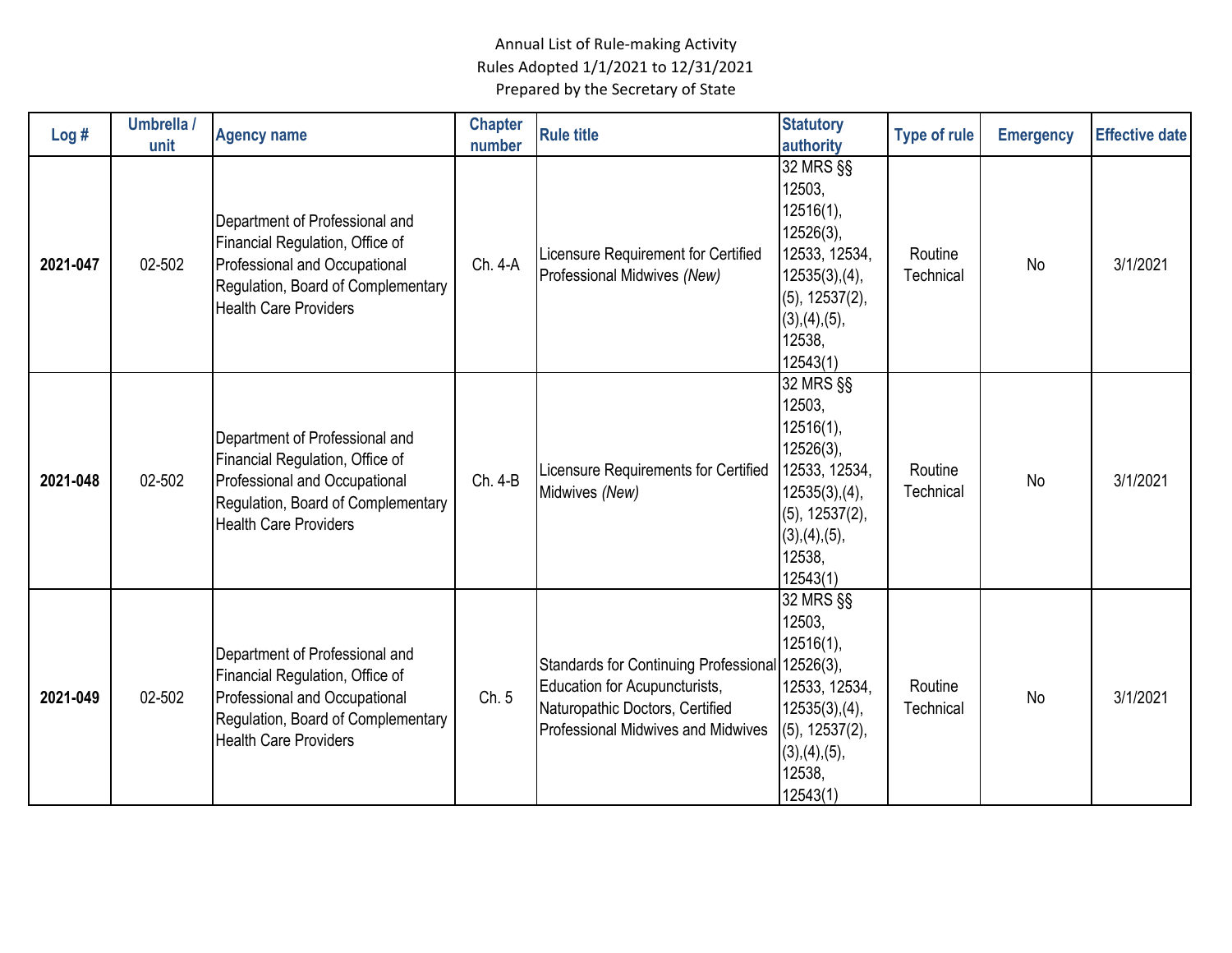| Log#     | Umbrella /<br>unit | <b>Agency name</b>                                                                                                                                                       | <b>Chapter</b><br>number | <b>Rule title</b>                                                                                                                                                                         | <b>Statutory</b><br>authority                                                                                                                    | <b>Type of rule</b>  | <b>Emergency</b> | <b>Effective date</b> |
|----------|--------------------|--------------------------------------------------------------------------------------------------------------------------------------------------------------------------|--------------------------|-------------------------------------------------------------------------------------------------------------------------------------------------------------------------------------------|--------------------------------------------------------------------------------------------------------------------------------------------------|----------------------|------------------|-----------------------|
| 2021-050 | 02-502             | Department of Professional and<br>Financial Regulation, Office of<br>Professional and Occupational<br>Regulation, Board of Complementary<br><b>Health Care Providers</b> | Ch. 6-A                  | <b>Standards Relating to Certified</b><br>Professional Midwives Authority to<br>Obtain and Administer Drugs, Medical 12535(3), (4),<br>Devices and Scope of Practice (New) (5), 12537(2), | 32 MRS §§<br>12503,<br>12516(1),<br>$12526(3)$ ,<br>12533, 12534,<br>(3), (4), (5),<br>12538,<br>12543(1)                                        | Routine<br>Technical | <b>No</b>        | 3/1/2021              |
| 2021-051 | 02-502             | Department of Professional and<br>Financial Regulation, Office of<br>Professional and Occupational<br>Regulation, Board of Complementary<br><b>Health Care Providers</b> | Ch. 6-B                  | <b>Standards Relating to Certified</b><br>Midwives' Prescriptive Authority and<br>Scope of Practice (New)                                                                                 | 32 MRS §§<br>12503,<br>12516(1),<br>12526(3),<br>12533, 12534,<br>12535(3),(4),<br>$(5)$ , 12537 $(2)$ ,<br>(3), (4), (5),<br>12538,<br>12543(1) | Routine<br>Technical | <b>No</b>        | 3/1/2021              |
| 2021-175 | 02-502             | Department of Professional and<br>Financial Regulation, Office of<br>Professional and Occupational<br>Regulation, Board of Complementary<br><b>Health Care Providers</b> | Ch. 6-C                  | Standards for Vaginal Birth After<br>Cesarean Section (VBAC) (New)                                                                                                                        | 32 MRS §§<br>12503,<br>12536(2)                                                                                                                  | Routine<br>Technical | <b>No</b>        | 9/4/2021              |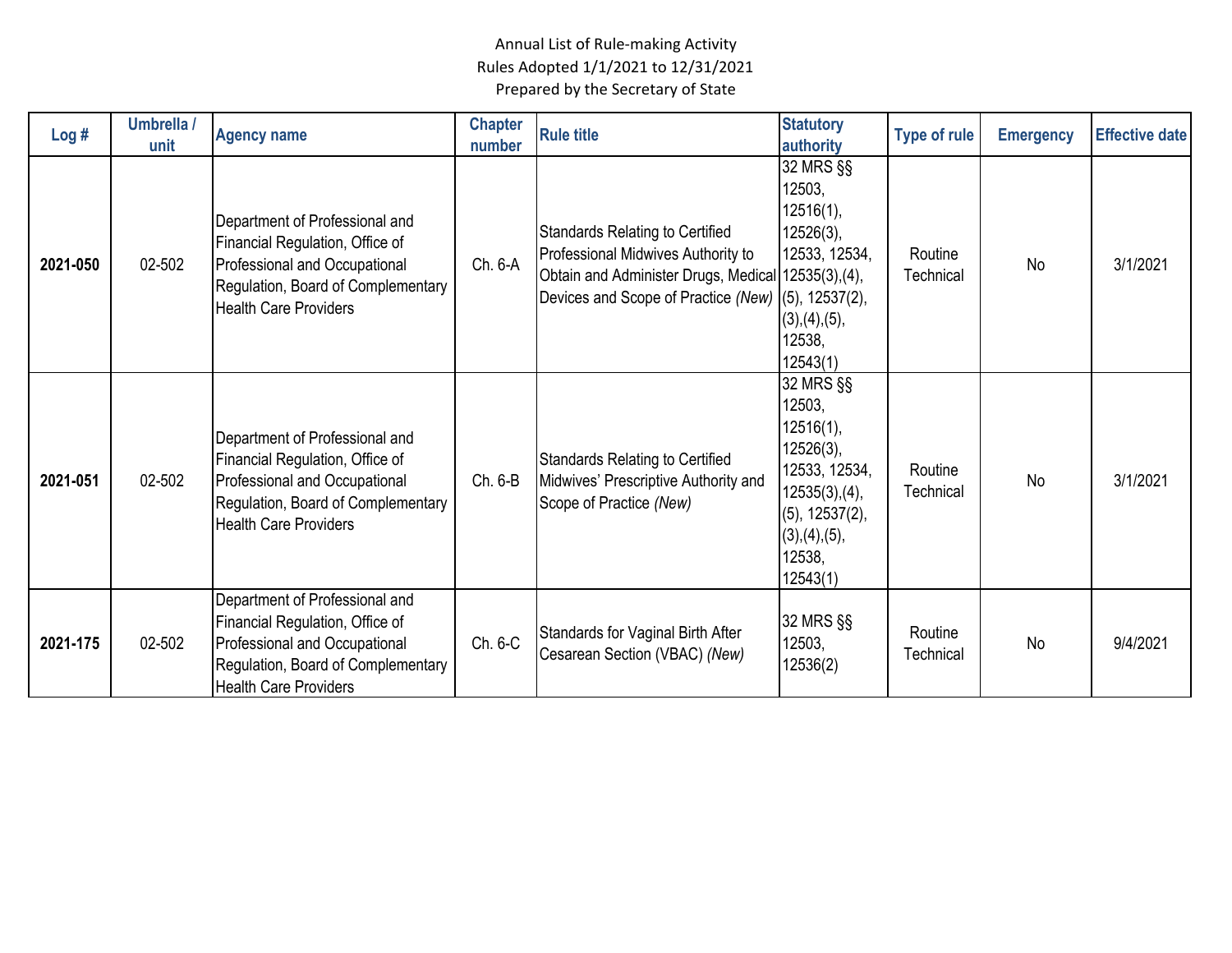| Log#     | Umbrella /<br>unit | <b>Agency name</b>                                                                                                                                                       | <b>Chapter</b><br>number | <b>Rule title</b>             | <b>Statutory</b><br>authority                                                                                                                              | Type of rule         | <b>Emergency</b> | <b>Effective date</b> |
|----------|--------------------|--------------------------------------------------------------------------------------------------------------------------------------------------------------------------|--------------------------|-------------------------------|------------------------------------------------------------------------------------------------------------------------------------------------------------|----------------------|------------------|-----------------------|
| 2021-052 | 02-502             | Department of Professional and<br>Financial Regulation, Office of<br>Professional and Occupational<br>Regulation, Board of Complementary<br><b>Health Care Providers</b> | Ch. 7                    | <b>Grounds for Discipline</b> | 32 MRS §§<br>12503,<br>$12516(1)$ ,<br>$12526(3)$ ,<br>12533, 12534,<br>$12535(3)$ , (4),<br>$(5)$ , 12537 $(2)$ ,<br>(3), (4), (5),<br>12538,<br>12543(1) | Routine<br>Technical | <b>No</b>        | 3/1/2021              |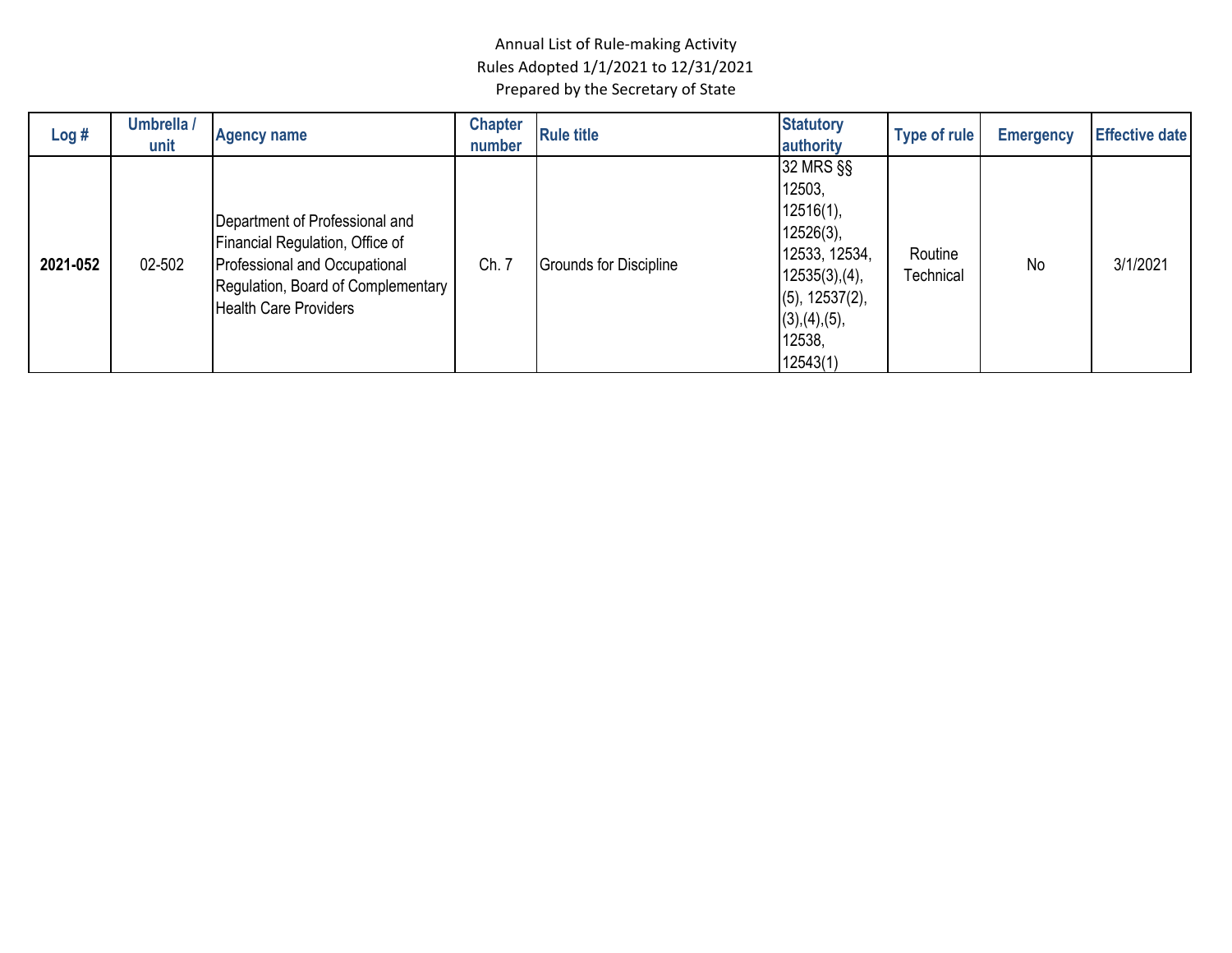| Log#     | Umbrella /<br>unit | <b>Agency name</b>        | <b>Chapter</b><br>number | <b>Rule title</b>                                                                      | <b>Statutory</b><br>authority     | <b>Type of rule</b>  | <b>Emergency</b> | <b>Effective date</b> |
|----------|--------------------|---------------------------|--------------------------|----------------------------------------------------------------------------------------|-----------------------------------|----------------------|------------------|-----------------------|
| 2021-029 | 03-201             | Department of Corrections | Ch. 1                    | Detention and Correctional Standards 34-A MRS §§<br>for Counties and Municipalities    | 1208, 1208-B                      | Routine<br>Technical | No               | 1/20/2021             |
| 2021-198 | 03-201             | Department of Corrections | Ch. 2                    | Change of Use, Downsizing, or<br><b>Closure of Correctional Facilities</b><br>(Repeal) | <b>34-A MRS</b><br>§1403          | Routine<br>Technical | <b>No</b>        | 10/6/2021             |
| 2021-167 | 03-201             | Department of Corrections | Ch. 5                    | Advisory Rulings (New)                                                                 | 5 MRS §9001;<br>34-A MRS<br>§1403 | Routine<br>Technical | <b>No</b>        | 8/24/2021             |
| 2021-215 | 03-201             | Department of Corrections | Ch. 10                   | Policy 27.2: Supervised Community<br>Confinement                                       | PL 2021 ch. 376                   | Routine<br>Technical | Yes              | 10/18/2021            |
| 2021-002 | 03-201             | Department of Corrections | Ch. 15                   | <b>Batterer Intervention Program</b><br>Certification                                  | 19-A MRS<br>§4014                 | Routine<br>Technical | No               | 1/15/2021             |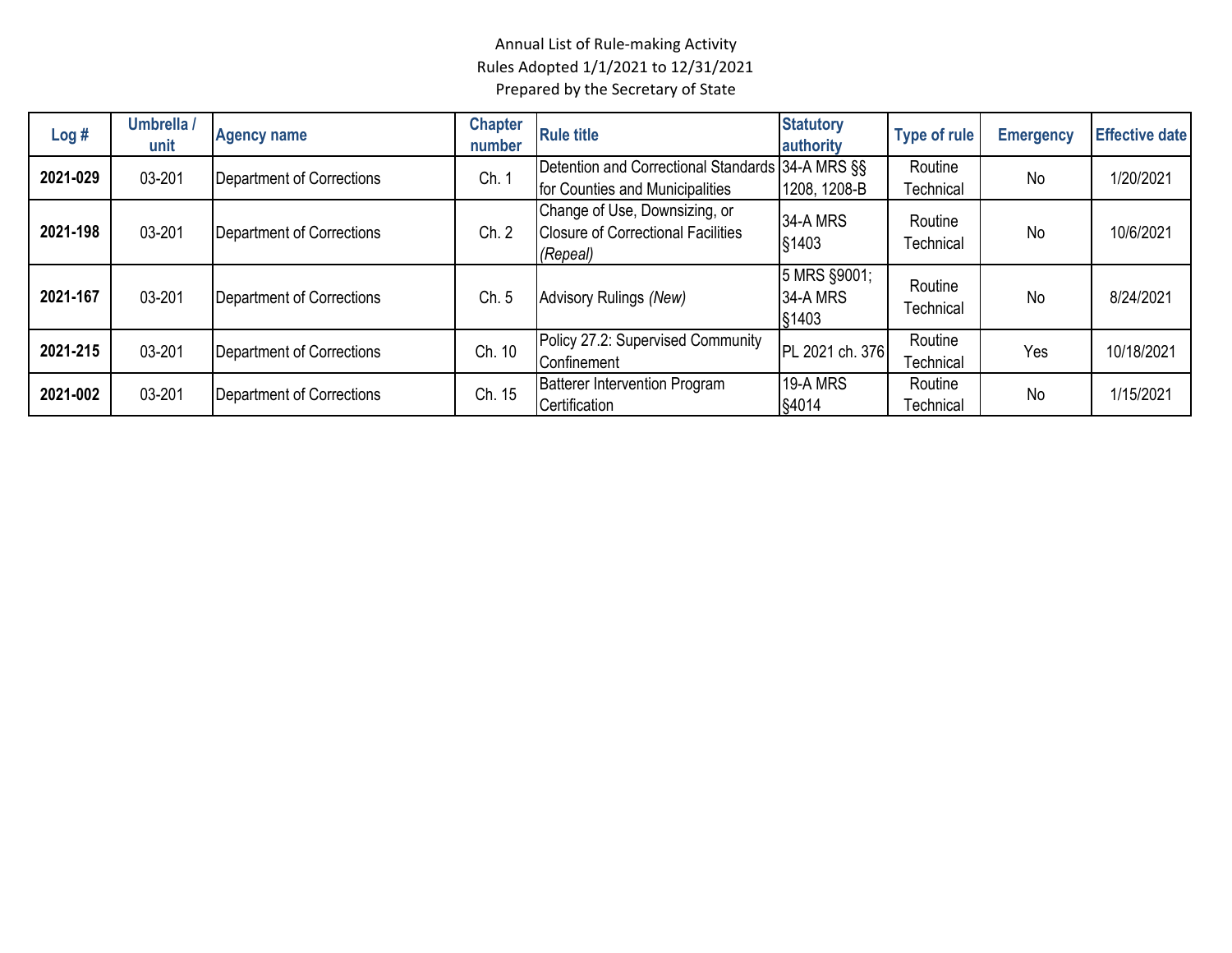| Log #    | Umbrella /<br>unit | <b>Agency name</b>                                                                                                                               | <b>Chapter</b><br>number       | <b>Rule title</b>                                | <b>Statutory</b><br>authority                       | Type of rule         | <b>Emergency</b> | <b>Effective date</b> |
|----------|--------------------|--------------------------------------------------------------------------------------------------------------------------------------------------|--------------------------------|--------------------------------------------------|-----------------------------------------------------|----------------------|------------------|-----------------------|
| 2021-186 | 05-071             | Department of Education (jointly with<br>10-144, Department of Health and<br>Human Services, Maine Center for<br>Disease Control and Prevention) | Ch. 126<br>(DHHS: ch. I<br>261 | Immunization Requirements for<br>School Children | $20-A$ MRS $\S$<br>6352-6358; 22<br><b>MRS §806</b> | Routine<br>Technical | <b>No</b>        | 9/25/2021             |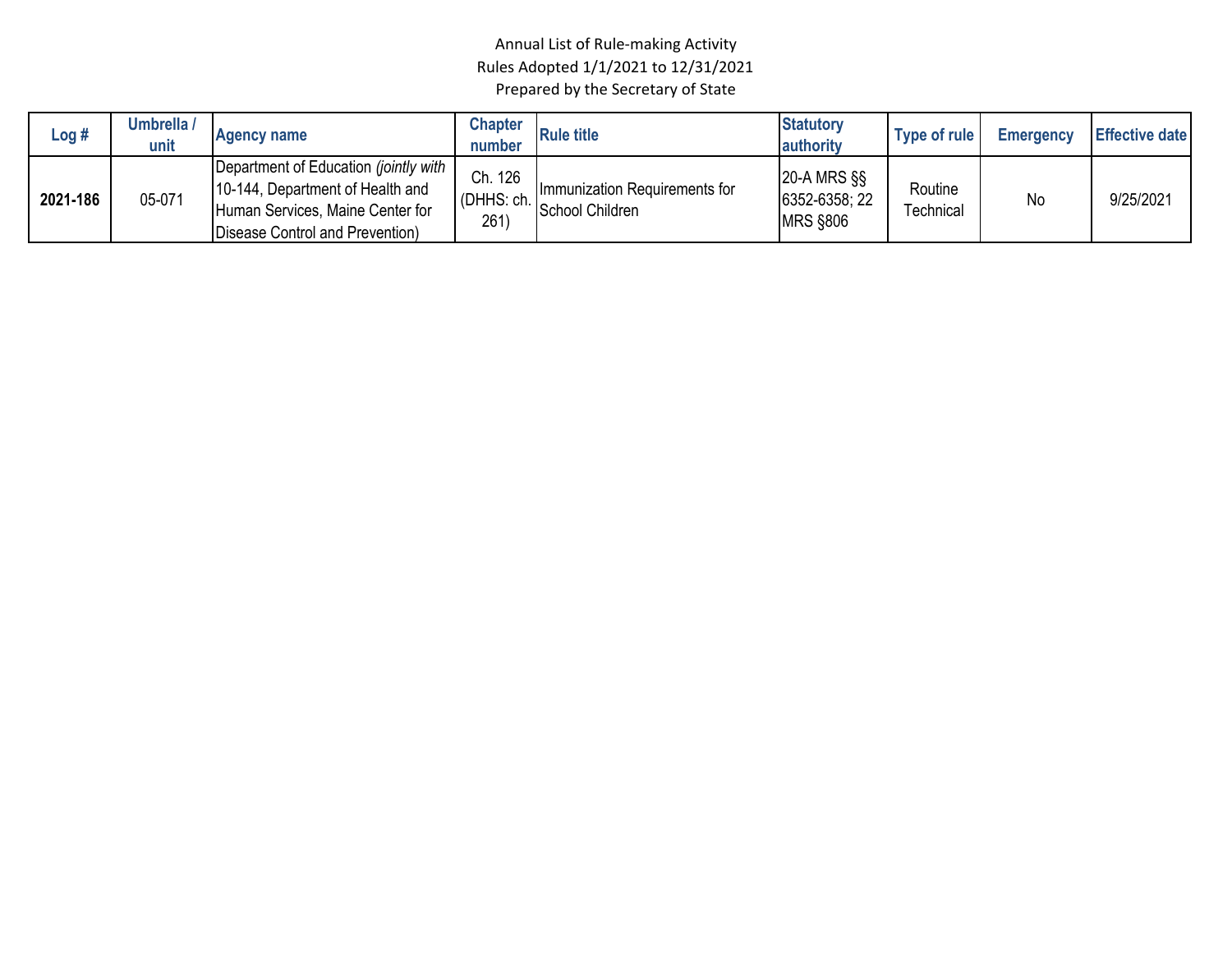| Log#                   | Umbrella /<br>unit | <b>Agency name</b>                        | <b>Chapter</b><br>number | <b>Rule title</b>                                                                                            | <b>Statutory</b><br>authority                                                            | <b>Type of rule</b>  | <b>Emergency</b> | <b>Effective date</b> |
|------------------------|--------------------|-------------------------------------------|--------------------------|--------------------------------------------------------------------------------------------------------------|------------------------------------------------------------------------------------------|----------------------|------------------|-----------------------|
| 2021-225               | 06-096             | Department of Environmental<br>Protection | Ch. 4                    | Rule Governing Hearings on Appeals<br>of Certain Emergency or<br>Administrative Commissioner Orders<br>(New) | 5 MRS §8051;<br>38 MRS §§ 341-<br>D, 341-H                                               | Routine<br>Technical | No               | 11/3/2021             |
| 2021-033               | 06-096             | Department of Environmental<br>Protection | Ch. 100                  | <b>Definitions Regulation</b>                                                                                | 38 MRS §585-A                                                                            | Routine<br>Technical | <b>No</b>        | 2/9/2021              |
| 2021-262               | 06-096             | Department of Environmental<br>Protection | Ch. 147                  | <b>Hydrofluorocarbon Prohibitions</b><br>(New)                                                               | PL 2021 ch. 192                                                                          | Routine<br>Technical | No               | 1/4/2022              |
| 2021-143               | 06-096             | Department of Environmental<br>Protection | Ch. 167                  | Tracking and Reporting Gross and<br>Net Annual Greenhouse Gas<br>Emissions (New)                             | 38 MRS §§ 876-<br>A(4)                                                                   | Routine<br>Technical | No               | 7/7/2021              |
| 2021-237               | 06-096             | Department of Environmental<br>Protection | Ch. 168                  | Statewide Greenhouse Gas<br>Emissions Regulation (New)                                                       | 38 MRS §576-A                                                                            | Routine<br>Technical | No               | 11/28/2021            |
| 2021-034               | 06-096             | Department of Environmental<br>Protection | Ch. 400                  | Maine Solid Waste Management<br>Rules                                                                        | 38 MRS §§ 341-<br>$D(1-B),$<br>1304(1,1-B, 13<br>& 13-A), 1310-<br>N(9), 1301 et<br>seq. | Routine<br>Technical | No               | 2/9/2021              |
| 2021-214               | 06-096             | Department of Environmental<br>Protection | Ch. 424                  | Solid Waste Management Rules:<br><b>Lead Management Regulations</b>                                          | 38 MRS §1295                                                                             | Routine<br>Technical | No               | 10/19/2021            |
| 2021-202<br>thru $210$ | 06-096             | Department of Environmental<br>Protection | Ch. 850<br>thru 858      | Hazardous Waste Management<br>Rules                                                                          | 38 MRS §§ 341-<br>$D(1-C)$ , 341-H,<br>1304(1), 1319-<br>O                               | Routine<br>Technical | No               | 10/6/2021             |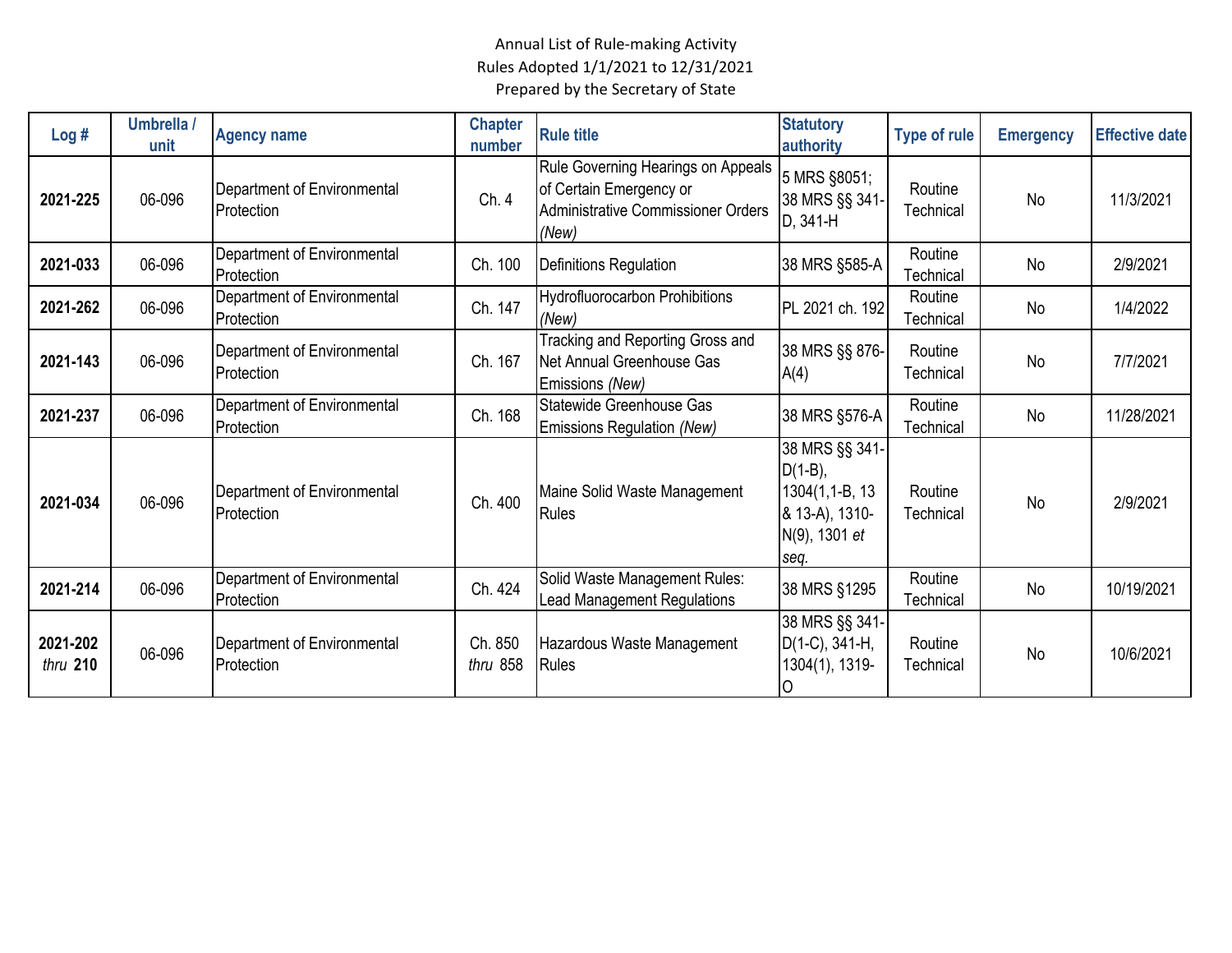| Log#     | Umbrella /<br>unit | <b>Agency name</b>                             | <b>Chapter</b><br>number | <b>Rule title</b>                                                                                         | <b>Statutory</b><br>authority                      | <b>Type of rule</b>  | <b>Emergency</b> | <b>Effective date</b> |
|----------|--------------------|------------------------------------------------|--------------------------|-----------------------------------------------------------------------------------------------------------|----------------------------------------------------|----------------------|------------------|-----------------------|
| 2021-216 | 09-137             | Department of Inland Fisheries and<br>Wildlife | Ch. 1                    | Open Water and Fishing Regulations                                                                        | 12 MRS §§<br>10104, 12452,<br>12461                | Routine<br>Technical | No               | 1/1/2022              |
| 2021-217 | 09-137             | Department of Inland Fisheries and<br>Wildlife | Ch. 1-A                  | State Heritage Fish Waters                                                                                | $\overline{12}$ MRS $\S$<br>10104, 12452,<br>12461 | Routine<br>Technical | No               | 1/1/2022              |
| 2021-040 | 09-137             | Department of Inland Fisheries and<br>Wildlife | Ch. 7                    | Rules for Importation, Possession,<br>Propagation, Rehabilitation and<br><b>Exhibition of Wildlife</b>    | 12 MRS §§<br>10104, 12152                          | Routine<br>Technical | No               | 2/23/2021             |
| 2021-108 | 09-137             | Department of Inland Fisheries and<br>Wildlife | Ch. 13                   | Watercraft Rules: 13.07, Motor Size<br>Restrictions on Certain Inland Waters                              | 12 MRS §13051                                      | Routine<br>Technical | No               | 5/26/2021             |
| 2021-071 | 09-137             | Department of Inland Fisheries and<br>Wildlife | Ch. 16                   | Hunting: 16.11, Migratory Game Bird<br>Hunting                                                            | 12 MRS §§<br>10104, 11855                          | Routine<br>Technical | No               | 4/13/2021             |
| 2021-109 | 09-137             | Department of Inland Fisheries and<br>Wildlife | Ch. 16                   | Hunting: 16.08, Moose Hunting<br>(Permit Allocations)                                                     | 12 MRS §§<br>11151, 11552                          | Routine<br>Technical | No               | 5/26/2021             |
| 2021-110 | 09-137             | Department of Inland Fisheries and<br>Wildlife | Ch. 16                   | Hunting: 16.08, Moose Hunting<br>Adaptive Moose Hunt)                                                     | 12 MRS §§<br>11151, 11552                          | Routine<br>Technical | No               | 5/26/2021             |
| 2021-145 | 09-137             | Department of Inland Fisheries and<br>Wildlife | Ch. 16                   | Hunting: 16.07, Any Deer Permit<br>Allocations                                                            | 12 MRS §§<br>11152, 11401                          | Routine<br>Technical | No               | 7/18/2021             |
| 2021-157 | 09-137             | Department of Inland Fisheries and<br>Wildlife | Ch. 16                   | Hunting: 16.07, Expanded Archery<br>Areas                                                                 | 12 MRS §§<br>10104, 11402                          | Routine<br>Technical | No               | 8/10/2021             |
| 2021-158 | 09-137             | Department of Inland Fisheries and<br>Wildlife | Ch. 16                   | Hunting: 16.13, Protocol for Big<br>Game Registration Station and<br><b>Furbearer Registration Agents</b> | 12 MRS §10104                                      | Routine<br>Technical | No               | 8/10/2021             |
| 2021-159 | 09-137             | Department of Inland Fisheries and<br>Wildlife | Ch. 17                   | Trapping                                                                                                  | 12 MRS §§<br>10104, 12251                          | Routine<br>Technical | No               | 8/10/2021             |
| 2021-072 | 09-137             | Department of Inland Fisheries and<br>Wildlife | Ch. 24                   | Licensed Guides (Recreational<br>Classification)                                                          | 12 MRS §§<br>10104, 12851                          | Routine<br>Technical | No               | 4/13/2021             |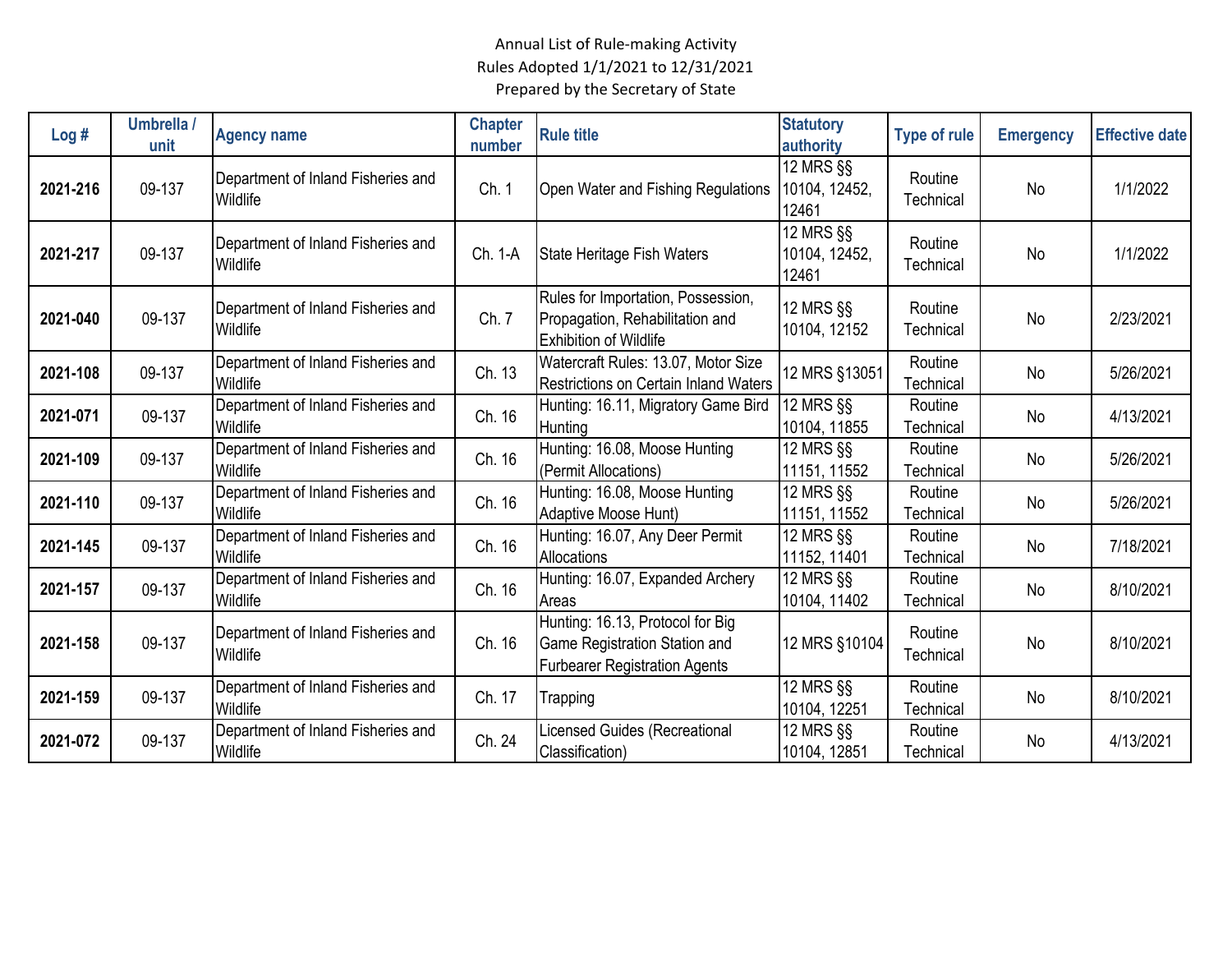| Log#     | Umbrella /<br>unit | <b>Agency name</b>                                                                              | <b>Chapter</b><br>number | <b>Rule title</b>                                                                                                                                                           | <b>Statutory</b><br>authority                                                                                                                       | <b>Type of rule</b>  | <b>Emergency</b> | <b>Effective date</b> |
|----------|--------------------|-------------------------------------------------------------------------------------------------|--------------------------|-----------------------------------------------------------------------------------------------------------------------------------------------------------------------------|-----------------------------------------------------------------------------------------------------------------------------------------------------|----------------------|------------------|-----------------------|
| 2021-130 | 10-144             | Department of Health and Human<br>Services, Office of MaineCare<br>Services, Division of Policy | Ch. 101                  | MaineCare Benefits Manual: Ch. II<br><b>Section 17, Community Support</b><br>Services                                                                                       | $\overline{2}$ 2 MRS §§<br>42(1), 3173; PL<br>2017, ch. 407                                                                                         | Routine<br>Technical | No               | 7/1/2021              |
| 2021-090 | 10-144             | Department of Health and Human<br>Services, Office of MaineCare<br>Services, Division of Policy | Ch. 101                  | MaineCare Benefits Manual: Ch. II &<br>III Section 19, Home and Community<br>Benefits for the Elderly and Adults<br>with Disabilities                                       | $\overline{2}$ 2 M.R.S. §§<br>42, 42(8), 3173;<br>P.L. 2019, ch.<br>616<br>(emergency,<br>effective Mar.<br>20, 2020);<br>Resolves 2019,<br>ch. 104 | Routine<br>Technical | No               | 5/2/2021              |
| 2021-069 | 10-144             | Department of Health and Human<br>Services, Office of MaineCare<br>Services, Division of Policy | Ch. 101                  | MaineCare Benefits Manual: Ch. III<br>Section 21, Allowances for Home<br>and Community Benefits for Adults<br>with Intellectual Disabilities or Autism<br>Spectrum Disorder | 22 MRS §§ 42,<br>42(8); 5 MRS<br>§8054; PL 2019<br>ch. 616 part A<br>$§A-7$                                                                         | Major<br>Substantive | Yes              | 4/7/2021              |
| 2021-070 | 10-144             | Department of Health and Human<br>Services, Office of MaineCare<br>Services, Division of Policy | Ch. 101                  | MaineCare Benefits Manual: Ch. III<br>Section 29, Support Services for<br>Adults with Intellectual Disabilities or<br>Autism Spectrum Disorder                              | 22 MRS §§ 42,<br>42(8), 3173; 5<br>MRS §8054; PL<br>2019 ch. 616<br>part A §A-7                                                                     | Major<br>Substantive | Yes              | 4/7/2021              |
| 2021-131 | 10-144             | Department of Health and Human<br>Services, Office of MaineCare<br>Services, Division of Policy | Ch. 101                  | MaineCare Benefits Manual: Ch. II<br>Section 92, Behavioral Health Home<br>Services                                                                                         | <b>22 MRS §§</b><br>42(1), 3173; PL<br>2017, ch. 407                                                                                                | Routine<br>Technical | No               | 7/1/2021              |
| 2021-129 | 10-144             | Department of Health and Human<br>Services, Office of MaineCare<br>Services, Division of Policy | Ch. 101                  | MaineCare Benefits Manual: Ch. II<br>Section 97, Private Non-Medical<br><b>Institution Services</b>                                                                         | 22 MRS §§ 42,<br>3173                                                                                                                               | Routine<br>Technical | No               | 7/1/2021              |
| 2021-223 | 10-144             | Department of Health and Human<br>Services, Office of MaineCare<br>Services, Division of Policy | Ch. 101                  | MaineCare Benefits Manual: Ch. II<br><b>Section 97, Private Non-Medical</b><br><b>Institution Services</b>                                                                  | 22 MRS §§ 42,<br>3173; 22 MRS<br>§8110; PL 115-<br>123                                                                                              | Routine<br>Technical | No               | 11/1/2021             |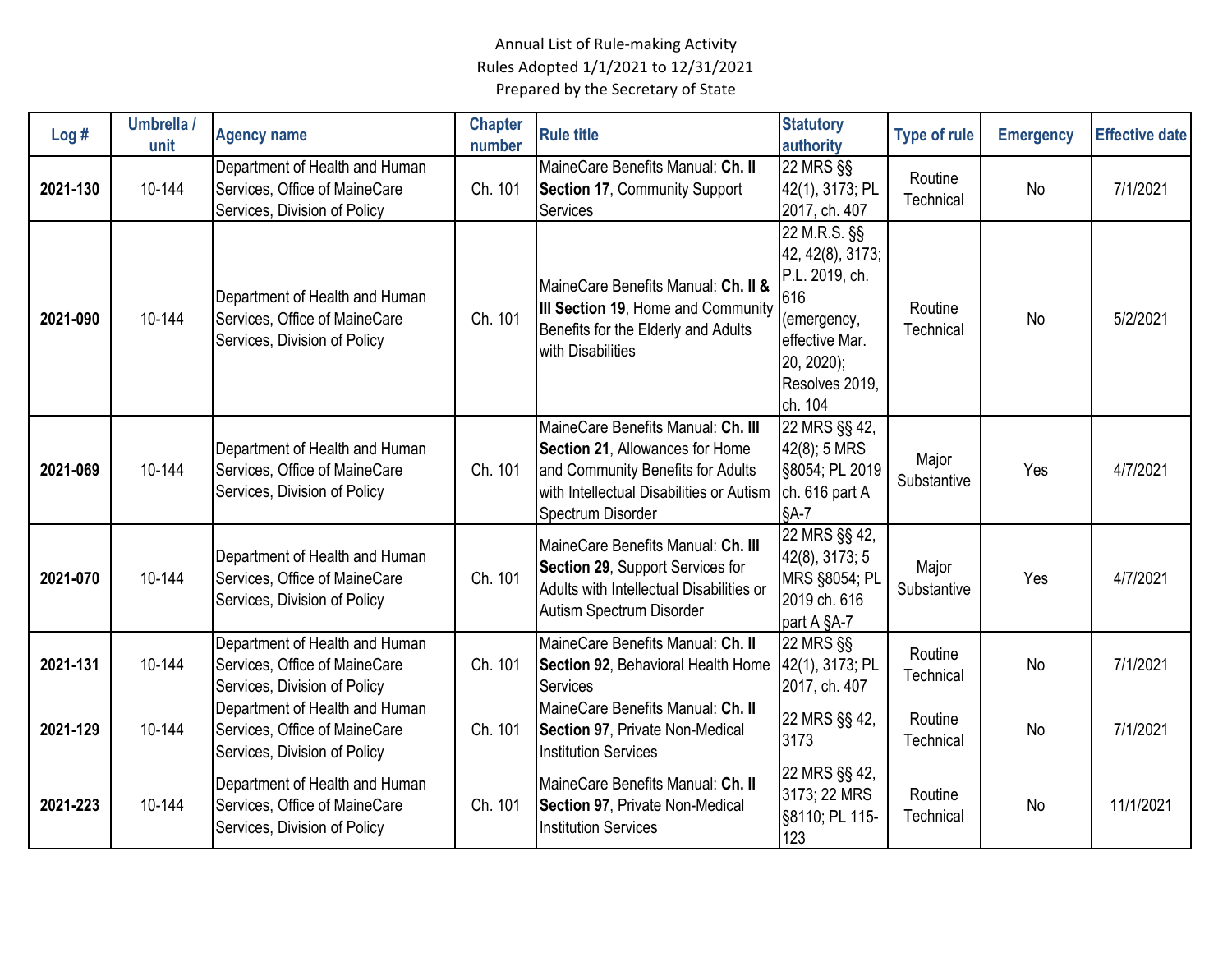| Log#     | Umbrella /<br>unit | <b>Agency name</b>                                                                                                                               | <b>Chapter</b><br>number     | <b>Rule title</b>                                                                                                           | <b>Statutory</b><br>authority                              | <b>Type of rule</b>  | <b>Emergency</b> | <b>Effective date</b> |
|----------|--------------------|--------------------------------------------------------------------------------------------------------------------------------------------------|------------------------------|-----------------------------------------------------------------------------------------------------------------------------|------------------------------------------------------------|----------------------|------------------|-----------------------|
| 2021-224 | 10-144             | Department of Health and Human<br>Services, Office of MaineCare<br>Services, Division of Policy                                                  | Ch. 101                      | MaineCare Benefits Manual: Ch. III<br>Section 97, Private Non-Medical<br><b>Institution Services</b>                        | 22 MRS §§ 42,<br>3173; 5 MRS §§<br>8054, 8073              | Major<br>Substantive | Yes              | 11/1/2021             |
| 2021-240 | 10-144             | Department of Health and Human<br>Services, Office of MaineCare<br>Services, Division of Policy                                                  | Ch. 101                      | MaineCare Benefits Manual: Ch. VII<br>Section 5, Estate Recovery                                                            | 22 MRS §§ 42,<br>3173; 5 MRS<br>§8054                      | Routine<br>Technical | Yes              | 11/24/2021            |
| 2021-119 | 10-144             | Department of Health and Human<br>Services, Division of Licensing and<br>Certification                                                           | Ch. 113                      | Regulations Governing the Licensing<br>and Functioning of Assisted Housing<br>Programs, Infection Prevention and<br>Control | 22 MRS § 7853                                              | Major<br>Substantive | No               | 6/4/2021              |
| 2021-148 | 10-144             | Department of Health and Human<br>Services, Maine Center for Disease<br><b>Control and Prevention</b>                                            | Ch. 124                      | <b>Emergency Medical Services</b><br><b>Personnel Reporting Rule</b>                                                        | 22 MRS §§<br>820(1)(C)                                     | Major<br>Substantive | No               | 8/20/2021             |
| 2021-257 | 10-144             | Department of Health and Human<br>Services, Maine Center for Disease<br>Control and Prevention (Maine CDC)                                       | Ch. 234                      | Lead Testing in School Drinking<br>Water Rule (New)                                                                         | 22 MRS §2604-<br>B                                         | Major<br>Substantive | No               | 1/12/2022             |
| 2021-035 | 10-144             | Department of Health and Human<br>Services, Maine Center for Disease<br>Control and Prevention (Maine CDC)                                       | Ch. 258                      | Rules for the Control of Notifiable<br><b>Diseases and Conditions</b>                                                       | 5 MRS §8052;<br>22 MRS §§<br>802(3), 821,<br>835           | Routine<br>Technical | <b>No</b>        | 2/17/2021             |
| 2021-187 | 10-144             | Department of Health and Human<br>Services, Maine Center for Disease<br>Control and Prevention (jointly with<br>05-071, Department of Education) | Ch. 261<br>(DOE: ch.<br>126) | Immunization Requirements for<br>School Children                                                                            | 20-A MRS §§<br>6352-6358; 22<br><b>MRS §806</b>            | Routine<br>Technical | No               | 9/25/2021             |
| 2021-154 | 10-144             | Department of Health and Human<br>Services, Maine Center for Disease<br>Control and Prevention (Maine CDC)                                       | Ch. 262                      | Post-Secondary School Immunization 20-A MRS §<br>Rule                                                                       | 6359(6)                                                    | Routine<br>Technical | <b>No</b>        | 8/11/2021             |
| 2021-068 | 10-144             | Department of Health and Human<br>Services, Maine Center for Disease<br>Control and Prevention (Maine CDC)                                       | Ch. 264                      | Immunization Requirements for<br><b>Healthcare Workers</b>                                                                  | 22 MRS §§<br>802(1)(D), 802<br>(3), PL 2019 ch.<br>154 §11 | Routine<br>Technical | No               | 4/14/2021             |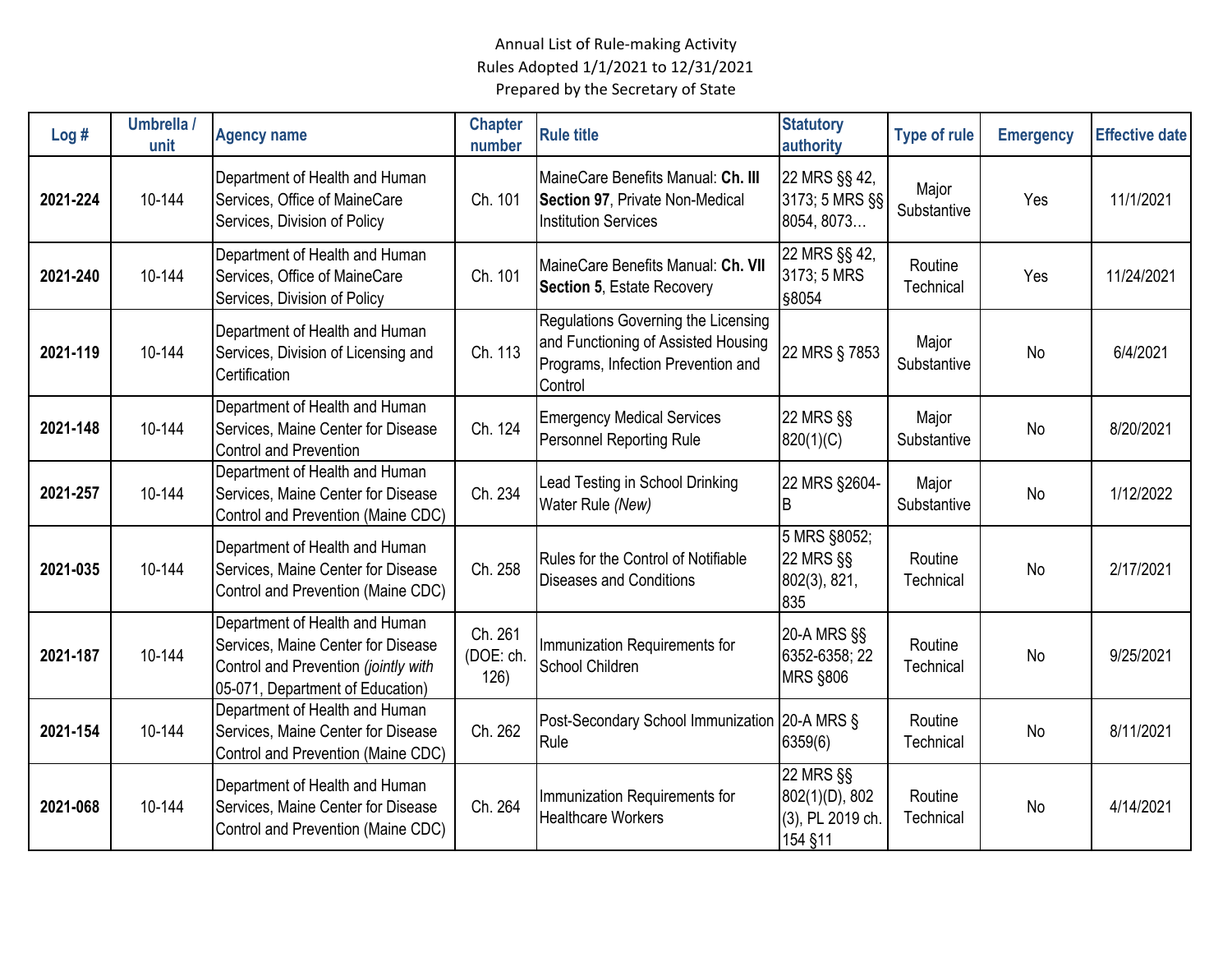| Log#     | Umbrella /<br>unit | <b>Agency name</b>                                                                                         | <b>Chapter</b><br>number | <b>Rule title</b>                                                                                                                          | <b>Statutory</b><br>authority                                               | <b>Type of rule</b>                            | <b>Emergency</b> | <b>Effective date</b> |
|----------|--------------------|------------------------------------------------------------------------------------------------------------|--------------------------|--------------------------------------------------------------------------------------------------------------------------------------------|-----------------------------------------------------------------------------|------------------------------------------------|------------------|-----------------------|
| 2021-166 | 10-144             | Department of Health and Human<br>Services, Maine Center for Disease<br>Control and Prevention (Maine CDC) | Ch. 264                  | Immunization Requirements for<br><b>Healthcare Workers</b>                                                                                 | 22 MRS §§<br>$801(1)(D)$ ,<br>802(3)                                        | Routine<br>Technical                           | Yes              | 8/12/2021             |
| 2021-226 | 10-144             | Department of Health and Human<br>Services, Maine Center for Disease<br>Control and Prevention (Maine CDC) | Ch. 264                  | Immunization Requirements for<br><b>Healthcare Workers</b>                                                                                 | 22 MRS §802                                                                 | Routine<br>Technical                           | No               | 11/10/2021            |
| 2021-063 | 10-144             | Department of Health and Human<br>Services, Maine Center for Disease<br>Control and Prevention (Maine CDC) | Ch. 283                  | Newborn Bloodspot Screening Rule                                                                                                           | 20-A MRS §210                                                               | Major<br>Substantive &<br>Routine<br>Technical | Yes              | 3/11/2021             |
| 2021-118 | 10-144             | Department of Health and Human<br>Services, Maine Center for Disease<br>Control and Prevention (Maine CDC) | Ch. 283                  | Newborn Bloodspot Screening Rule                                                                                                           | 20-A MRS §210                                                               | Routine<br>Technical                           | <b>No</b>        | 6/1/2021              |
| 2021-221 | 10-144             | Department of Health and Human<br>Services, Maine Center for Disease<br><b>Control and Prevention</b>      | Ch. 297                  | Dental Care Access Credit Program<br>Rule                                                                                                  | 36 MRS §5219-<br><b>DD; 22 MRS</b><br>§42                                   | Routine<br>Technical                           | No               | 11/3/2021             |
| 2021-201 | 10-144             | Department of Health and Human<br>Services, Maine Center for Disease<br><b>Control and Prevention</b>      | Ch. 298                  | <b>Primary Care Tax Credit Certification</b><br>Rule                                                                                       | 22 MRS §42;<br>22-A MRS<br>§205; 36 MRS<br>§5215-LL                         | Routine<br>Technical                           | No               | 10/12/2021            |
| 2021-032 | 10-144             | Department of Health and Human<br>Services, Office for Family<br>Independence                              | Ch. 301                  | Food Supplement Program, FS Rule<br>#217E: Section 999-3 (Charts),<br>Increases Pursuant to PL 116-260                                     | 22 MRS §§<br>$42(1)$ and $(8)$ ,<br>3104(1); 5 MRS<br>§8054; PL 116-<br>260 | Routine<br>Technical                           | Yes              | 2/1/2021              |
| 2021-042 | 10-144             | Department of Health and Human<br>Services, Office for Family<br>Independence                              | Ch. 301                  | Food Supplement Program, FS Rule<br>#219E (Temporary Student Policy):<br>Section 444-7, Households with<br>Special Circumstances, Students | 22 MRS §§<br>$42(1)$ and $(8)$ ,<br>3104(1); 5 MRS<br>§8054; PL 116-<br>260 | Routine<br>Technical                           | Yes              | 2/18/2021             |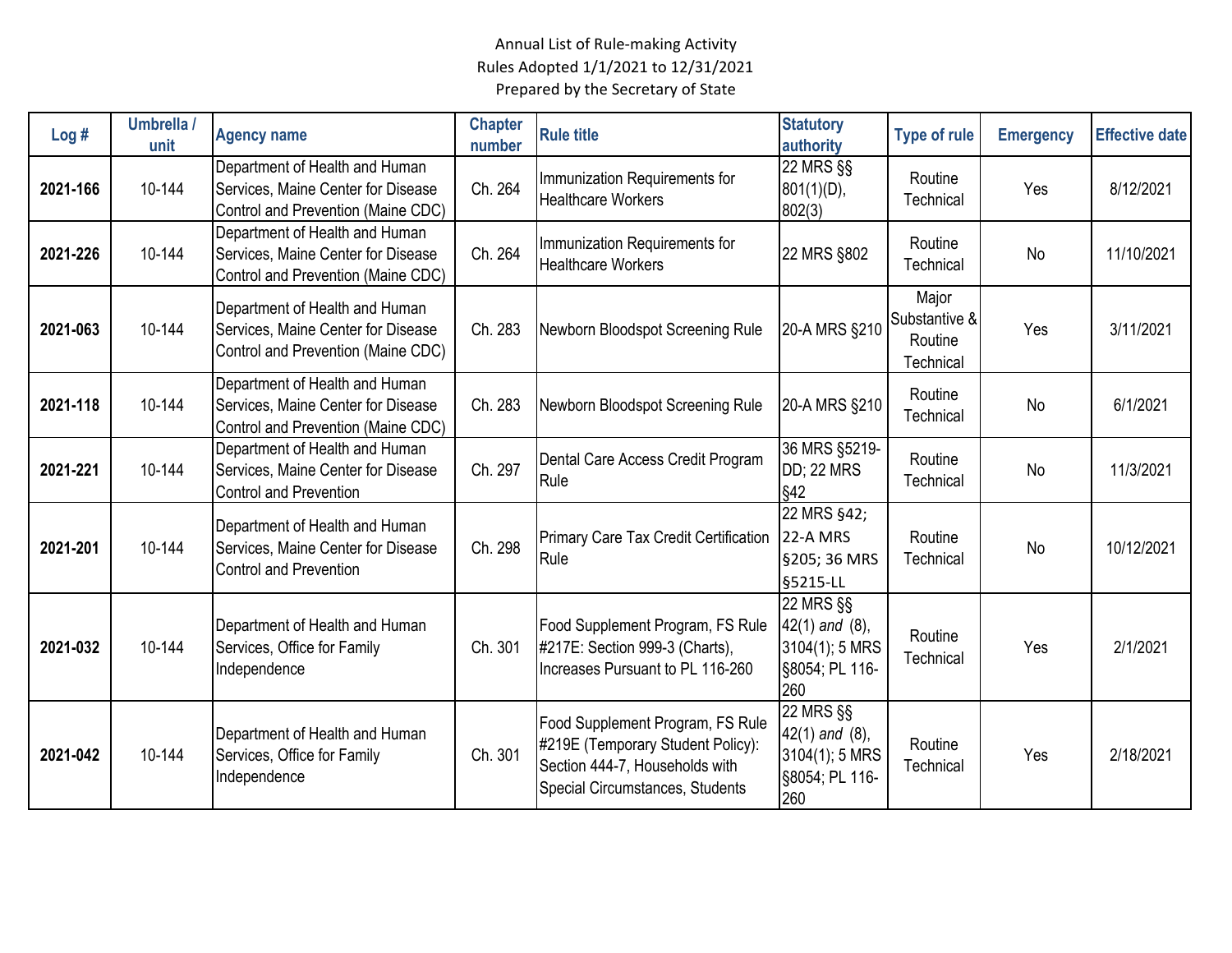| Log#     | Umbrella /<br>unit | <b>Agency name</b>                                                            | <b>Chapter</b><br>number | <b>Rule title</b>                                                                                                                                                                                | <b>Statutory</b><br>authority                                                             | <b>Type of rule</b>  | <b>Emergency</b> | <b>Effective date</b> |
|----------|--------------------|-------------------------------------------------------------------------------|--------------------------|--------------------------------------------------------------------------------------------------------------------------------------------------------------------------------------------------|-------------------------------------------------------------------------------------------|----------------------|------------------|-----------------------|
| 2021-082 | 10-144             | Department of Health and Human<br>Services, Office for Family<br>Independence | Ch. 301                  | Food Supplement Program, FS Rule<br>#217A: Section 999-3 (Charts),<br>Increases Pursuant to PL 116-260<br>and PL 117-2                                                                           | <b>22 MRS §§</b><br>$42(1)$ and $(8)$ ,<br>3104(1); 5 MRS<br>§8054; PL 116-<br>260, 117-2 | Routine<br>Technical | <b>No</b>        | 5/1/2021              |
| 2021-093 | 10-144             | Department of Health and Human<br>Services, Office for Family<br>Independence | Ch. 301                  | Food Supplement Program, FS Rule<br>#219E (Temporary Student Policy):<br>Section 444-7, Households with<br>Special Circumstances, Students                                                       | <b>22 MRS §§</b><br>$42(1)$ and $(8)$ ,<br>3104(1); PL 116-<br>260                        | Routine<br>Technical | <b>No</b>        | 5/19/2021             |
| 2021-147 | 10-144             | Department of Health and Human<br>Services, Office for Family<br>Independence | Ch. 301                  | Food Supplement Program, FS Rule<br>#218, Updates to Card Replacement<br>and Benefit Use and Expungement;<br>Section FS 777-7 Administrative<br>Procedures, Electronic Benefit<br>Transfer (EBT) | <b>22 MRS §§</b><br>$42(1)$ and $(8)$                                                     | Routine<br>Technical | <b>No</b>        | 8/2/2021              |
| 2021-155 | 10-144             | Department of Health and Human<br>Services, Office for Family<br>Independence | Ch. 301                  | Food Supplement Program, FS Rule<br>#216, Interview Waivers; Sections FS<br>222-4, 444-5, 666-9 and 999-1                                                                                        | 22 MRS §§<br>$42(1)$ and $(8)$                                                            | Routine<br>Technical | No               | 8/15/2021             |
| 2021-156 | 10-144             | Department of Health and Human<br>Services, Office for Family<br>Independence | Ch. 301                  | Food Supplement Program, FS Rule<br>#220A, ABA WD FFY 2022; Section<br>FS 999-2, Geographic Exemptions<br>from ABA WD Work Requirements                                                          | <b>22 MRS §§</b><br>42(1) and 7<br>CFR § 273.24(f)                                        | Routine<br>Technical | <b>No</b>        | 10/1/2021             |
| 2021-199 | 10-144             | Department of Health and Human<br>Services, Office for Family<br>Independence | Ch. 301                  | Food Supplement Program, FS Rule<br>#222E: Section 999-3, Charts                                                                                                                                 | <b>22 MRS §§</b><br>42(1), 3104; 5<br>MRS §8054; 7<br>CFR §273-9(d)                       | Routine<br>Technical | Yes              | 10/1/2021             |
| 2021-256 | 10-144             | Department of Health and Human<br>Services, Office for Family<br>Independence | Ch. 301                  | <b>Supplemental Nutrition Assistance</b><br>Program (SNAP) Rules (formerly<br>Food Supplement Program), 2021<br>Omnibus Rule Change (many<br>sections)                                           | 22 MRS §42(1)<br>and $(8)$ ,<br>3104(13),(17)                                             | Routine<br>Technical | <b>No</b>        | 12/30/2021            |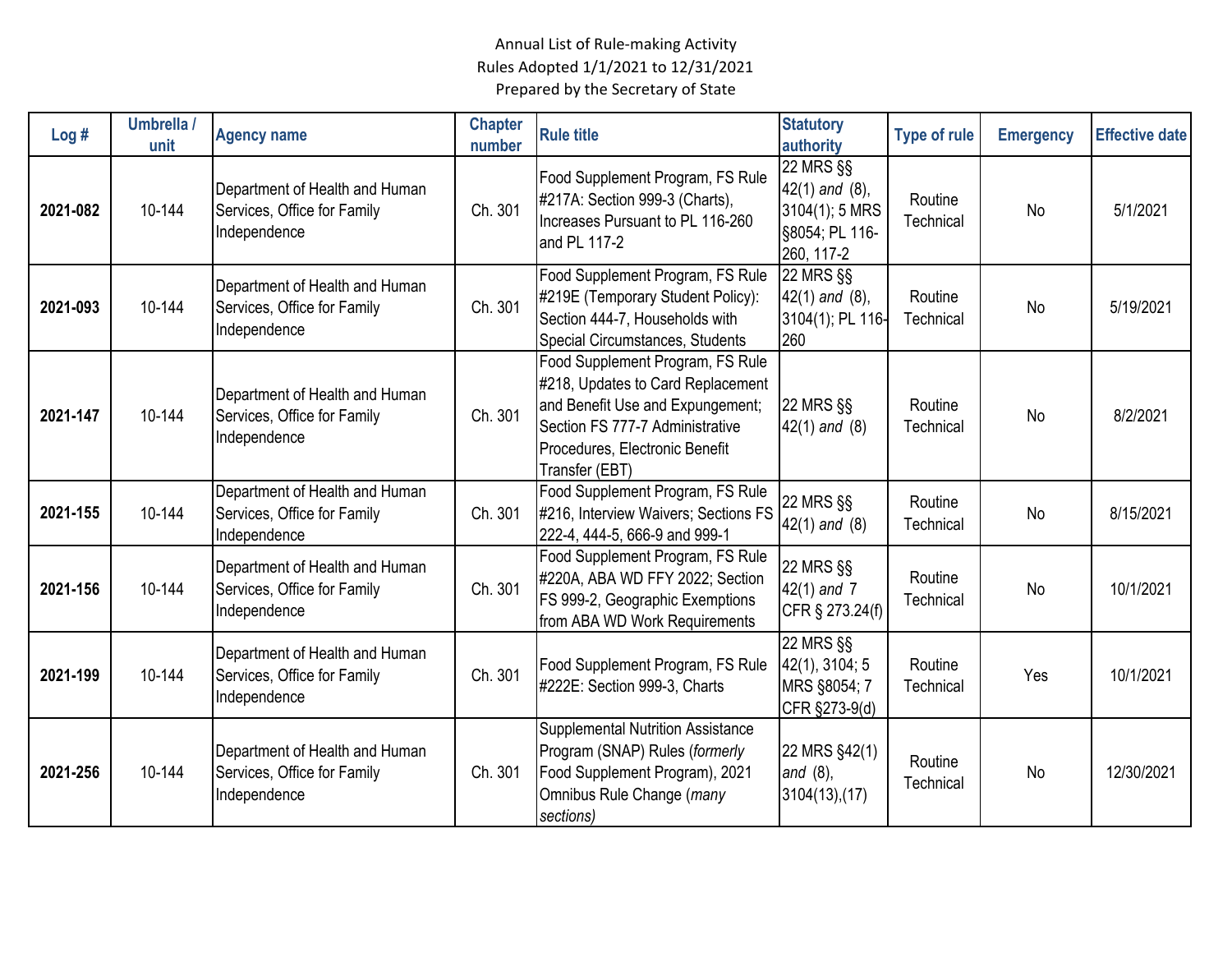| Log#     | Umbrella /<br>unit | <b>Agency name</b>                                                                                                                       | <b>Chapter</b><br>number | <b>Rule title</b>                                                                                                                                                  | <b>Statutory</b><br>authority                                                                          | <b>Type of rule</b>  | <b>Emergency</b> | <b>Effective date</b> |
|----------|--------------------|------------------------------------------------------------------------------------------------------------------------------------------|--------------------------|--------------------------------------------------------------------------------------------------------------------------------------------------------------------|--------------------------------------------------------------------------------------------------------|----------------------|------------------|-----------------------|
| 2021-191 | 10-144             | Department of Health and Human<br>Services, Office for Family<br>Independence                                                            | Ch. 331                  | Maine Public Assistance Manual<br>(TANF), Rule #117A : FFY 2022<br>COLA, Application Process Updates,<br>and Post TANF Services Budgeting<br><b>Updates</b>        | 22 MRS §§<br>$42(1)$ and $(8)$ ,<br>3769-A, 3769-C                                                     | Routine<br>Technical | No               | 10/1/2021             |
| 2021-092 | 10-144             | Department of Health and Human<br>Services, Office for Family<br>Independence                                                            | Ch. 331                  | MaineCare Eligibility Manual, Rule<br>#MC295A: Part 9, (Special) Limited<br>Benefit Groups; Part 18, Presumptive<br>Eligibility Determined by Hospitals            | 22 MRS §§<br>42(1), and 3173-<br>G; 42 U.S.C.<br>§1396r-a; and<br>22 MRS §42(8)                        | Routine<br>Technical | Yes              | 5/10/2021             |
| 2021-213 | 10-144             | Department of Health and Human<br>Services, Office for Family<br>Independence, Division of Support<br><b>Enforcement and Recovery</b>    | Ch. 351                  | Maine Child Support Enforcement<br>Manual: ch. 2, Definitions; ch. 5,<br>Limitation of Debt; Bar Against<br>Collection (19-A MRS §2302); SSI                       | 22 MRS §42(1);<br>19-A MRS<br>$§2103(3-A);$<br><b>Social Security</b><br>Act, Section<br>454(6)(B)(ii) | Routine<br>Technical | <b>No</b>        | 10/17/2021            |
| 2021-114 | 10-144             | Department of Health and Human<br>Services, Office for Family<br>Independence                                                            | Ch. 607                  | <b>ASPIRE-TANF Program Rules:</b><br><b>ASPIRE Rule #28A (TANF Earnings</b><br>Disregard Extensions)                                                               | 22 MRS §§<br>$42(1)$ , and<br>$3762(3)(A)$ and<br>(18)                                                 | Routine<br>Technical | <b>No</b>        | 6/1/2021              |
| 2021-086 | 10-144             | Department of Health and Human<br>Services, Office for Family<br>Independence                                                            | Ch. 609                  | Food Supplement - Employment and<br>Training (FSET) Program Rules<br>(FSET Rule #5: Bachelors Programs<br>Approved)                                                | 22 M.R.S. §<br>$42(1)$ and $(8)$                                                                       | Routine<br>Technical | <b>No</b>        | 5/1/2021              |
| 2021-247 | 10-144             | Department of Health and Human<br>Services, Maine Center for Disease<br>Control and Prevention - Data,<br>Research, and Vital Statistics | Ch. 730                  | Interagency Reporting of Cancer<br>Registry and Vital Statistics Data<br>(New; jointly with 90-590 ch. 730,<br>Maine Health Data Organization),<br>filing 2021-246 | PL 2021 ch.<br>423; 22 MRS §§<br>1406-A, 2706<br>sub-§2-A, 8715-<br>A                                  | Routine<br>Technical | No               | 12/14/2021            |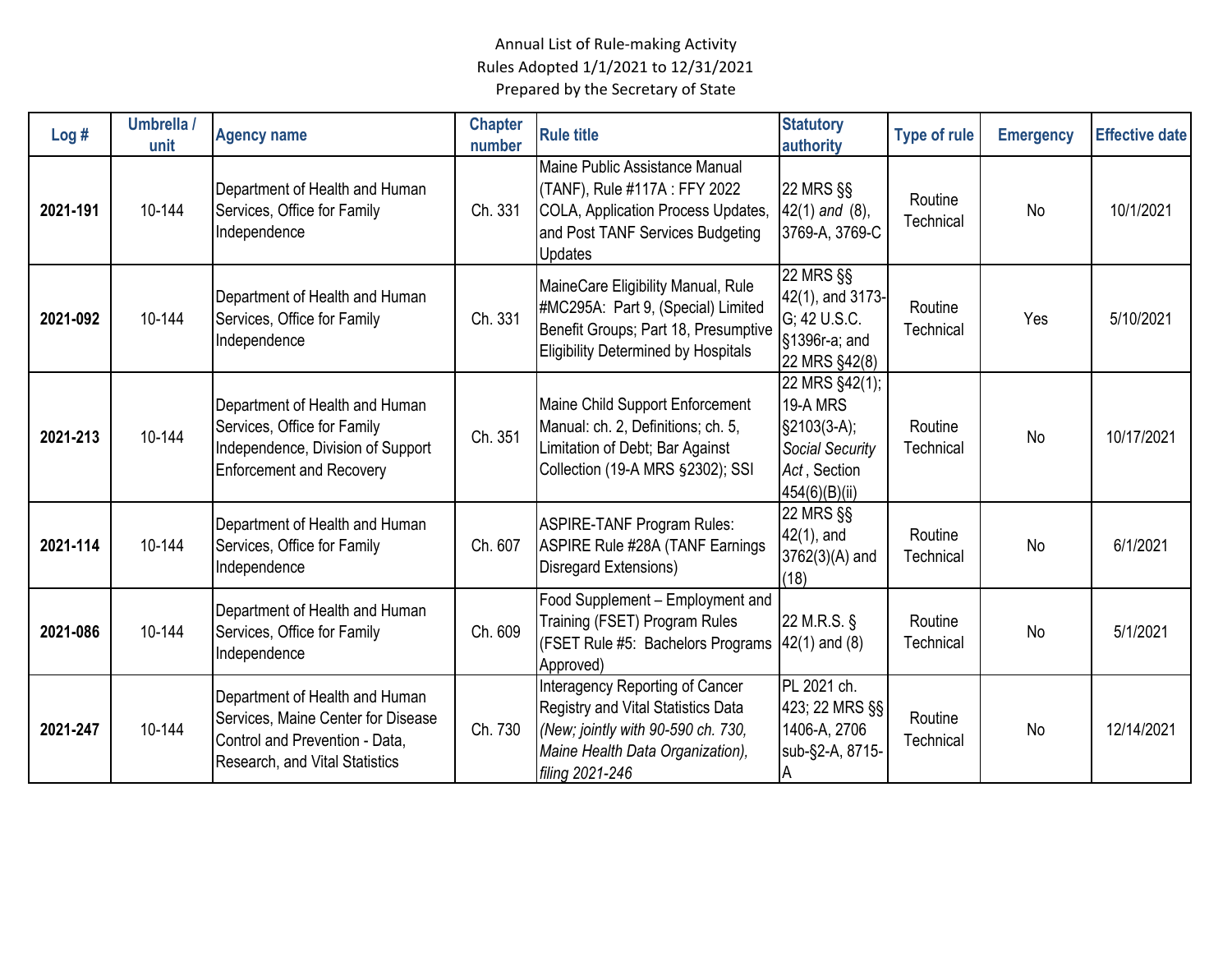| Log#             | Umbrella /<br>unit | <b>Agency name</b>                                                                        | <b>Chapter</b><br>number       | <b>Rule title</b>                                                                                          | <b>Statutory</b><br>authority                                                                                                       | <b>Type of rule</b>  | <b>Emergency</b> | <b>Effective date</b> |
|------------------|--------------------|-------------------------------------------------------------------------------------------|--------------------------------|------------------------------------------------------------------------------------------------------------|-------------------------------------------------------------------------------------------------------------------------------------|----------------------|------------------|-----------------------|
| 2021-001         | 10-148             | Department of Health and Human<br>Services, Office of Child and Family<br>Services        | Ch. 21                         | Rules for the Provision of Payments<br>for Residential Programs Serving<br>Children                        | 22 MRS §§<br>42(8), 3174-Z,<br>4062; 5 MRS<br>§8073                                                                                 | Major<br>Substantive | Yes              | 1/6/2021              |
| 2021-188         | 10-148             | Department of Health and Human<br>Services, Office of Child and Family<br><b>Services</b> | Ch. 32                         | Child Care Facility Licensing Rule -<br>Child Care Centers, Small Child Care<br>Facilities, Other Programs | 22 M.R.S. §§<br>7702-B, 7703,<br>7704, 7707,<br>7802, 8301,<br>8301-A, 8302-A,<br>8303-A                                            | Routine<br>Technical | No               | 9/27/2021             |
| 2021-189         | 10-148             | Department of Health and Human<br>Services, Office of Child and Family<br><b>Services</b> | Ch. 36                         | Rules for the Licensing of Nursery<br>Schools (Repeal)                                                     | 22 M.R.S. §§<br>7702-B, 7703,<br>7704, 7707,<br>7802, 8301,<br>8301-A, 8302-A,<br>8303-A                                            | Routine<br>Technical | No               | 9/27/2021             |
| 2021-112         | 10-148             | Department of Health and Human<br>Services, Office of Child and Family<br><b>Services</b> | Ch. 33                         | <b>Family Child Care Provider Licensing</b><br>Rule                                                        | 5 MRS §§ 8054,<br>8073; 22 MRS<br>§§ 7702-B11),<br>7703(6), 7704,<br>77073),<br>7802(7),<br>8301(8), 8302-<br>$A(2)$ , 8303- $A(1)$ | Major<br>Substantive | Yes              | 5/27/2021             |
| 2021-243,<br>244 | 10-148             | Department of Health and Human<br>Services, Office of Child and Family<br>Services        | Ch. 35<br>(replaces<br>ch. 36) | <b>Children's Residential Care Facilities</b><br>Licensing Rule (Repeal and replace)                       | 22 MRS §§ 42,<br>7801, 7802,<br>8102; 22-A<br>MRS §205(2);<br>34-B MRS<br>§1203-A                                                   | Routine<br>Technical | No               | 12/12/2021            |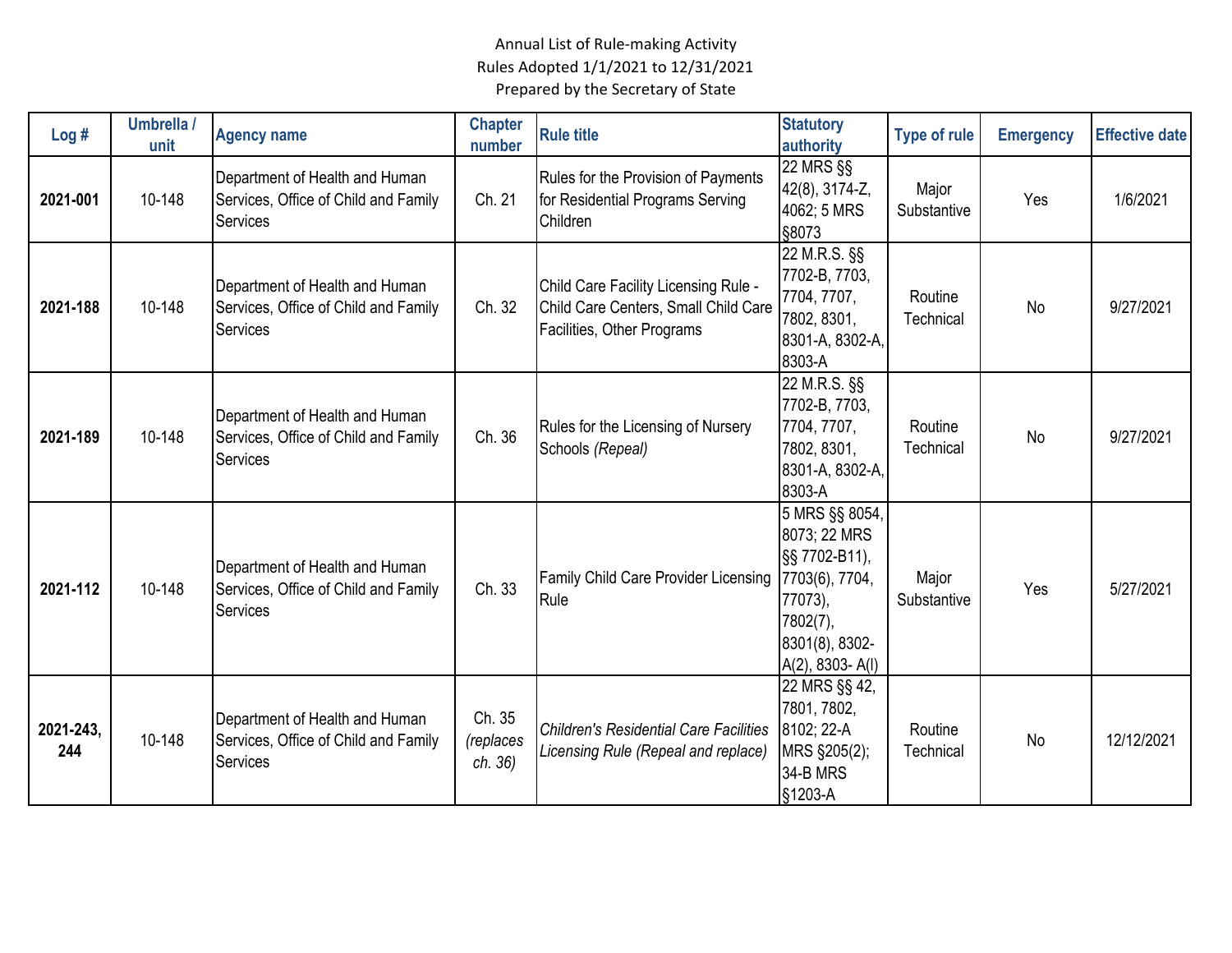| Log#     | Umbrella /<br>unit | <b>Agency name</b>                                                                            | <b>Chapter</b><br>number | <b>Rule title</b>                                    | <b>Statutory</b><br>authority                          | Type of rule                | <b>Emergency</b> | <b>Effective date</b> |
|----------|--------------------|-----------------------------------------------------------------------------------------------|--------------------------|------------------------------------------------------|--------------------------------------------------------|-----------------------------|------------------|-----------------------|
| 2021-041 | 10-149             | Department of Health and Human<br>Services, Office of Aging and<br><b>Disability Services</b> | Ch. $5$ $$16$            | <b>Adult Protective Services:</b><br>Administration  | 22 MRS §§ 42,<br>3493                                  | Routine<br><b>Fechnical</b> | <b>No</b>        | 2/27/2021             |
| 2021-121 | 14-197             | Department of Health and Human<br>Services, Office of Aging and<br><b>Disability Services</b> | Ch. 6                    | Crisis Prevention and Intervention<br>Services (New) | 22 MRS §§<br> 42(1), 3089(3);<br>34-B MRS<br>\$5206(8) | Major<br>Substantive        | No               | 7/1/2021              |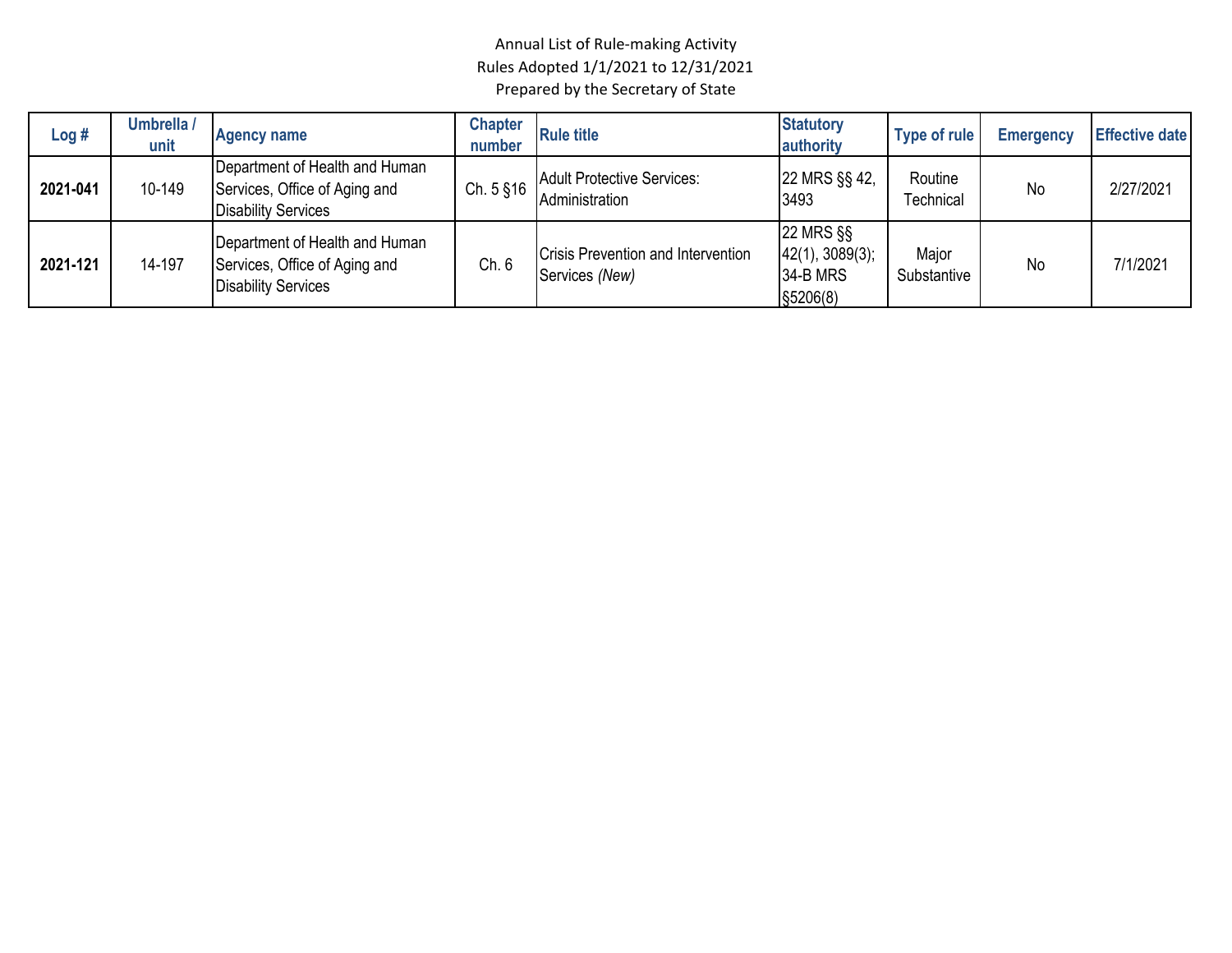| Log#     | Umbrella /<br>unit | <b>Agency name</b>                                                                            | <b>Chapter</b><br>number | <b>Rule title</b>                                                                                          | <b>Statutory</b><br>authority | <b>Type of rule</b>  | <b>Emergency</b> | <b>Effective date</b> |
|----------|--------------------|-----------------------------------------------------------------------------------------------|--------------------------|------------------------------------------------------------------------------------------------------------|-------------------------------|----------------------|------------------|-----------------------|
| 2021-134 | 12-152             | Department of Labor, Bureau of<br><b>Rehabilitation Services</b>                              | Ch. 1                    | Division of Vocational Rehabilitation<br><b>Services Rules</b>                                             | 26 MRS §1412-                 | Routine<br>Technical | <b>No</b>        | 6/29/2021             |
| 2021-135 | 12-152             | Department of Labor, Bureau of<br><b>Rehabilitation Services</b>                              | Ch. 12                   | Rules for the Communication<br>Equipment Fund Program for People<br>with Disabilities                      | 26 MRS §1419-<br>IΑ           | Routine<br>Technical | No               | 6/28/2021             |
| 2021-232 | 12-179             | Department of Labor, Bureau of<br>Labor Standards, Board of<br>Occupational Safety and Health | Ch. 2                    | Occupational Safety and Health<br>Standards for General Industry<br><b>Employment in the Public Sector</b> | 26 MRS §565                   | Routine<br>Technical | <b>No</b>        | 11/20/2021            |
| 2021-233 | 12-179             | Department of Labor, Bureau of<br>Labor Standards, Board of<br>Occupational Safety and Health | Ch. 5                    | Occupational Safety and Health<br><b>Standards for Public Safety Diving</b>                                | 26 MRS §§ 565,<br>2107        | Routine<br>Technical | <b>No</b>        | 11/20/2021            |
| 2021-234 | 12-179             | Department of Labor, Bureau of<br>Labor Standards, Board of<br>Occupational Safety and Health | Ch. 6                    | Recording Occupational Injuries and<br>Illnesses in the Public Sector                                      | 26 MRS §565                   | Routine<br>Technical | <b>No</b>        | 11/20/2021            |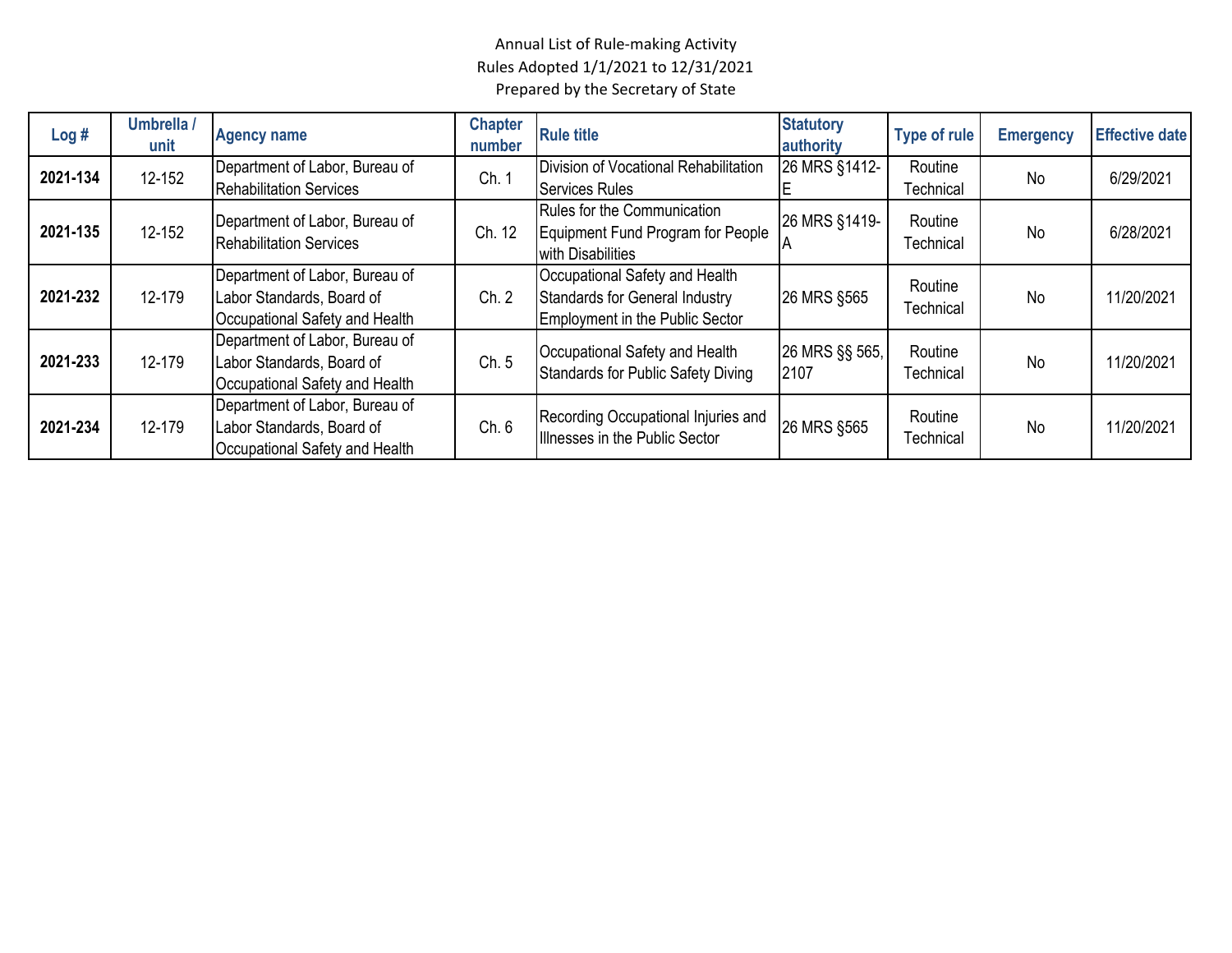| Log#     | Umbrella /<br>unit | <b>Agency name</b>             | <b>Chapter</b><br>number | <b>Rule title</b>                                                                                                                                                                                                                                                                                                               | <b>Statutory</b><br>authority | <b>Type of rule</b>  | <b>Emergency</b> | <b>Effective date</b> |
|----------|--------------------|--------------------------------|--------------------------|---------------------------------------------------------------------------------------------------------------------------------------------------------------------------------------------------------------------------------------------------------------------------------------------------------------------------------|-------------------------------|----------------------|------------------|-----------------------|
| 2021-055 | 13-188             | Department of Marine Resources | Ch. 2                    | Aquaculture Lease Regulations: 2.95,<br>Water Quality Classifications and<br>Shellfish Aquaculture (Maximum<br>Seed Sizes in Prohibited Areas)                                                                                                                                                                                  | 12 MRS §6171-<br>A            | Routine<br>Technical | <b>No</b>        | 3/13/2021             |
| 2021-160 | 13-188             | Department of Marine Resources | Ch.5                     | <b>Confidentiality of Fisheries Statistics</b>                                                                                                                                                                                                                                                                                  | 12 MRS §6173                  | Routine<br>Technical | No               | 8/10/2021             |
| 2021-115 | 13-188             | Department of Marine Resources | Ch. 8                    | Landings Program                                                                                                                                                                                                                                                                                                                | 12 MRS<br>§6171(3)(A)         | Routine<br>Technical | Yes              | 6/1/2021              |
| 2021-161 | 13-188             | Department of Marine Resources | Ch. 8                    | Landings Program                                                                                                                                                                                                                                                                                                                | 12 MRS §6171                  | Routine<br>Technical | <b>No</b>        | 8/10/2021             |
| 2021-218 | 13-188             | Department of Marine Resources | Ch. 8                    | Landings Program                                                                                                                                                                                                                                                                                                                | 12 MRS §6171                  | Routine<br>Technical | No               | 10/31/2021            |
| 2021-026 | 13-188             | Department of Marine Resources | Ch. 11                   | Scallops:<br>11.08, Targeted Closures: (7) Roque<br><b>Island Harbor and Kennebec River in</b><br>Englishman's Bay Rotational Area;<br>(8) Harrington and Pleasant Rivers in<br>Addison Rotational Area; (9) Fox<br>Island Thorofare in Isle au Haut<br>Rotational Area; (10) Casco Passage<br>in Swan's Island Rotational Area | 12 MRS<br>§6171(3)            | Routine<br>Technical | Yes              | 1/17/2021             |
| 2021-043 | 13-188             | Department of Marine Resources | Ch. 11                   | Scallops:<br>11.08, Targeted Closures: (7) Upper<br>Englishman Bay RA; (8) Addison RA;<br>(11) Cobscook, Whiting & Dennys<br>Bays; (12) Upper Frenchmen Bay;<br>(13) Damariscotta River LAA; (14)<br><b>West Casco Bay</b>                                                                                                      | 12 MRS<br>§6171(3)(A)         | Routine<br>Technical | Yes              | 2/14/2021             |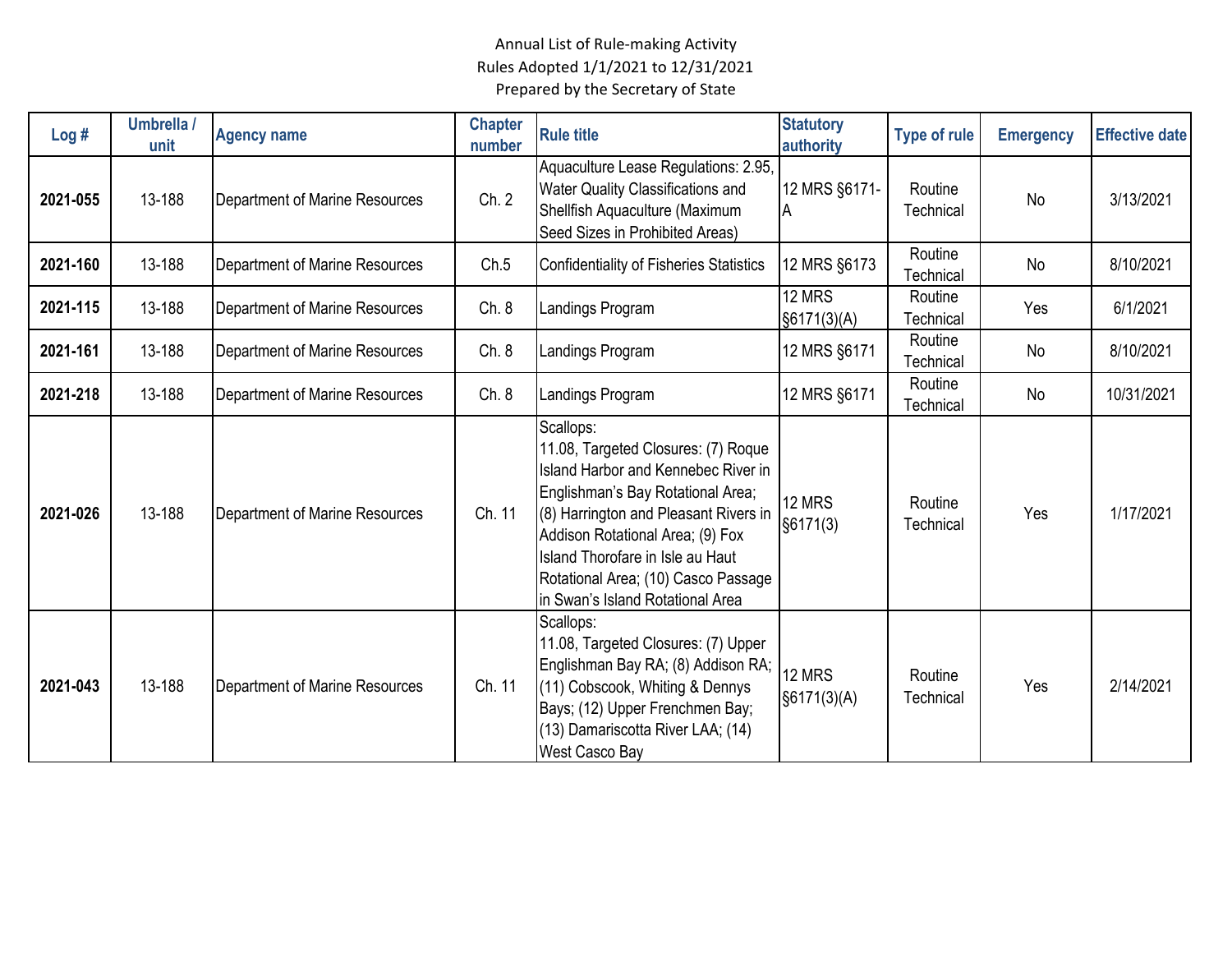| Log#     | Umbrella /<br>unit | <b>Agency name</b>             | <b>Chapter</b><br>number | <b>Rule title</b>                                                                                                                                                                    | <b>Statutory</b><br>authority          | <b>Type of rule</b>  | <b>Emergency</b> | <b>Effective date</b> |
|----------|--------------------|--------------------------------|--------------------------|--------------------------------------------------------------------------------------------------------------------------------------------------------------------------------------|----------------------------------------|----------------------|------------------|-----------------------|
| 2021-054 | 13-188             | Department of Marine Resources | Ch. 11                   | Scallops: Targeted Closures: (9) Isle<br>au Haut RA; (10) Expanded Swan's<br>Island; (11) Cobscook, Whiting &<br>Dennys Bays & St. Croix River; (12)<br>Expanded Upper Frenchmen Bay | 12 MRS<br>\$6171(3)(A)                 | Routine<br>Technical | Yes              | 3/7/2021              |
| 2021-219 | 13-188             | Department of Marine Resources | Ch. 11                   | Scallops::2021-22 Season                                                                                                                                                             | $\overline{12}$ MRS $\S$<br>6171, 6722 | Routine<br>Technical | No               | 10/31/2021            |
| 2021-044 | 13-188             | Department of Marine Resources | Ch. 24                   | Importation of Live Marine Organisms                                                                                                                                                 | 12 MRS<br>§6171(3)(A)                  | Routine<br>Technical | Yes              | 2/14/2021             |
| 2021-162 | 13-188             | Department of Marine Resources | Ch. 24                   | Importation of Live Marine Organisms                                                                                                                                                 | 12 MRS §6071                           | Routine<br>Technical | No               | 8/10/2021             |
| 2021-163 | 13-188             | Department of Marine Resources | Ch. 26                   | Sea Urchins (2021-2022 Season)                                                                                                                                                       | 12 MRS §6749                           | Routine<br>Technical | No               | 8/10/2021             |
| 2021-056 | 13-188             | Department of Marine Resources | Ch. 30                   | River Herring: 30.03, Taking of River<br>Herring from Walker's Brook                                                                                                                 | 12 MRS §6171                           | Routine<br>Technical | No               | 3/13/2021             |
| 2021-220 | 13-188             | Department of Marine Resources | Ch. 30                   | River Herring: 30.03, Taking of River<br>Herring from Walker's Brook                                                                                                                 | 12 MRS §6171                           | Routine<br>Technical | No               | 10/31/2021            |
| 2021-057 | 13-188             | Department of Marine Resources | Ch. 32                   | Eels and Elvers: 32.03, Elver Quotas<br>for the 2021 Season)                                                                                                                         | 12 MRS §6171,<br>6173                  | Routine<br>Technical | No               | 3/13/2021             |
| 2021-058 | 13-188             | Department of Marine Resources | Ch. 34                   | Groundfish Regulations: 34.07,<br>Atlantic Halibut (Hippoglossus<br>hippoglossus)                                                                                                    | 12 MRS §6171                           | Routine<br>Technical | No               | 3/13/2021             |
| 2021-116 | 13-188             | Department of Marine Resources | Ch. 36                   | <b>Atlantic Herring</b>                                                                                                                                                              | 12 MRS<br>§6171(3)(C)                  | Routine<br>Technical | Yes              | 6/1/2021              |
| 2021-200 | 13-188             | Department of Marine Resources | Ch. 36                   | Atlantic Herring (2021 Season 2<br>Closed)                                                                                                                                           | 12 MRS §6171                           | Routine<br>Technical | Yes              | 10/1/2021             |
| 2021-228 | 13-188             | Department of Marine Resources | Ch. 36                   | Atlantic Herring 2021-Season 2<br>Open)                                                                                                                                              | 12 MRS §6171                           | Routine<br>Technical | Yes              | 11/6/2021             |
| 2021-087 | 13-188             | Department of Marine Resources | Ch. 41                   | Menhaden: 2021 Commercial Harvest<br>Rules                                                                                                                                           | 12 MRS §6171                           | Routine<br>Technical | No               | 4/27/2021             |
| 2021-117 | 13-188             | Department of Marine Resources | Ch. 42                   | Statewide Striped Bass Harvest<br>Methods                                                                                                                                            | 12 MRS<br>§6171(3)(C)                  | Routine<br>Technical | Yes              | 6/1/2021              |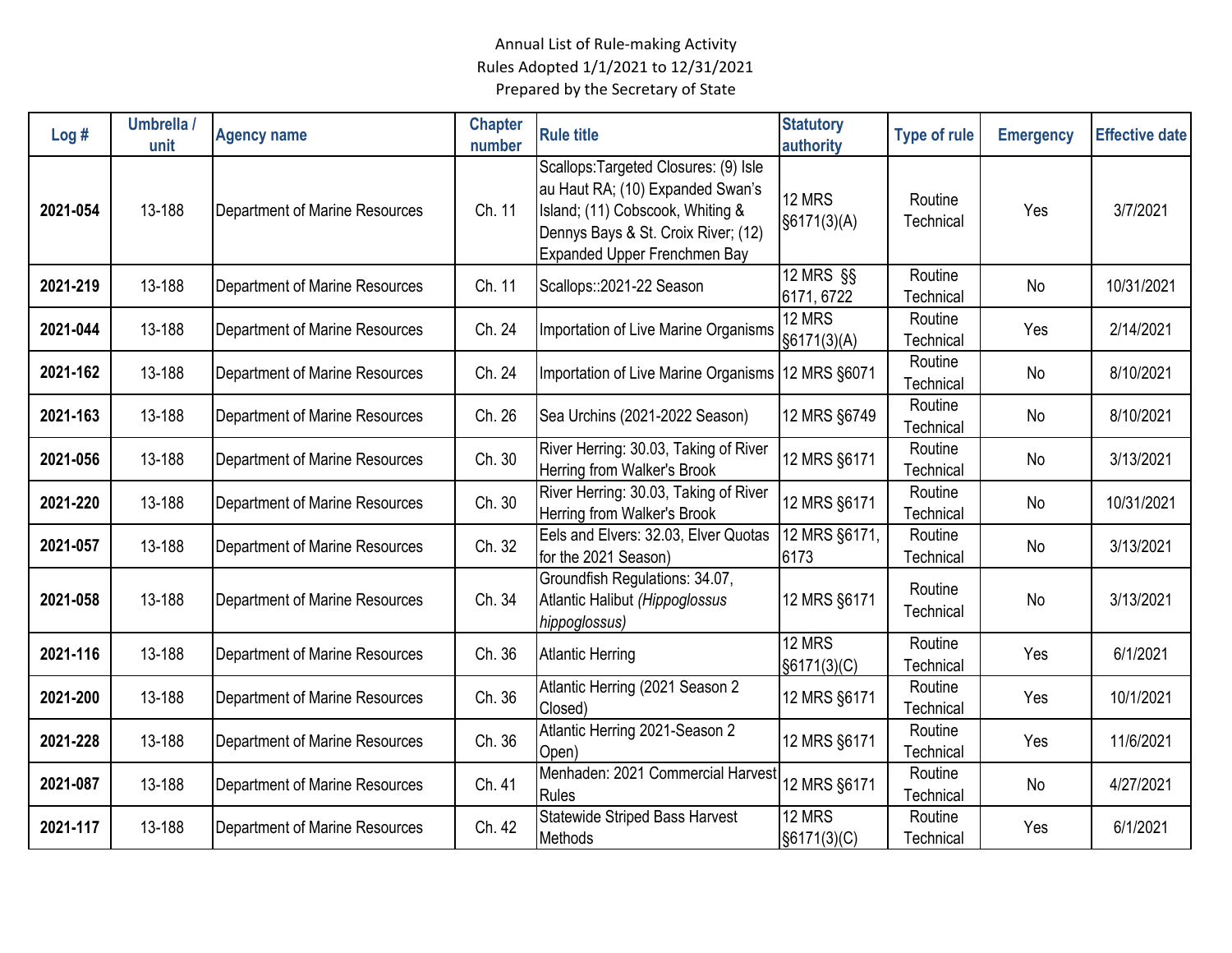| Log#     | Umbrella /<br>unit | <b>Agency name</b>             | <b>Chapter</b><br>number | <b>Rule title</b>                          | <b>Statutory</b><br>authority | <b>Type of rule</b>  | <b>Emergency</b> | <b>Effective date</b> |
|----------|--------------------|--------------------------------|--------------------------|--------------------------------------------|-------------------------------|----------------------|------------------|-----------------------|
| 2021-164 | 13-188             | Department of Marine Resources | Ch. 42                   | <b>Striped Bass</b>                        | 12 MRS §6171                  | Routine<br>Technical | No               | 8/10/2021             |
| 2021-165 | 13-188             | Department of Marine Resources | Ch. 43                   | <b>Bluefish</b>                            | 12 MRS §6171                  | Routine<br>Technical | No               | 8/10/2021             |
| 2021-059 | 13-188             | Department of Marine Resources | Ch. 94                   | Sanitary Control of Molluscan<br>Shellfish | 12 MRS §§<br>6171, 6856       | Routine<br>Technical | No               | 3/13/2021             |
| 2021-060 | 13-188             | Department of Marine Resources | Ch. 115                  | Vibrio parahaemolyticus Control Plan       | 12 MRS §6171-                 | Routine<br>Technical | No               | 3/13/2021             |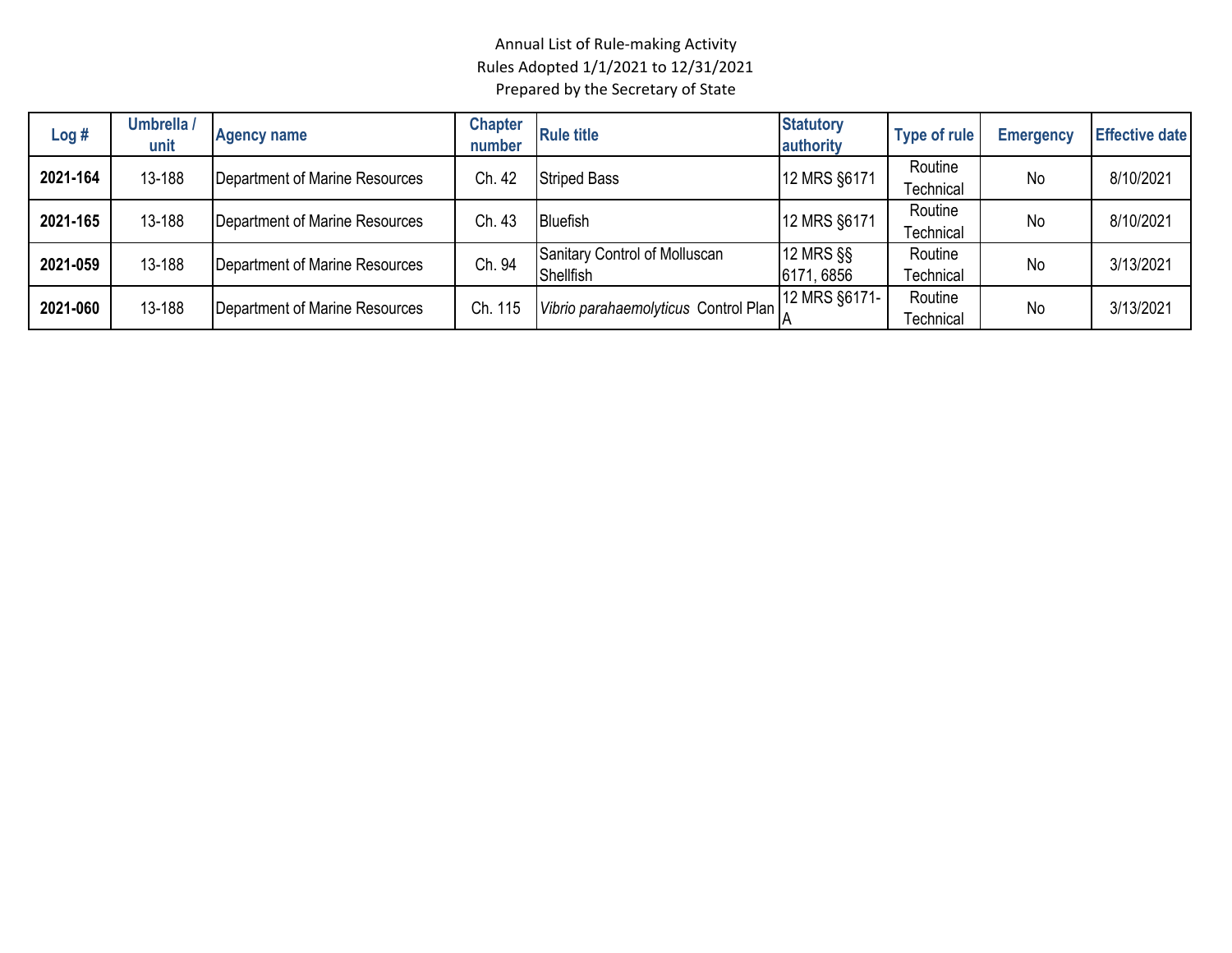| Log #    | Umbrella /<br>unit | <b>Agency name</b>                                                                                       | Chapter<br>number | <b>Rule title</b>                                                                                                                                                                   | <b>Statutory</b><br>authority | Type of rule                | <b>Emergency</b> | <b>Effective date</b> |
|----------|--------------------|----------------------------------------------------------------------------------------------------------|-------------------|-------------------------------------------------------------------------------------------------------------------------------------------------------------------------------------|-------------------------------|-----------------------------|------------------|-----------------------|
| 2021-255 | 15-214             | Department of Defense, Veterans<br>and Emergency Management, Maine<br><b>Emergency Management Agency</b> | Ch. 2             | Rules for Establishing Fees for<br>Reporting under the Superfund<br>Amendments and Reauthorization Act 37-B MRS §801<br>of 1986 and Title 37-B Section 801,<br>M.R.S.A., Chapter 13 |                               | Routine<br><b>Fechnical</b> | No               | 12/19/2021            |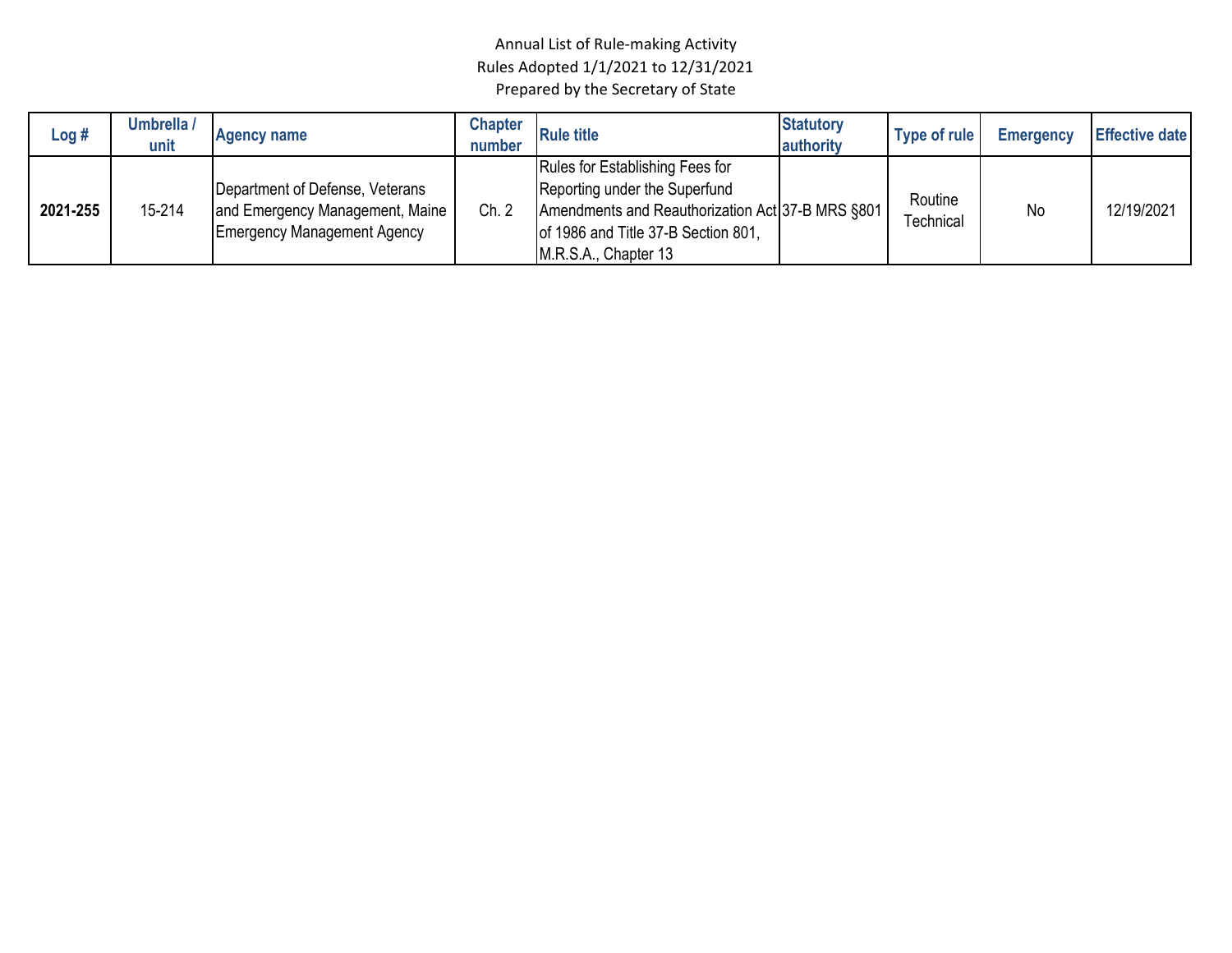| Log#               | Umbrella /<br>unit | <b>Agency name</b>                                                      | <b>Chapter</b><br>number | <b>Rule title</b>                                                                           | <b>Statutory</b><br>authority         | <b>Type of rule</b>  | <b>Emergency</b> | <b>Effective date</b> |
|--------------------|--------------------|-------------------------------------------------------------------------|--------------------------|---------------------------------------------------------------------------------------------|---------------------------------------|----------------------|------------------|-----------------------|
| 2021-004 to<br>025 | 16-163             | Department of Public Safety, Maine<br><b>Emergency Medical Services</b> | Ch. 1 to 18 All rules.   |                                                                                             | 32 MRS §§<br>$84(1)(D)$ ,<br>88(2)(B) | Routine<br>Technical | No               | 1/10/2021             |
| 2021-174           | 16-163             | Department of Public Safety, Maine<br><b>Emergency Medical Services</b> | Ch. 20                   | COVID-19 Immunization<br>Requirements                                                       | <b>32 MRS</b><br>\$84(1)(A)           | Routine<br>Technical | Yes              | 8/25/2021             |
| 2021-074           | 16-219             | Department of Public Safety, Office of<br><b>State Fire Marshal</b>     | Ch. 5                    | Portable Fire Extinguishers                                                                 | 25 MRS §2452                          | Routine<br>Technical | No               | 4/17/2021             |
| 2021-075           | 16-219             | Department of Public Safety, Office of<br><b>State Fire Marshal</b>     | Ch. 7                    | Dry Cleaning Plants (Repeal)                                                                | 25 MRS §2452                          | Routine<br>Technical | No               | 4/17/2021             |
| 2021-076           | 16-219             | Department of Public Safety, Office of<br><b>State Fire Marshal</b>     | Ch. 8                    | Spray Applications (Repeal)                                                                 | 25 MRS §2452                          | Routine<br>Technical | No               | 4/17/2021             |
| 2021-077           | 16-219             | Department of Public Safety, Office of<br><b>State Fire Marshal</b>     | Ch. 9                    | Dip Tanks (Repeal)                                                                          | 25 MRS §2452                          | Routine<br>Technical | No               | 4/17/2021             |
| 2021-078           | 16-219             | Department of Public Safety, Office of<br><b>State Fire Marshal</b>     | Ch. 11                   | Bulk Oxygen and Hydrogen Systems<br>(Repeal)                                                | 25 MRS §2452                          | Routine<br>Technical | No               | 4/17/2021             |
| 2021-079           | 16-219             | Department of Public Safety, Office of<br><b>State Fire Marshal</b>     | Ch. 13                   | Welding, Cutting and Allied<br>Processes and Acetylene Cylinder<br>Charging Plants (Repeal) | 25 MRS §2452                          | Routine<br>Technical | <b>No</b>        | 4/17/2021             |
| 2021-030           | 16-219             | Department of Public Safety, Office of<br><b>State Fire Marshal</b>     | Ch. 20                   | Fire Safety in Buildings and<br><b>Structures</b>                                           | 8 MRS §236; 25<br><b>MRS §2452</b>    | Routine<br>Technical | Yes              | 1/25/2021             |
| 2021-132           | 16-219             | Department of Public Safety, Office of<br><b>State Fire Marshal</b>     | Ch. 36                   | <b>Consumer Fireworks Sale License</b>                                                      | 8 MRS §236; 25<br><b>MRS §2452</b>    | Routine<br>Technical | Yes              | 6/21/2021             |
| 2021-182           | 16-219             | Department of Public Safety, Office of<br><b>State Fire Marshal</b>     | Ch. 36                   | <b>Consumer Fireworks Sale License</b>                                                      | 8 MRS §236; 25<br><b>MRS §2452</b>    | Routine<br>Technical | No               | 9/20/2021             |
| 2021-031           | 16-219             | Department of Public Safety, Office of<br><b>State Fire Marshal</b>     | Ch. 50                   | Death Benefits for Firefighters Who<br>Die in the Line of Duty                              | 8 MRS §236; 25<br>MRS §2452           | Routine<br>Technical | Yes              | 1/25/2021             |
| 2021-080           | 16-219             | Department of Public Safety, Office of<br><b>State Fire Marshal</b>     | Ch. 50                   | Death Benefits for Firefighters Who<br>Die in the Line of Duty                              | 25 MRS §1612                          | Routine<br>Technical | No               | 4/17/2021             |
| 2021-236           | 16-633             | Department of Public Safety,<br><b>Gambling Control Board/Unit</b>      | Ch. 5                    | Internal Controls (includes Appendix<br>A, Minimum Internal Controls)                       | 8 MRS §§ 1003                         | Routine<br>Technical | No               | 11/28/2021            |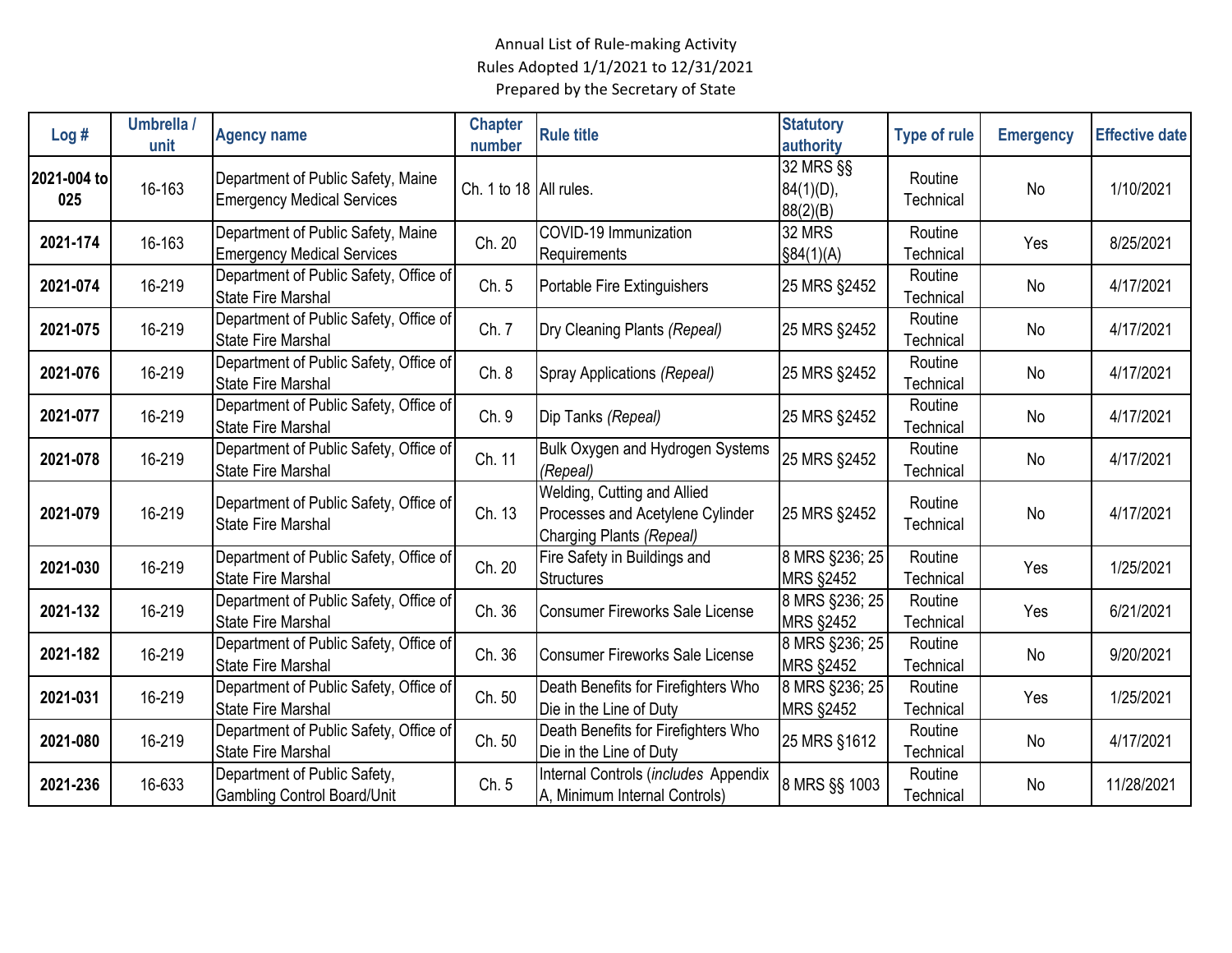| Log#                 | Umbrella /<br>unit | <b>Agency name</b>                                                     | <b>Chapter</b><br>number | <b>Rule title</b>                                                                                                                                                                                                                                                                                                                                                                                                                                                         | <b>Statutory</b><br>authority                                             | <b>Type of rule</b>  | <b>Emergency</b> | <b>Effective date</b> |
|----------------------|--------------------|------------------------------------------------------------------------|--------------------------|---------------------------------------------------------------------------------------------------------------------------------------------------------------------------------------------------------------------------------------------------------------------------------------------------------------------------------------------------------------------------------------------------------------------------------------------------------------------------|---------------------------------------------------------------------------|----------------------|------------------|-----------------------|
| 2021-122             | 16-633             | Department of Public Safety,<br><b>Gambling Control Board/Unit</b>     | Ch. 20                   | Slot Machine and Electronic Table<br><b>Game Standards</b>                                                                                                                                                                                                                                                                                                                                                                                                                | 8 MRS §§<br>$1003(1)(B)$ , $(1)(L)$<br>$), (2)(U); 8$ MRS<br>§§ 1071-1072 | Routine<br>Technical | <b>No</b>        | 6/9/2021              |
| 2021-180             | 16-633             | Department of Public Safety,<br><b>Gambling Control Board/Unit</b>     | Ch. 28                   | Advance Deposit Wagering                                                                                                                                                                                                                                                                                                                                                                                                                                                  | 8 MRS §§<br>$1003(1)(B)$ , $(1)(L)$<br>),(2)(U); 8 MRS<br>§§ 1071-1072    | Routine<br>Technical | No               | 9/14/2021             |
| 2021-120             | 16-633             | Department of Public Safety,<br><b>Gambling Control Board/Unit</b>     | Ch. 29                   | Promotional Credits and Other Player<br>Incentives                                                                                                                                                                                                                                                                                                                                                                                                                        | 8 MRS<br>§1001(26),<br>$1003(1)(B)$ , $(2(I))$<br>3(E), 3(J)              | Routine<br>Technical | <b>No</b>        | 6/9/2021              |
| 2021-097<br>thru 107 | 16-633             | Department of Public Safety,<br><b>Gambling Control Board/Unit</b>     | Ch. 33 to<br>43          | Ch. 33, Introduction; Ch. 34,<br>Definitions; Ch. 35, License<br>Application; Ch. 36, License Fee and<br>Renewal; Ch. 37, Fantasy Contest<br>Monitoring; Ch. 38, Fantasy Contest<br>Account Activity; Ch. 39, Registration<br>of Fantasy Contestants; Ch. 40,<br>Fantasy Contestant Funds and<br>Required Reserves; Ch. 41, Licensee<br>Records, Annual Reporting and<br>Audits; Ch. 42, Collection of<br>Payments; Ch. 43, Complaints and<br><b>Disciplinary Actions</b> | 8 MRS §§<br>1102(D), 1106(I)                                              | Major<br>Substantive | <b>No</b>        | 6/13/2021             |
| 2021-094             | 16-642             | Department of Public Safety, Bureau<br>of Building Codes and Standards | Ch. 1                    | Maine Uniform Building and Energy<br>Code - Administrative Procedures                                                                                                                                                                                                                                                                                                                                                                                                     | 10 MRS §9722                                                              | Routine<br>Technical | Yes              | 5/10/2021             |
| 2021-168             | 16-642             | Department of Public Safety, Bureau<br>of Building Codes and Standards | Ch. 1                    | Maine Uniform Building and Energy<br>Code - Administrative Procedures                                                                                                                                                                                                                                                                                                                                                                                                     | 10 MRS §9722                                                              | Routine<br>Technical | No               | 8/26/2021             |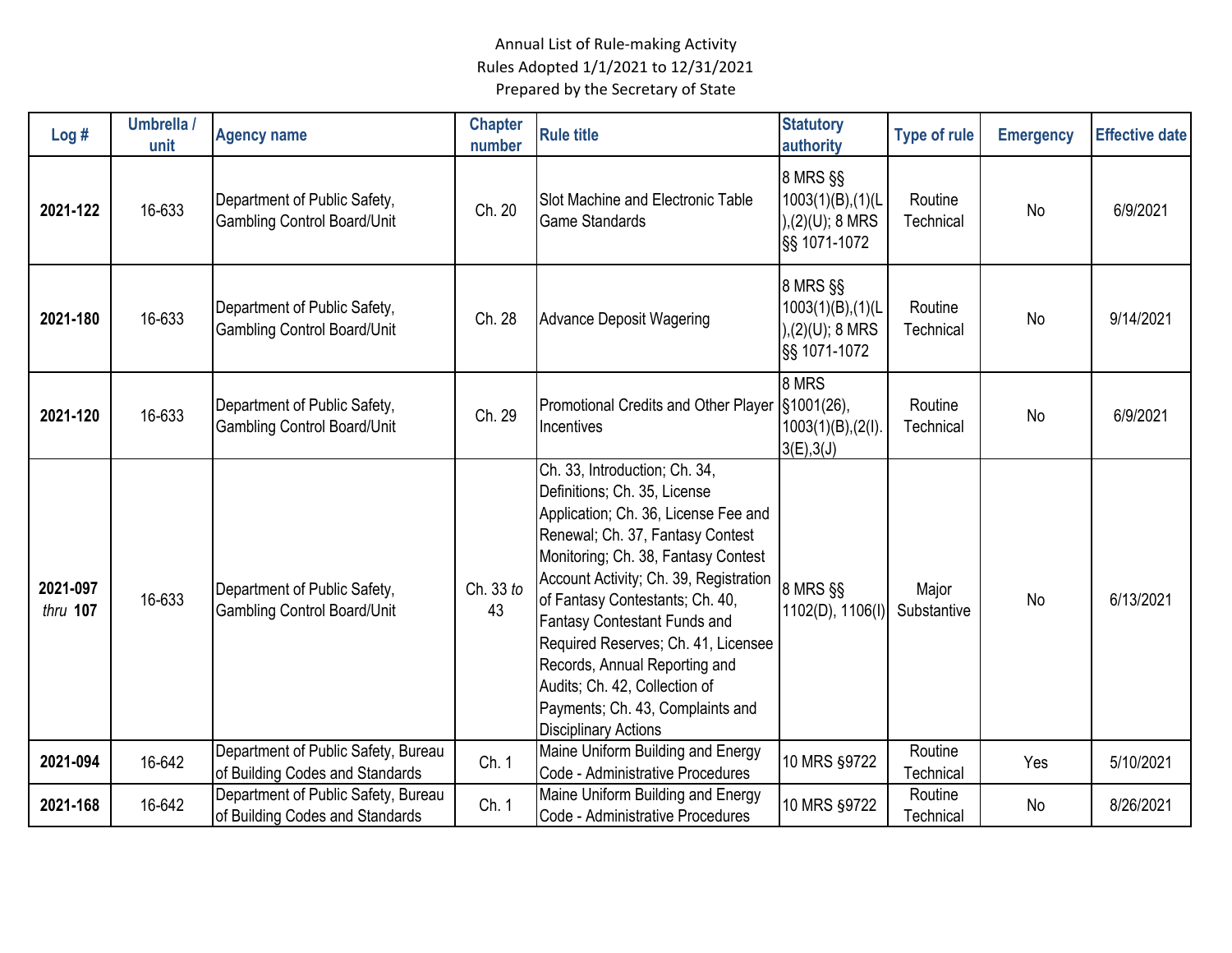| Log#     | Umbrella /<br>unit | <b>Agency name</b>                                                     | <b>Chapter</b><br>number | <b>Rule title</b>                                                                | <b>Statutory</b><br>authority | <b>Type of rule</b>  | <b>Emergency</b> | <b>Effective date</b> |
|----------|--------------------|------------------------------------------------------------------------|--------------------------|----------------------------------------------------------------------------------|-------------------------------|----------------------|------------------|-----------------------|
| 2021-153 | 16-642             | Department of Public Safety, Bureau<br>of Building Codes and Standards | Ch.3                     | Maine Uniform Building and Energy<br>Code - Commercial Building Code of<br>Maine | 10 MRS §9722                  | Routine<br>Technical | Yes              | 8/2/2021              |
| 2021-227 | 16-642             | Department of Public Safety, Bureau<br>of Building Codes and Standards | Ch.3                     | Maine Uniform Building and Energy<br>Code - Commercial Building Code of<br>Maine | 10 MRS §9722                  | Routine<br>Technical | <b>No</b>        | 11/14/2021            |
| 2021-095 | 16-642             | Department of Public Safety, Bureau<br>of Building Codes and Standards | Ch. 6                    | Maine Uniform Building and Energy<br>Code - Energy Code                          | 10 MRS §9722                  | Routine<br>Technical | Yes              | 5/10/2021             |
| 2021-169 | 16-642             | Department of Public Safety, Bureau<br>of Building Codes and Standards | Ch. 6                    | Maine Uniform Building and Energy<br>Code - Energy Code                          | 10 MRS §9722                  | Routine<br>Technical | No               | 8/26/2021             |
| 2021-181 | 16-642             | Department of Public Safety, Bureau<br>of Building Codes and Standards | Ch. 7                    | Maine Uniform Building and Energy<br>Code - Mechanical Code (New)                | 10 MRS §9722                  | Routine<br>Technical | No               | 9/20/2021             |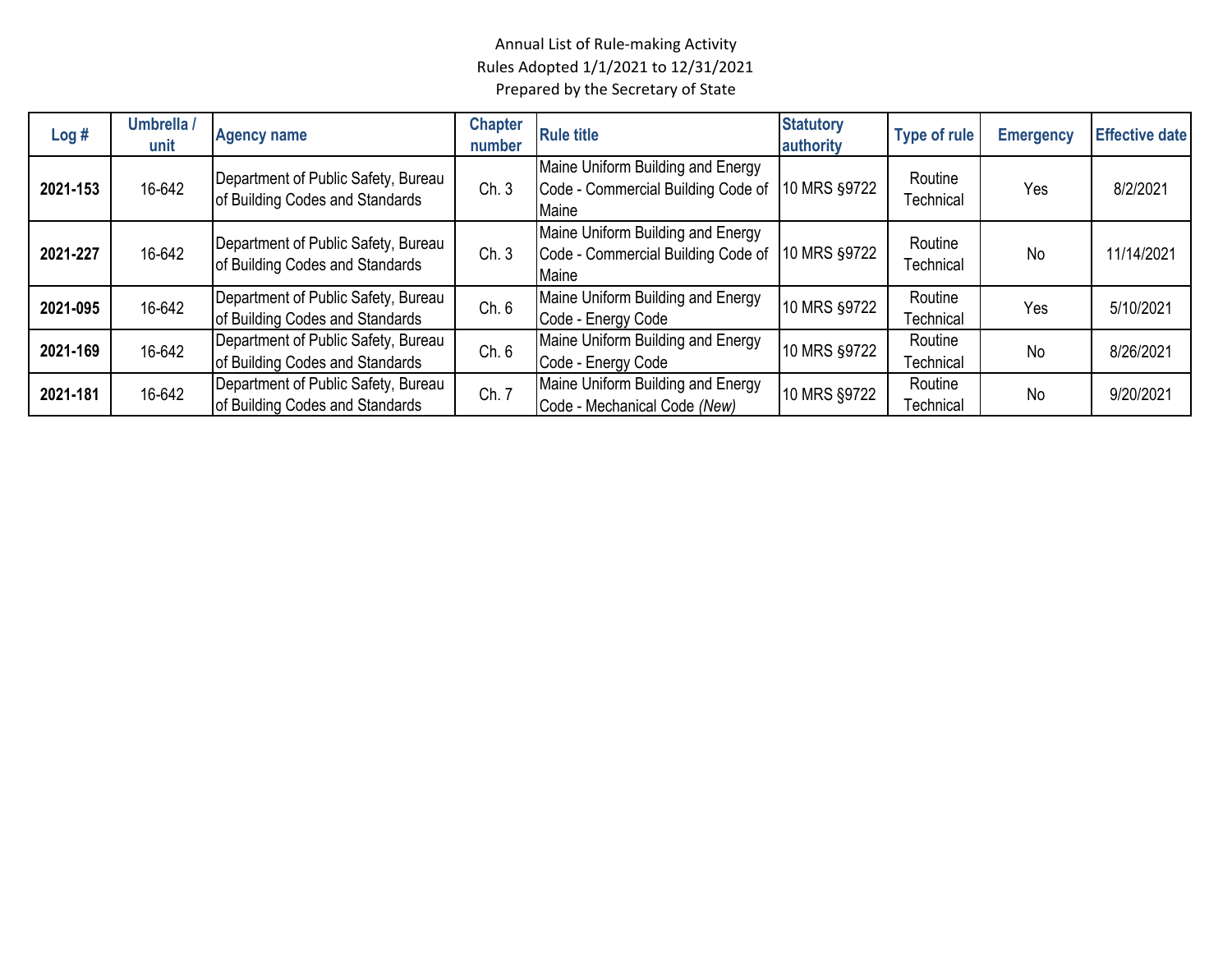| Log #    | Umbrella /<br>unit | <b>Agency name</b>           | <b>Chapter</b><br>number | <b>Rule title</b>           | <b>Statutory</b><br>authority                      | Type of rule         | Emergency | <b>Effective date</b> |
|----------|--------------------|------------------------------|--------------------------|-----------------------------|----------------------------------------------------|----------------------|-----------|-----------------------|
| 2021-067 | 17-229             | Department of Transportation | Ch. 210                  | Utility Accommodation Rules | 23 MRS §52; 35-<br>A §2503(16); 23<br>CFR §645.211 | Routine<br>Technical | No        | 4/5/2021              |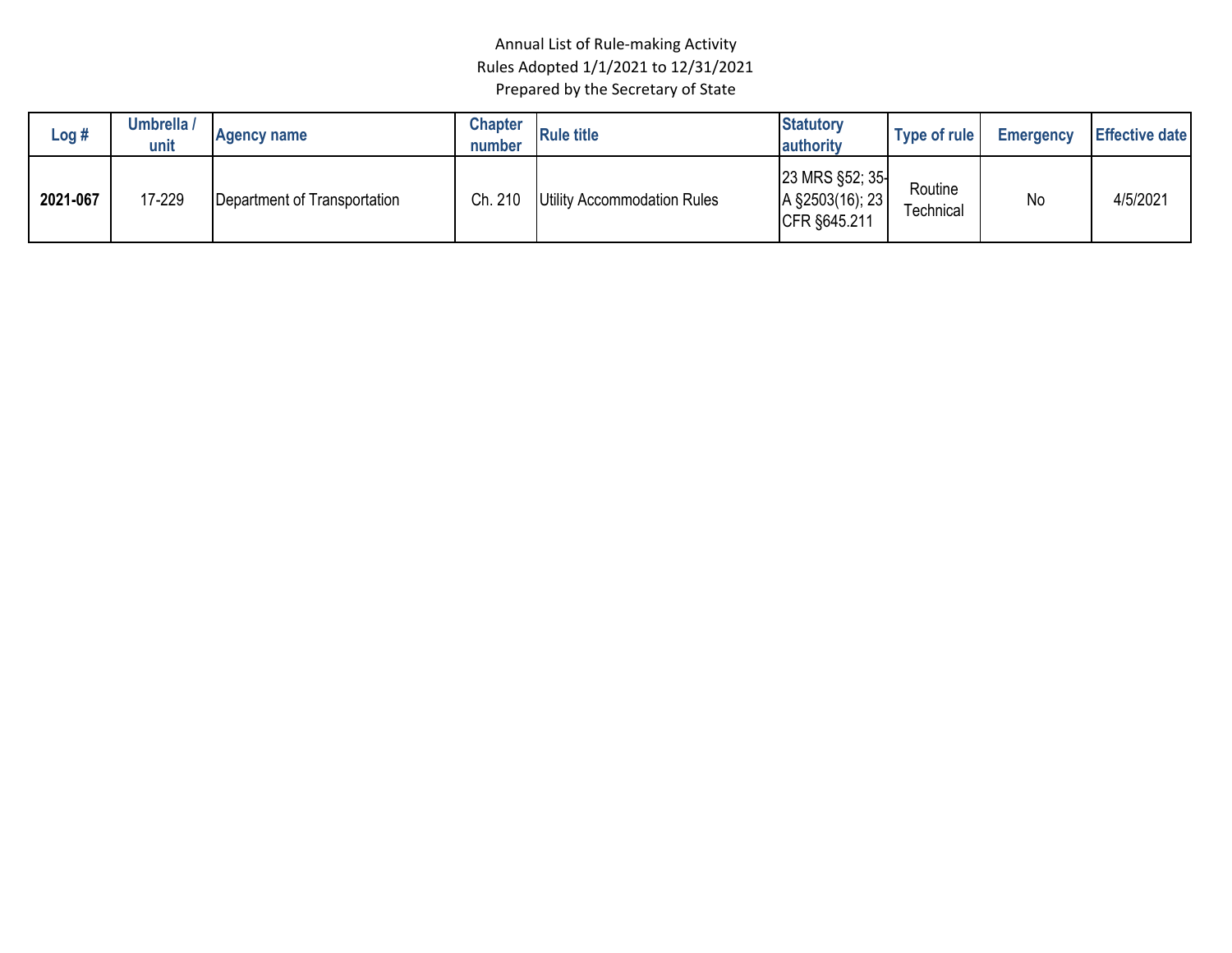| Log#     | Umbrella /<br>unit | <b>Agency name</b>                                                                                                      | <b>Chapter</b><br>number | <b>Rule title</b>                                                 | <b>Statutory</b><br>authority   | <b>Type of rule</b>  | <b>Emergency</b> | <b>Effective date</b> |
|----------|--------------------|-------------------------------------------------------------------------------------------------------------------------|--------------------------|-------------------------------------------------------------------|---------------------------------|----------------------|------------------|-----------------------|
| 2021-140 | 18-125             | Department of Administrative and<br>Financial Services, Bureau of<br>Revenue Services (Maine Revenue<br>Services - MRS) | Ch. 102                  | Electronic Funds Transfer (EFT)                                   | 36 MRS §§ 112,<br>193           | Routine<br>Technical | <b>No</b>        | 7/4/2021              |
| 2021-141 | 18-125             | Department of Administrative and<br>Financial Services, Bureau of<br>Revenue Services (Maine Revenue<br>Services - MRS) | Ch. 103                  | Recordkeeping and Retention                                       | 36 MRS §§ 112,<br>135           | Routine<br>Technical | No               | 7/4/2021              |
| 2021-142 | 18-125             | Department of Administrative and<br>Financial Services, Bureau of<br>Revenue Services (Maine Revenue<br>Services - MRS) | Ch. 104                  | Filing of Maine Tax Returns                                       | 36 MRS §§ 112,<br>193, 5220(7)  | Routine<br>Technical | No               | 7/4/2021              |
| 2021-127 | 18-125             | Department of Administrative and<br>Financial Services, Bureau of<br>Revenue Services (Maine Revenue<br>Services - MRS) | Ch. 201                  | Rules of Procedure Used to Develop<br><b>State Valuation</b>      | 36 MRS §§ 112,<br>201, 208, 305 | Routine<br>Technical | <b>No</b>        | 6/17/2021             |
| 2021-081 | 18-125             | Department of Administrative and<br>Financial Services, Bureau of<br>Revenue Services (Maine Revenue<br>Services - MRS) | Ch. 202                  | Tree Growth Tax Law Valuations -<br>2021                          | 36 MRS §576                     | Routine<br>Technical | <b>No</b>        | 4/20/2021             |
| 2021-073 | 18-125             | Department of Administrative and<br>Financial Services, Bureau of<br>Revenue Services (Maine Revenue<br>Services - MRS) | Ch. 205                  | <b>Certification of Assessors</b>                                 | 36 MRS §§ 310-<br>314, 318      | Routine<br>Technical | <b>No</b>        | 4/13/2021             |
| 2021-061 | 18-125             | Department of Administrative and<br>Financial Services, Bureau of<br>Revenue Services (Maine Revenue<br>Services - MRS) | Ch. 301                  | Sales for Resale and Sales of<br><b>Packaging Materials</b>       | 36 MRS §112                     | Routine<br>Technical | No               | 3/15/2021             |
| 2021-062 | 18-125             | Department of Administrative and<br>Financial Services, Bureau of<br>Revenue Services (Maine Revenue<br>Services - MRS) | Ch. 302                  | Sales to Governmental Agencies and<br><b>Exempt Organizations</b> | 36 MRS §112                     | Routine<br>Technical | No               | 3/15/2021             |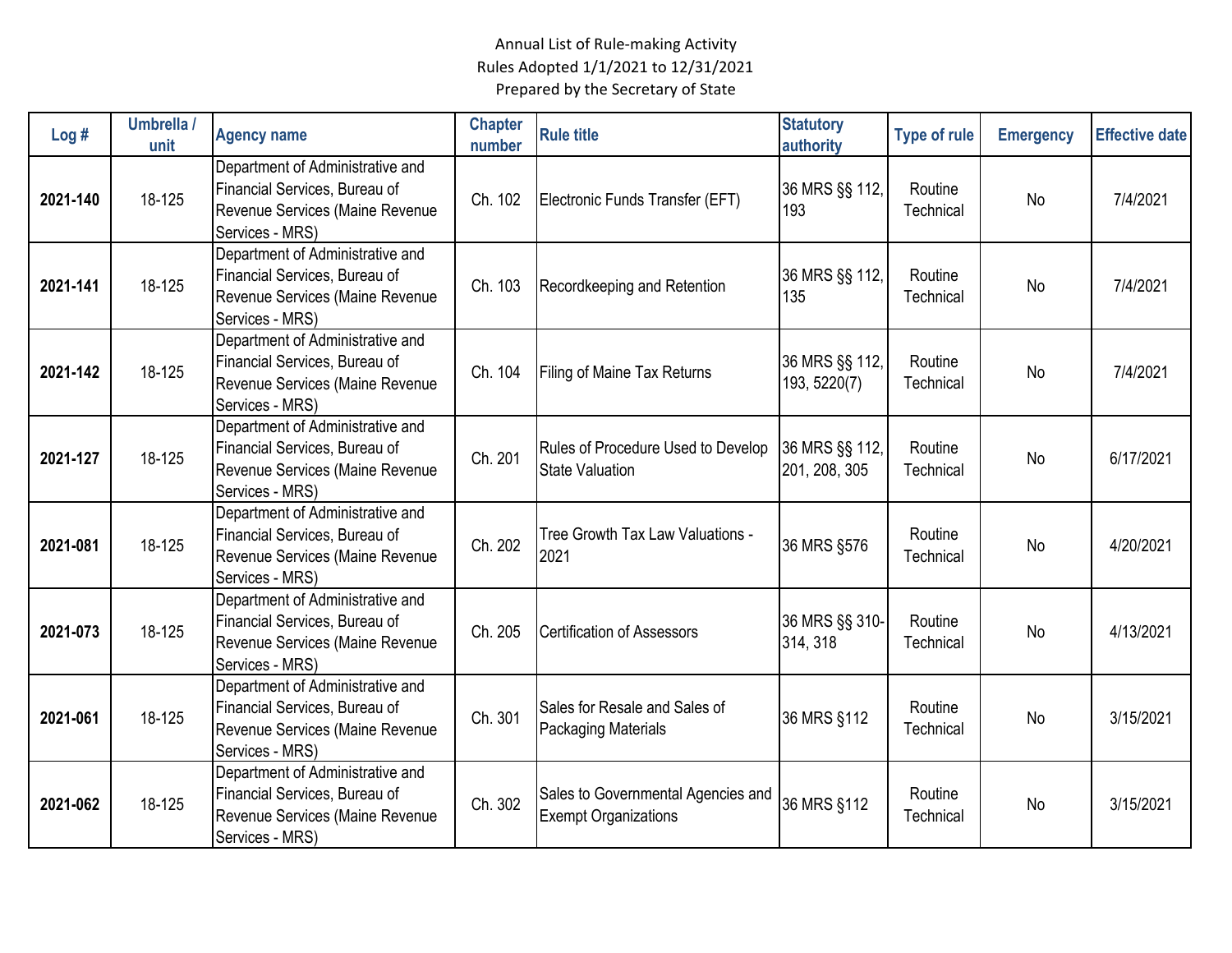| Log#     | Umbrella /<br>unit | <b>Agency name</b>                                                                                                                                                              | <b>Chapter</b><br>number | <b>Rule title</b>                              | <b>Statutory</b><br>authority | <b>Type of rule</b>  | <b>Emergency</b> | <b>Effective date</b> |
|----------|--------------------|---------------------------------------------------------------------------------------------------------------------------------------------------------------------------------|--------------------------|------------------------------------------------|-------------------------------|----------------------|------------------|-----------------------|
| 2021-193 | 18-125             | Department of Administrative and<br>Financial Services, Bureau of<br>Revenue Services (Maine Revenue<br>Services - MRS)                                                         | Ch. 803                  | Income Tax Withholding Reports and<br>Payments | 36 MRS §112                   | Routine<br>Technical | <b>No</b>        | 10/3/2021             |
| 2021-027 | 18-125             | Department of Administrative and<br>Financial Services, Bureau of<br>Revenue Services (Maine Revenue<br>Services - MRS)                                                         | Ch. 812                  | <b>Credit for Educational Opportunity</b>      | 36 MRS §§ 112,<br>5217-D      | Routine<br>Technical | <b>No</b>        | 1/28/2021             |
| 2021-125 | 18-553             | Department of Administrative and<br>Financial Services, Bureau of<br>Alcoholic Beverage and Lottery<br>Operations (BABLO) / Maine State<br><b>Liquor and Lottery Commission</b> | Ch. 20                   | <b>Powerball Rules</b>                         | 8 MRS §§ 372<br>sub-§2, 374   | Routine<br>Technical | <b>No</b>        | 8/23/2021             |
| 2021-126 | 18-553             | Department of Administrative and<br>Financial Services, Bureau of<br>Alcoholic Beverage and Lottery<br>Operations (BABLO) / Maine State<br>Liquor and Lottery Commission        | Ch. 50                   | Lucky for Life Rules                           | 8 MRS §§ 372<br>sub-§2, 374   | Routine<br>Technical | <b>No</b>        | 7/18/2021             |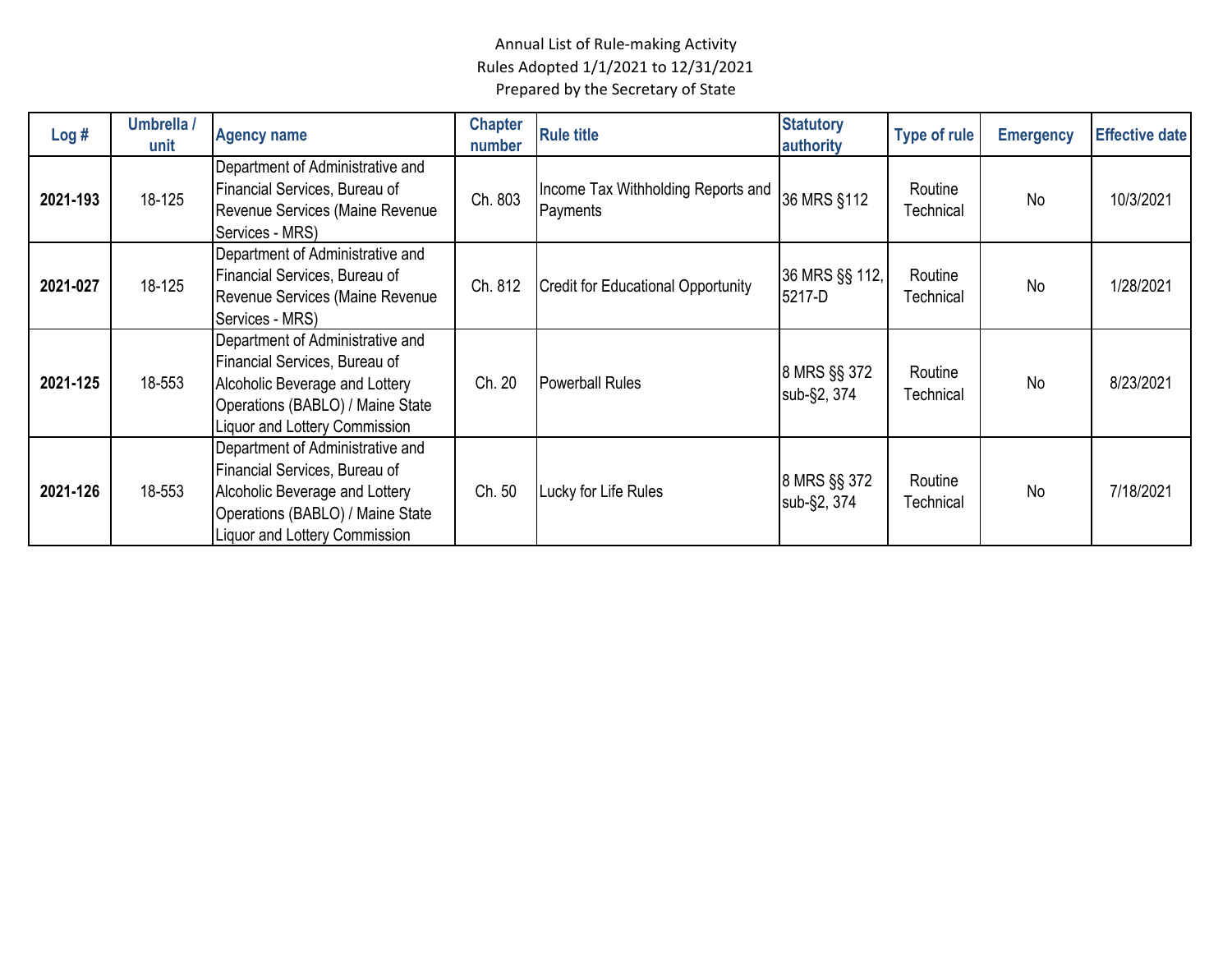| Log #    | Umbrella /<br>unit | <b>Agency name</b>                                  | Chapter<br>number | <b>Rule title</b>                                | <b>Statutory</b><br>authority | Type of rule         | <b>Emergency</b> | <b>Effective date</b> |
|----------|--------------------|-----------------------------------------------------|-------------------|--------------------------------------------------|-------------------------------|----------------------|------------------|-----------------------|
| 2021-195 | 19-100             | Department of Economic and<br>Community Development | Ch. 100           | Pine Tree Development Zone<br>Program            | 30-A MRS<br>§5250-M           | Routine<br>Technical | <b>No</b>        | 10/4/2021             |
| 2021-196 | 19-100             | Department of Economic and<br>Community Development | Ch. 400           | Employment Tax Increment Financing 36 MRS \$6759 |                               | Routine<br>Гесhnical | No               | 10/4/2021             |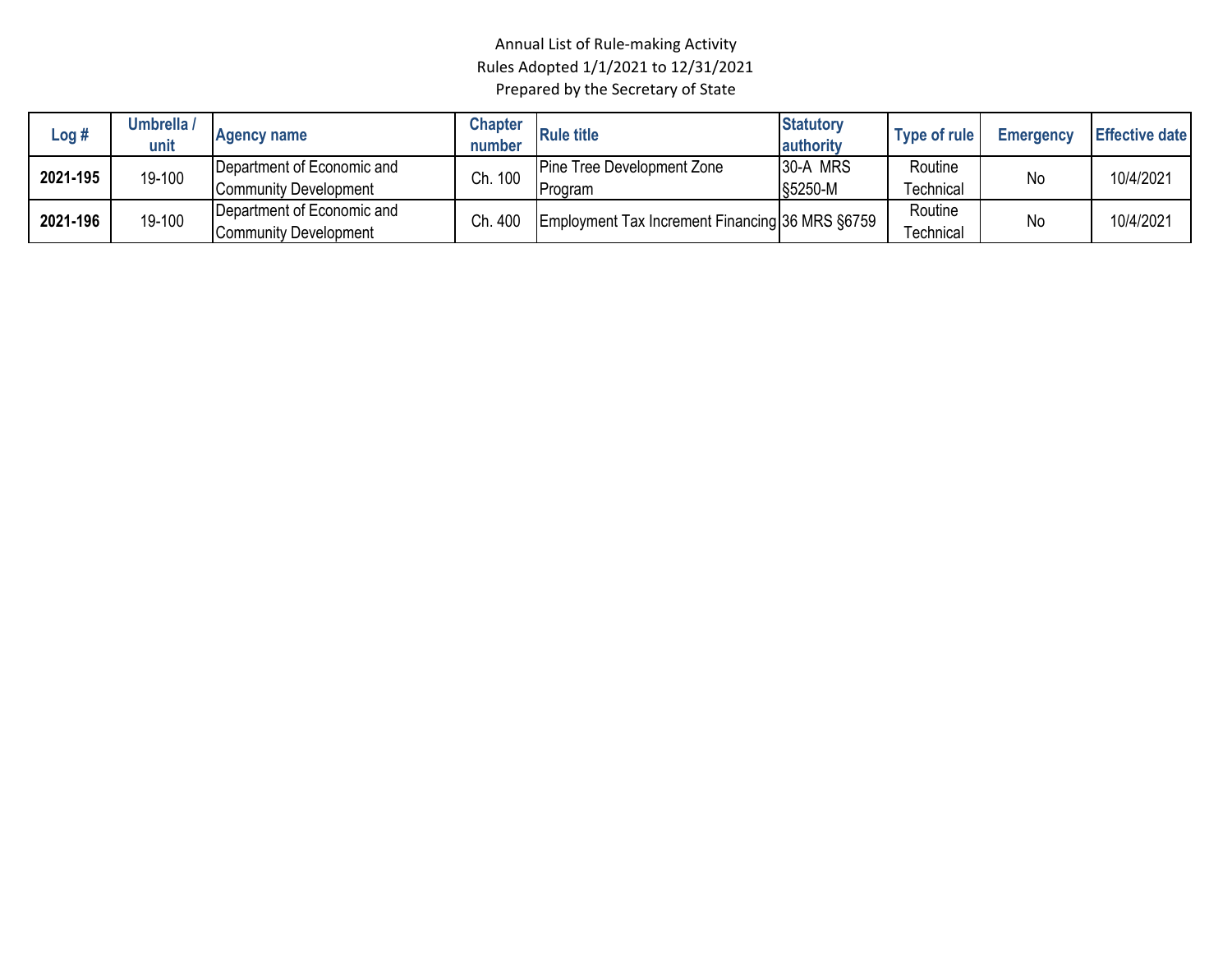| Log#     | Umbrella /<br>unit | <b>Agency name</b>                        | <b>Chapter</b><br>number | <b>Rule title</b>                                                                                 | <b>Statutory</b><br>authority                                                     | <b>Type of rule</b>  | <b>Emergency</b> | <b>Effective date</b> |
|----------|--------------------|-------------------------------------------|--------------------------|---------------------------------------------------------------------------------------------------|-----------------------------------------------------------------------------------|----------------------|------------------|-----------------------|
| 2021-190 | 65-407             | Maine Public Utilities Commission         | Ch. 62                   | <b>Service Standards for Water Utilities</b>                                                      | 35-A MRS §111                                                                     | Routine<br>Technical | Yes              | 9/21/2021             |
| 2021-152 | 65-407             | Maine Public Utilities Commission         | Ch. 294                  | Lifeline                                                                                          | 35-A MRS §§<br>111, 7101, 7104                                                    | Routine<br>Technical | <b>No</b>        | 8/2/2021              |
| 2021-235 | 65-407             | Maine Public Utilities Commission         | Ch. 311                  | Portfolio Requirement                                                                             | 35-A MRS §§<br>104, 111,<br>1301,3203(9),<br>3210, 3210-B;<br>PL 20219 ch.<br>199 | Routine<br>Technical | No               | 11/21/2021            |
| 2021-245 | 65-407             | Maine Public Utilities Commission         | Ch. 313                  | <b>Customer Net Energy Billing</b>                                                                | 35-A MRS §§<br>104, 111, 1301,<br>3209-A, 3209-B                                  | Routine<br>Technical | <b>No</b>        | 12/142021             |
| 2021-066 | 65-407             | <b>IMaine Public Utilities Commission</b> | Ch. 420                  | Safety Standards for Natural Gas and<br><b>Liquefied Natural Gas Facility</b><br><b>Operators</b> | 35-A MRS §§<br>111, 4508,<br>4515, 4516-A,<br>4705-A                              | Routine<br>Technical | No               | 3/31/2021             |
| 2021-085 | 65-407             | Maine Public Utilities Commission         | Ch. 880                  | Attachments to Joint-Use Utility<br>Poles; Determination and Allocation<br>of Costs; Procedure    | 35-A MRS §§<br>111, 301, 711,<br>2301, 2501,<br>2524, 7903,<br>8302               | Routine<br>Technical | <b>No</b>        | 4/26/2021             |
| 2021-144 | 65-407             | <b>IMaine Public Utilities Commission</b> | Ch. 895                  | <b>Underground Facility Damage</b><br><b>Prevention Requirements</b>                              | 23 MRS §3360-<br>A; 35 MRS §§<br>104, 111                                         | Major<br>Substantive | No               | 8/5/2021              |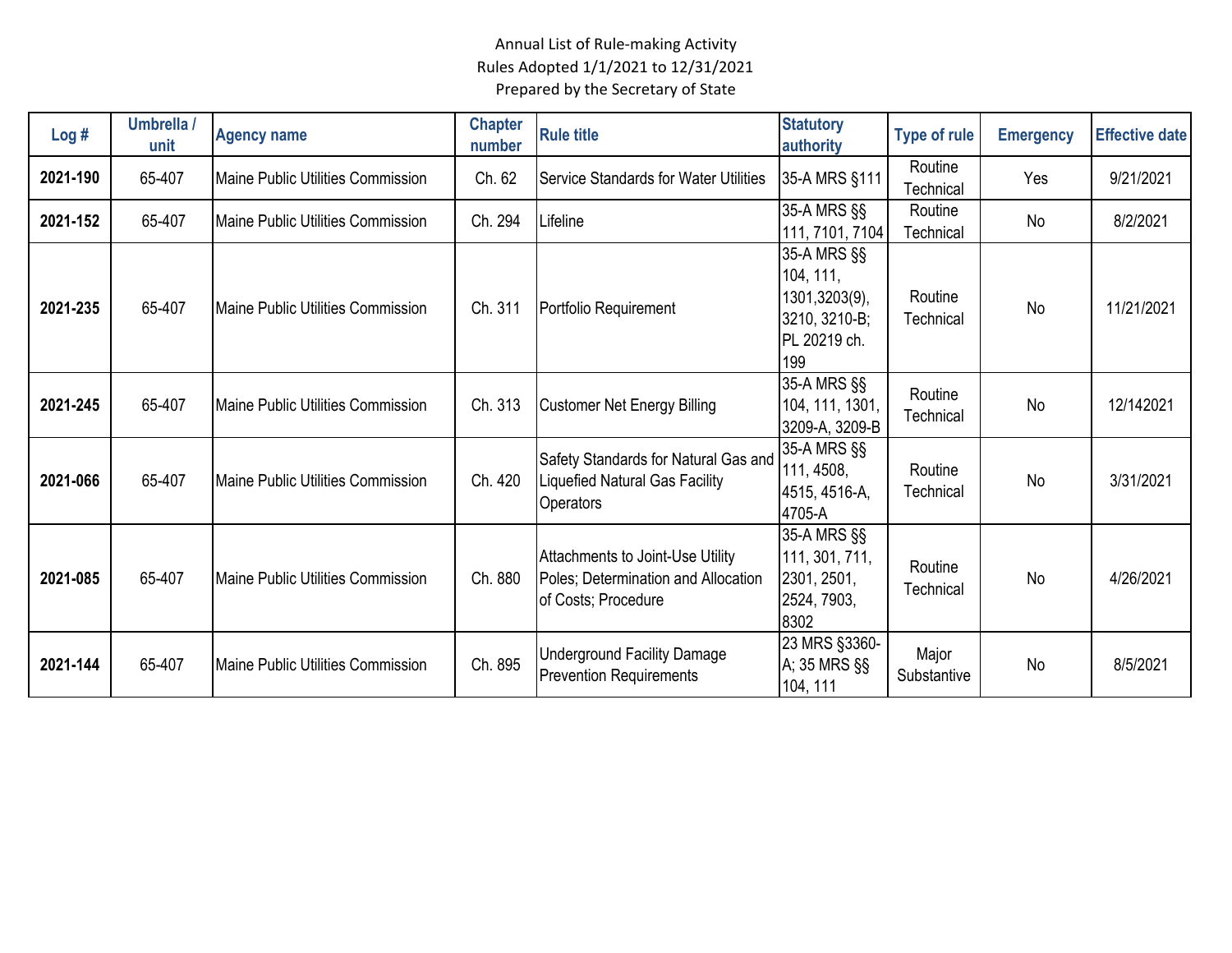| Log#     | Umbrella /<br>unit | <b>Agency name</b>             | <b>Chapter</b><br>number | <b>Rule title</b>                                                                                                                           | <b>Statutory</b><br>authority                                                                        | <b>Type of rule</b>  | <b>Emergency</b> | <b>Effective date</b> |
|----------|--------------------|--------------------------------|--------------------------|---------------------------------------------------------------------------------------------------------------------------------------------|------------------------------------------------------------------------------------------------------|----------------------|------------------|-----------------------|
| 2021-229 | 90-590             | Maine Health Data Organization | Ch. 241                  | Uniform Reporting System for<br>Hospital Inpatient Data Sets and<br><b>Hospital Outpatient Data Sets</b>                                    | 22 MRS ch.<br>1683 §§ 8704<br>sub-§4, 8708                                                           | Routine<br>Technical | <b>No</b>        | 11/15/2021            |
| 2021-230 | 90-590             | Maine Health Data Organization | Ch. 243                  | Uniform Reporting System for Health<br>Care Claims Data Sets                                                                                | 22 MRS §§<br>8703(1),<br>8704(4), 8708(6-<br>A), 8712(2)                                             | Routine<br>Technical | <b>No</b>        | 11/15/2021            |
| 2021-242 | 90-590             | Maine Health Data Organization | Ch. 247                  | Uniform Reporting System for Non-<br><b>Claims Based Primary Care</b><br>Payments (New)                                                     | 22 MRS §§<br>8703(1),<br>8704(1)8(4)                                                                 | Routine<br>Technical | No               | 12/12/2021            |
| 2021-231 | 90-590             | Maine Health Data Organization | Ch. 570                  | Uniform Reporting System for<br>Prescription Drug Price Data Sets                                                                           | 22 MRS §§<br>8703(1),<br>8704(1), 8705-<br>A, 8705-A(3),<br>8731, 8732,<br>8733, 8734,<br>8735, 8737 | Major<br>Substantive | No               | 12/10/2021            |
| 2021-246 | 90-590             | Maine Health Data Organization | Ch. 730                  | Interagency Reporting of Cancer<br>Registry and Vital Statistics Data<br>(New; jointly with the Department of<br>Health and Human Services) | PL 2021 ch.<br>423; 22 MRS §§<br>1406-A, 2706<br>sub-§2-A, 8715-                                     | Routine<br>Technical | No               | 12/14/2021            |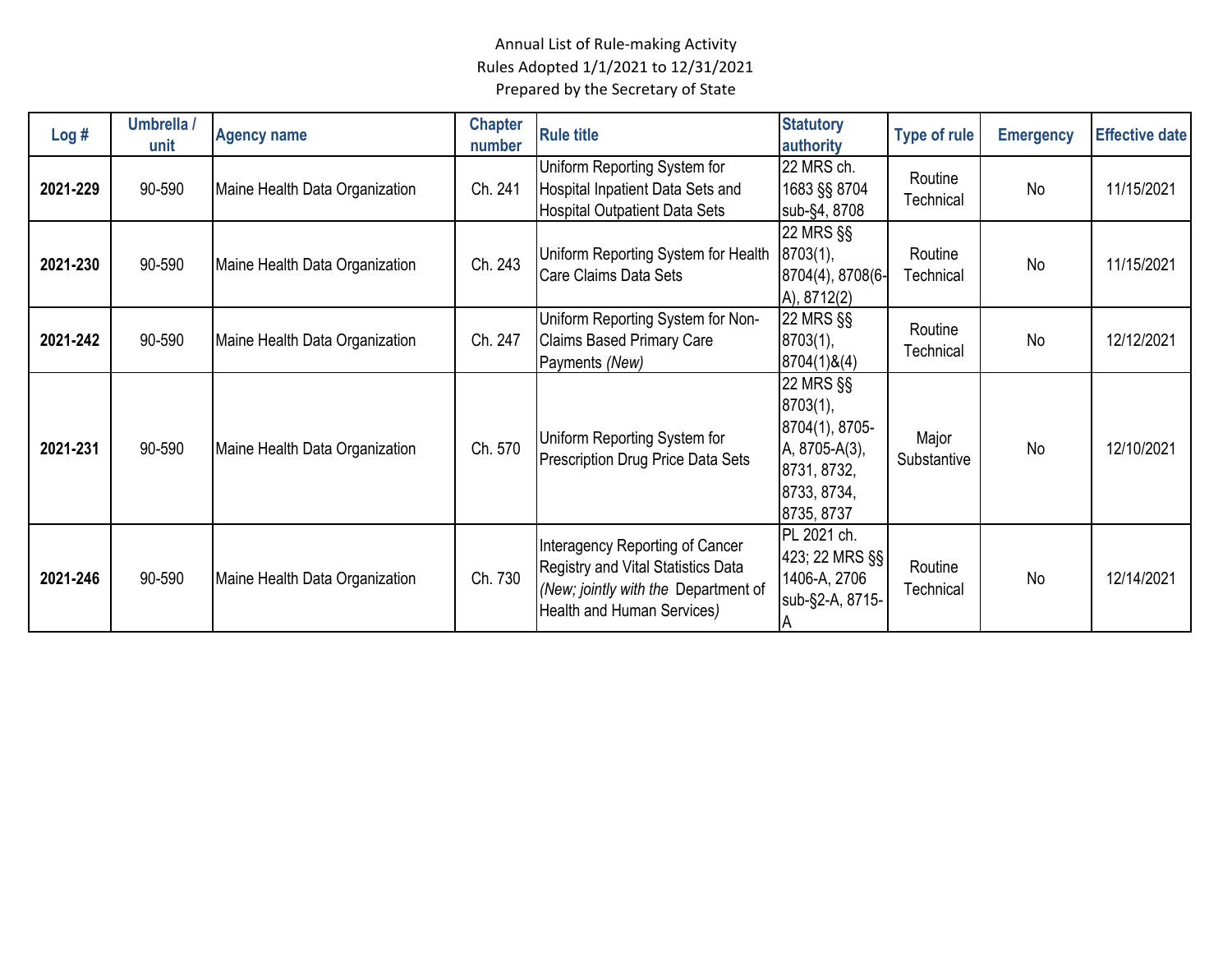| Log#     | Umbrella /<br>unit | <b>Agency name</b>                          | <b>Chapter</b><br>number | <b>Rule title</b>                                                                                                                                     | <b>Statutory</b><br>authority                                                | <b>Type of rule</b>         | <b>Emergency</b> | <b>Effective date</b> |
|----------|--------------------|---------------------------------------------|--------------------------|-------------------------------------------------------------------------------------------------------------------------------------------------------|------------------------------------------------------------------------------|-----------------------------|------------------|-----------------------|
| 2021-113 | 94-411             | Maine Public Employees Retirement<br>System | Ch. 104                  | Limitations on Earnable<br>Compensation for Purposes of<br><b>Calculating Average Final</b><br>Compensation of State Employees<br>and Teacher Members | 5 MRS<br>§17103(4)                                                           | Routine<br>Technical        | No               | 5/30/2021             |
| 2021-084 | 94-411             | Maine Public Employees Retirement<br>System | Ch. 414                  | <b>Required Minimum Distributions</b>                                                                                                                 | 5 MRS<br>§17103(4)                                                           | Routine<br>Technical        | No               | 4/19/2021             |
| 2021-241 | 94-411             | Maine Public Employees Retirement<br>System | Ch. 511                  | <b>Standards for Actively Seeking Work</b>                                                                                                            | 5 MRS<br>§17103(4)                                                           | Routine<br><b>Technical</b> | No               | 12/8/2021             |
| 2021-197 | 94-411             | Maine Public Employees Retirement<br>System | Ch. 803                  | <b>Participating Local District</b><br><b>Consolidated Retirement Plan</b>                                                                            | 5 MRS<br>§17103(4),<br>18200 $et$ seq.,<br>$18252 - C(5)$ ,<br>18801 et seg. | Routine<br><b>Technical</b> | <b>No</b>        | 10/4/2021             |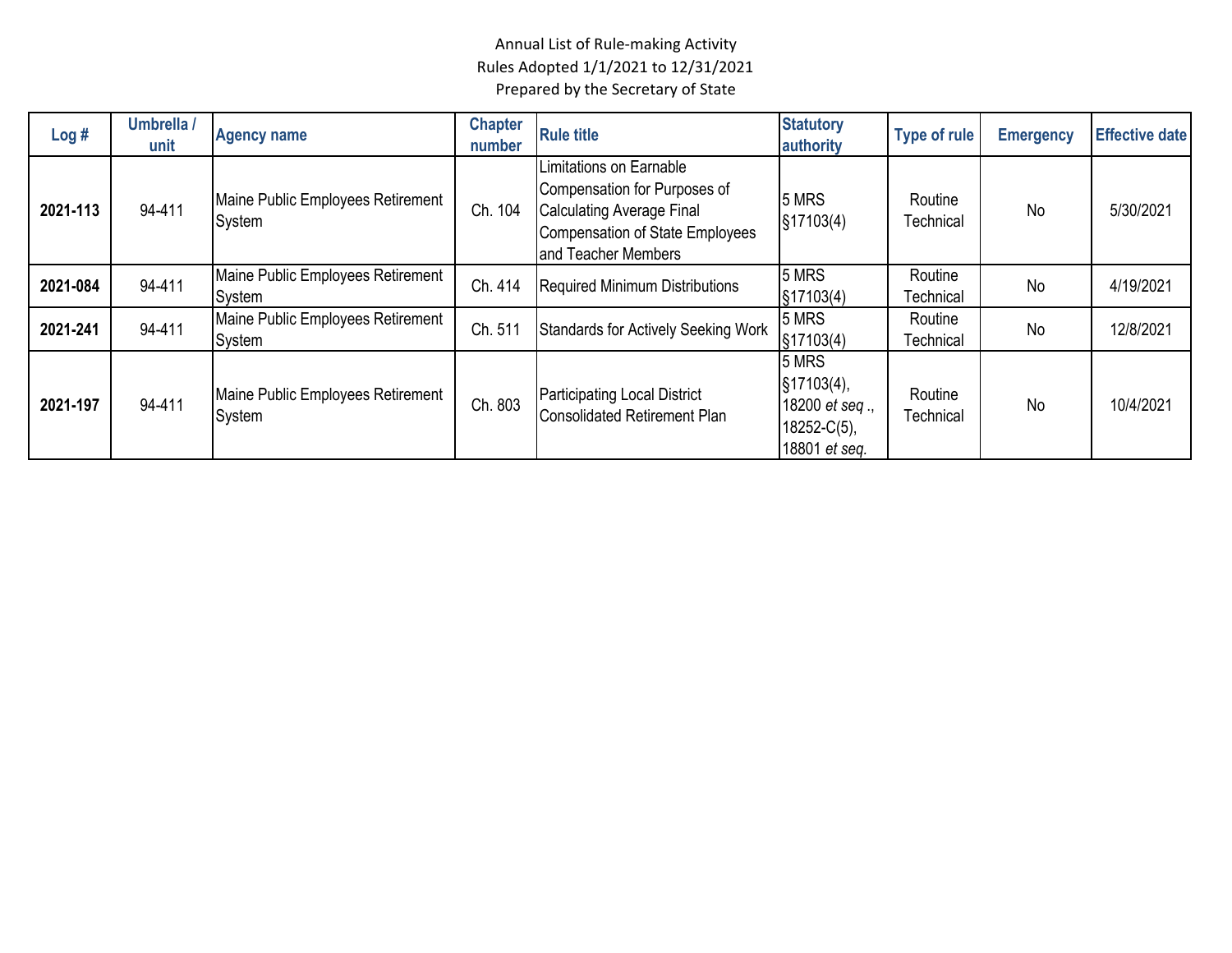| Log #    | Umbrella /<br>unit | <b>Agency name</b>                | <b>Chapter</b><br>number | <b>Rule title</b>               | <b>Statutory</b><br>authority                | Type of rule         | <b>Emergency</b> | <b>Effective date</b> |
|----------|--------------------|-----------------------------------|--------------------------|---------------------------------|----------------------------------------------|----------------------|------------------|-----------------------|
| 2021-211 | 94-457             | <b>Finance Authority of Maine</b> | Ch. 61                   | Maine Education Savings Program | <b>10 MRS §969-</b><br>A: 20-A MRS<br>§11485 | Routine<br>Technical | No               | 10/10/2021            |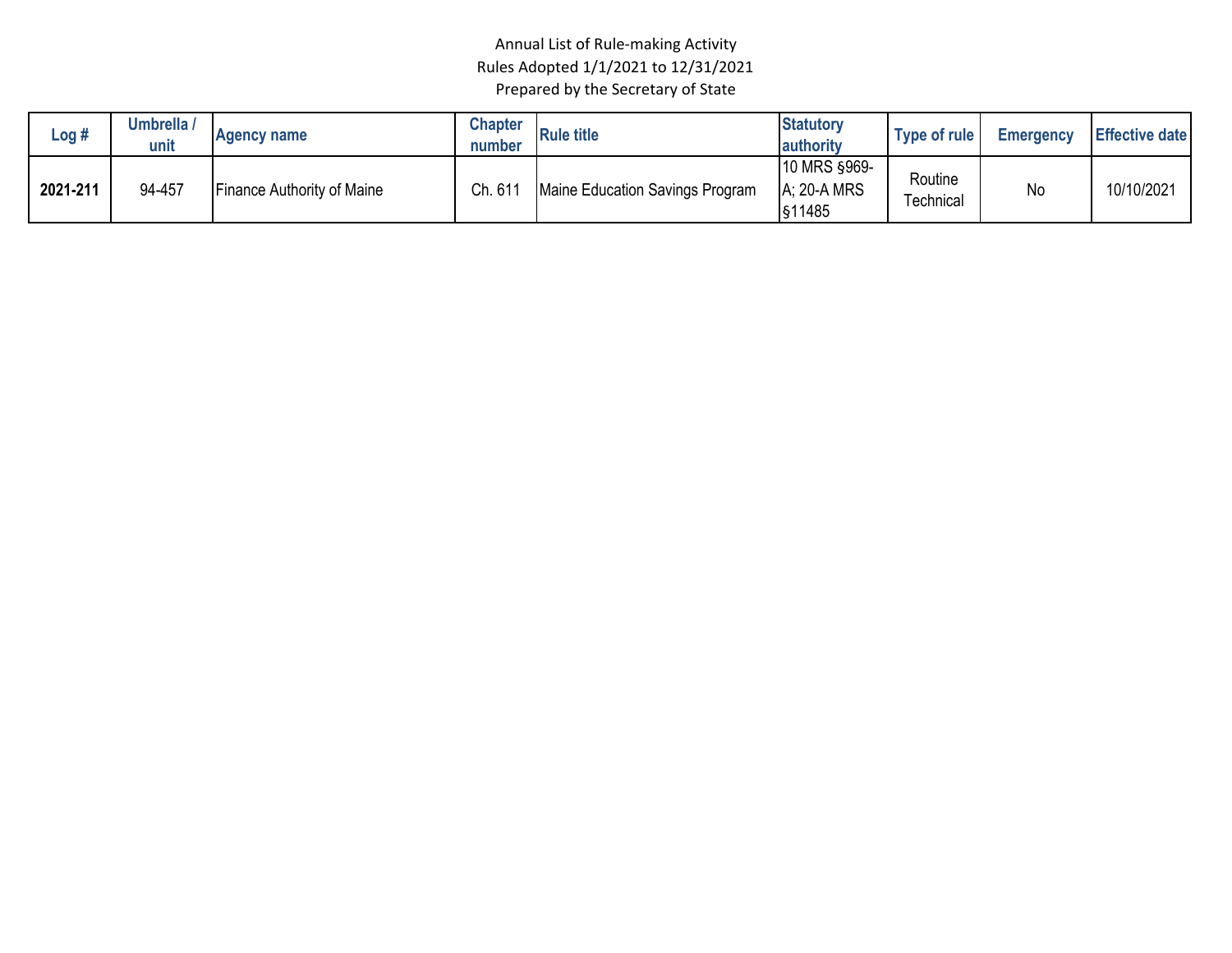| Log#     | Umbrella /<br>unit | <b>Agency name</b>                                    | <b>Chapter</b><br>number | <b>Rule title</b>                                                                                  | <b>Statutory</b><br>authority                                                          | Type of rule         | <b>Emergency</b> | <b>Effective date</b> |
|----------|--------------------|-------------------------------------------------------|--------------------------|----------------------------------------------------------------------------------------------------|----------------------------------------------------------------------------------------|----------------------|------------------|-----------------------|
| 2021-149 | 94-649             | Maine Commission on Indigent Legal<br><b>Services</b> | Ch. 301                  | Fee Schedule and Administrative<br>Procedures for Payment of<br><b>Commission Assigned Counsel</b> | 4 MRS §§<br>1804(2)(F),<br>$(3)(B)$ , $(3)(F)$ ,<br>$(4)(D)$ ; PL 2021<br>ch. 398 §A-2 | Major<br>Substantive | Yes              | 7/21/2021             |
| 2021-150 | 94-649             | Maine Commission on Indigent Legal<br><b>Services</b> | Ch. 302                  | Procedures Regarding Funds for<br><b>Experts and Investigators</b>                                 | 4 MRS §§<br>$1804(3)(L)$ ,<br>(4)(D)                                                   | Routine<br>Technical | <b>No</b>        | 8/1/2021              |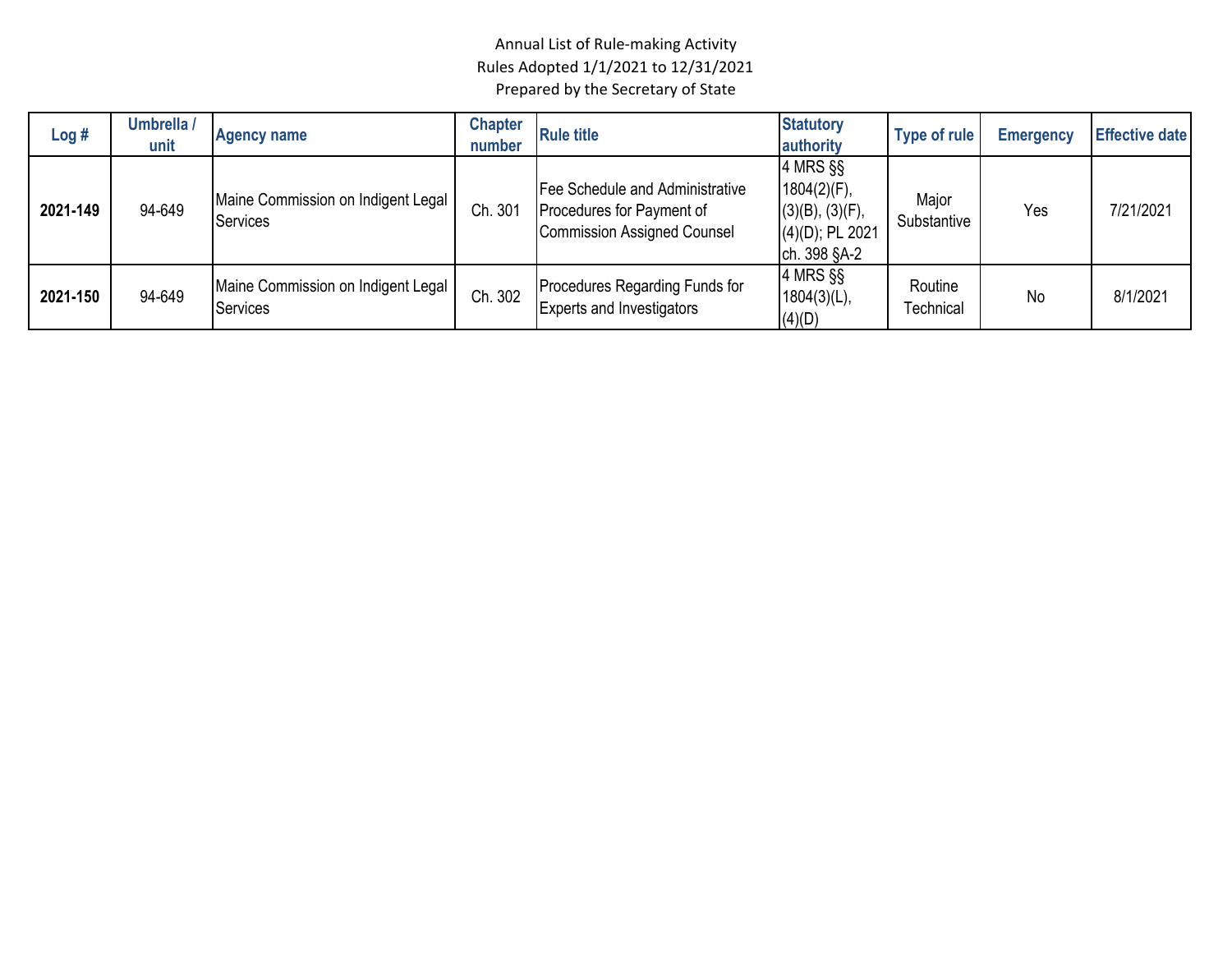| Log#     | Umbrella /<br>unit | <b>Agency name</b>            | <b>Chapter</b><br>number | <b>Rule title</b>                                           | <b>Statutory</b><br>authority                                                                            | Type of rule         | <b>Emergency</b> | <b>Effective date</b> |
|----------|--------------------|-------------------------------|--------------------------|-------------------------------------------------------------|----------------------------------------------------------------------------------------------------------|----------------------|------------------|-----------------------|
| 2021-146 | 99-346             | Maine State Housing Authority | Ch. 24                   | Home Energy Assistance Program<br>Rule (Repeal and replace) | 30-A MRS §§<br>$4722(1)(W)$ ,<br>$4741(1)$ and<br>$(15)$ , 4991 et<br>$seq$ ; 42 USCA<br>§§ 8621 et seq. | Routine<br>Technical | No               | 9/19/2021             |